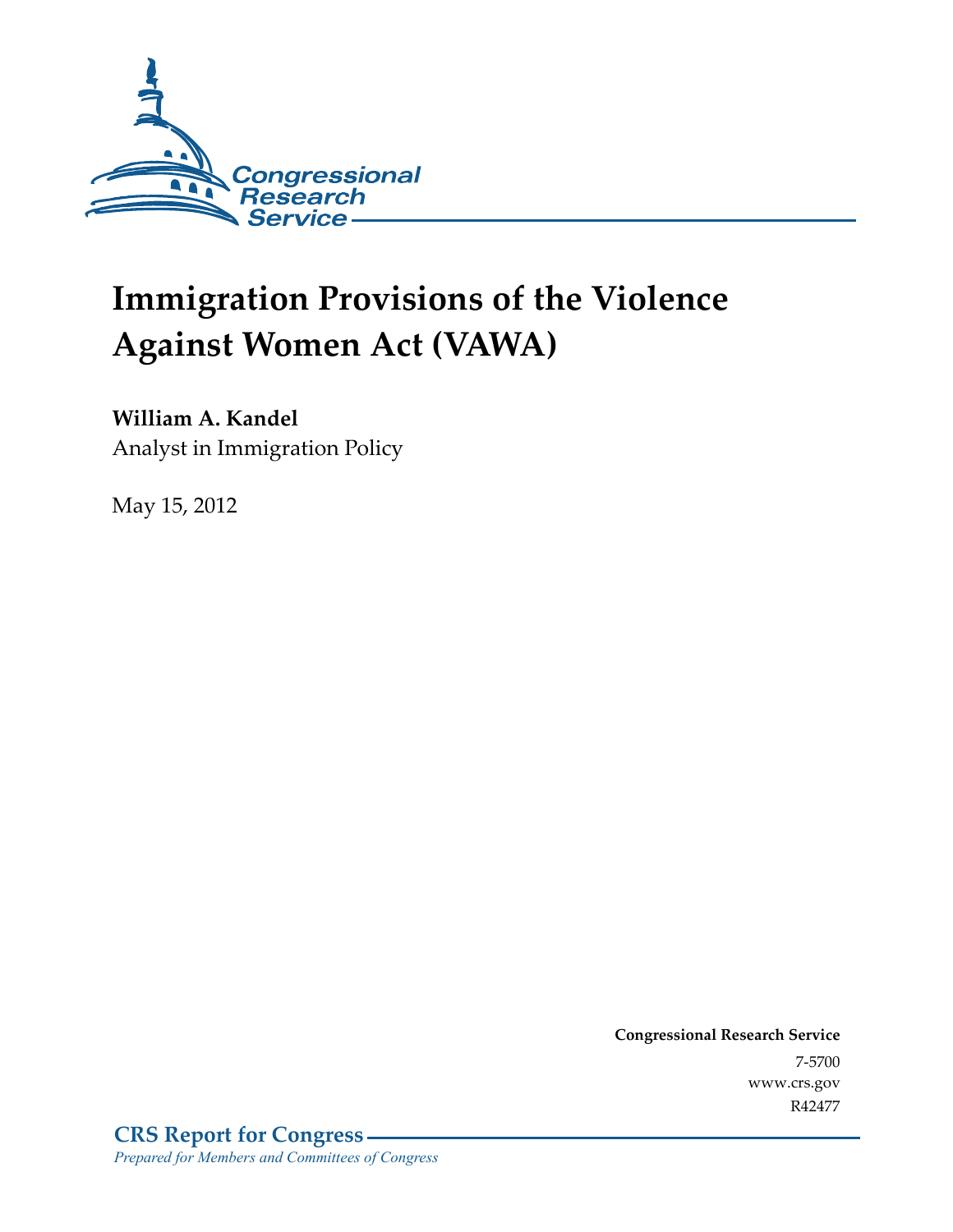## **Summary**

The Immigration and Nationality Act (INA) includes provisions to assist foreign nationals who have been victims of domestic abuse. These provisions, initially enacted by Congress with the Immigration Act of 1990 and the Violence Against Women Act (VAWA) of 1994, afford benefits to abused foreign nationals and allow them to self-petition for lawful permanent resident (LPR) status independently of the U.S. citizen or LPR relatives who originally sponsored them. Congress reauthorized VAWA with the Battered Immigrant Women Protection Act of 2000, which also created the U visa for foreign national victims of a range of crimes—including domestic abuse—who assisted law enforcement. A second reauthorization in 2005 added protections and expanded eligibility for abused foreign nationals.

VAWA expired in 2011. On November 30, 2011, Senator Leahy introduced S. 1925, the Violence Against Women Reauthorization Act of 2011. It was referred to the Committee on the Judiciary and reported favorably on February 7, 2012. S. 1925 contains provisions that would expand protections and eligibility to foreign national victims of domestic abuse. Among other provisions included in the bill, it would allow children to continue to apply for protections and legal status under VAWA in the case of the death of their self-petitioner parent, a protection currently afforded only to child applicants for lawful permanent status under family-based immigration provisions of the INA. It would exempt VAWA self-petitioners, U visa petitioners, and battered foreign nationals from removal proceedings if their financial circumstances classified them as inadmissible. It would provide foreign nationals with expanded background information on their sponsoring U.S. citizen and LPR spouses. It would also expand the annual number of U visas issued from 10,000 to 15,000 for a limited period and would expand the definition of abuse under the U visa provisions to include stalking.

On April 27, 2012, Representative Sandy Adams introduced H.R. 4970 (To reauthorize the Violence Against Women Act of 1994). It was referred to the House Judiciary Committee where it was reported favorably on May 8, 2012. H.R. 4970 and S. 1925 both include provisions that provide additional background information on restraining and protective orders issued against the sponsoring U.S. based petitioners, prohibit marriage brokers from marketing information about foreign nationals under age 18, extend VAWA coverage to derivative children of deceased petitioners, protect U visa petitioners under age 21 and derivative children of adult U visa petitioners from "aging out" of eligibility after filing a U visa petition, exempt petitioners from "public charge" grounds of inadmissibility, and allow U visa petitioners with conditional LPR status to obtain hardship waivers removing their conditional status.

H.R. 4970 differs from S. 1925 in certain key respects. It includes provisions that would permit the Department of Homeland Security (DHS) to admit evidence from alleged abusers for purposes of adjudicating VAWA petitions, transfer the adjudication of VAWA petitions from its U.S. Citizenship and Immigration Services (USCIS) Vermont Service Center to local USCIS District Offices, require USCIS to interview VAWA petitioners in person, and allow USCIS to interview alleged abusers and other relevant witnesses. The House bill would change the standard of evidence for VAWA petitions from "any credible evidence" to "clear and convincing evidence" and would require USCIS to consider law enforcement investigations or prosecutions of alleged abusers, or the lack thereof, as evidence to support or reject VAWA petitions. It would mandate expedited removal and permanent ineligibility for lawful immigration status or public benefits for material misrepresentations occurring at any point in the VAWA petition process.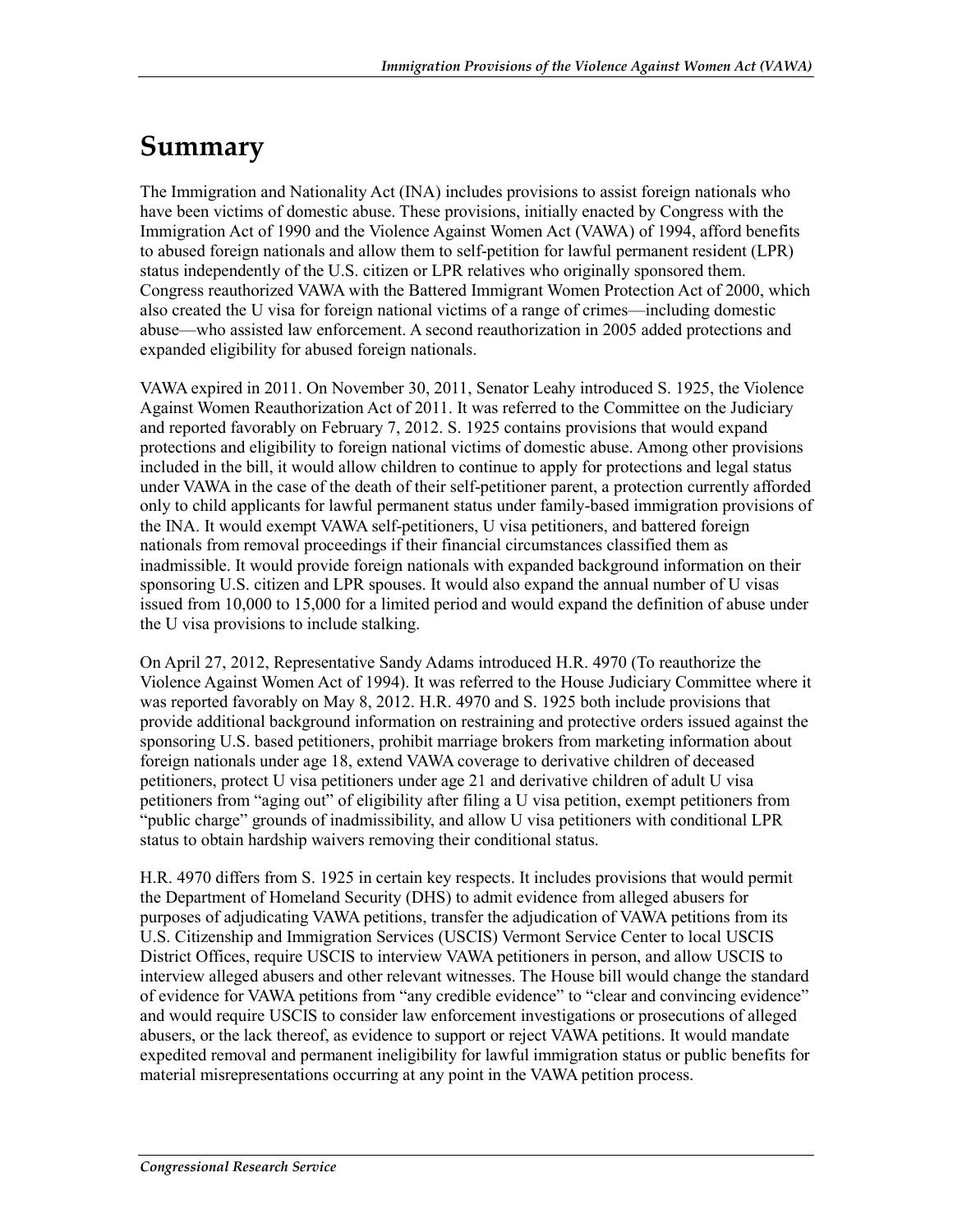Regarding U visas, H.R. 4970 would eliminate current LPR status eligibility for U visa recipients; maintain the current annual allocation of U visas at 10,000; mandate additional reporting requirements on U visa recipients from both DHS and the Government Accountability Office (GAO); and require that U visas be granted only while related crimes are under active investigation and require that the visa applicant help identify the accused if that information is unknown.

Two potential concerns for Congress have been emphasized regarding the immigration provisions of VAWA. The first is whether the proposed VAWA reauthorization provides sufficient relief to foreign nationals abused by their U.S. citizen or LPR sponsoring relatives. Advocates for battered immigrants suggest that additional provisions are needed to assist this population in obtaining legal and economic footing independently of their original sponsors for legal immigrant status. Critics of expanding immigration, however, question the extent to which these provisions may increase the number of legal immigrants and cost the U.S. taxpayers.

The second related concern is the degree to which VAWA provisions unintentionally facilitate marriage fraud. This may occur through what some perceive as relatively lenient standards of evidence to demonstrate abuse; as the unintended result of processing procedures between the District Offices of the U.S. Citizenship and Immigration Services (USCIS), which adjudicate most immigration applications, and the USCIS Vermont Service Center, which adjudicates VAWA petitions; or as an unintended consequence of the structure of current law. While some suggest that VAWA provides opportunities for dishonest and enterprising immigrants to circumvent U.S. immigration laws, reliable empirical support for these assertions is limited.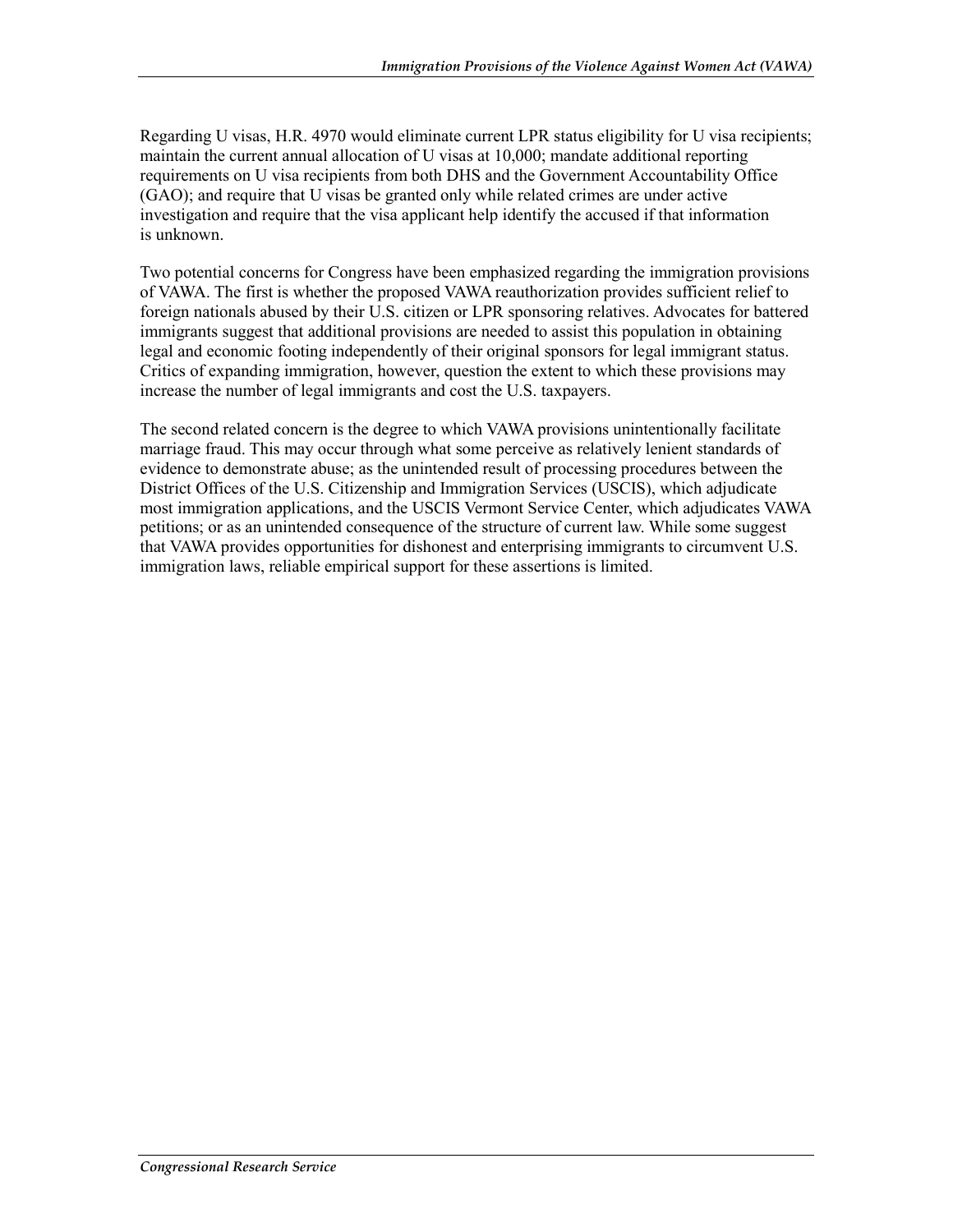## **Contents**

## **Tables**

## Appendixes

## Contacts

|--|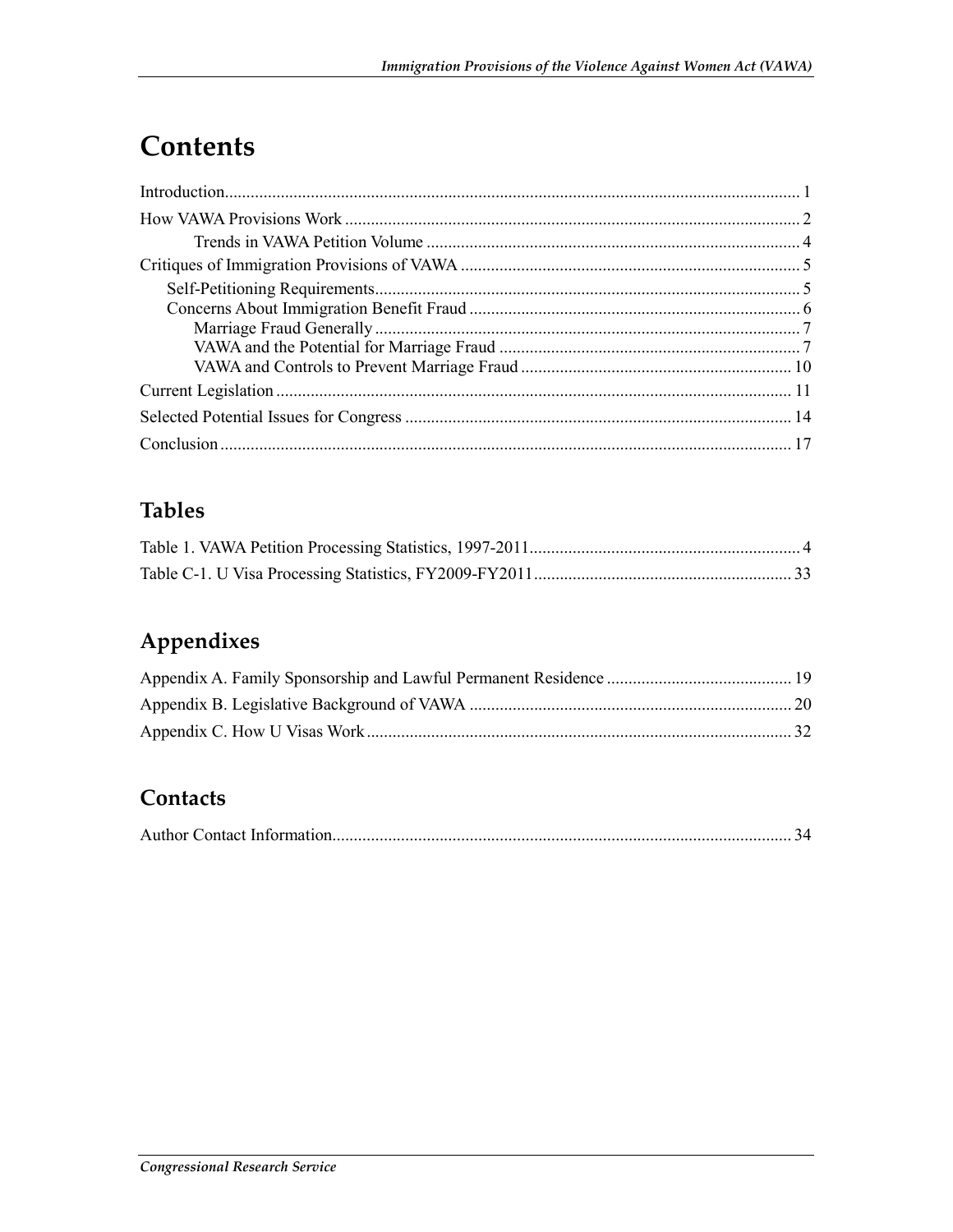## **Introduction**

The Violence Against Women Act (VAWA) of 1994<sup>1</sup> and its subsequent reauthorizations in 2000 and 2005 authorized funding related to domestic violence for enforcement efforts, research and data collection, prevention programs, and services for victims. VAWA also increased penalties for certain domestic violence-related crimes and expanded the Federal Criminal Code to include new categories of crimes. With respect to noncitizens,<sup>2</sup> VAWA gave abused noncitizen spouses the opportunity to "self-petition" for themselves and/or their abused children for lawful permanent resident  $(LPR)^3$  status independently of their sponsoring spouses.<sup>4</sup> In addition, the VAWA reauthorization in 2000 created the U visa, which protects and assists victims who assist law enforcement agencies in investigating and prosecuting an array of crimes that includes domestic violence. It is available to any foreign national who suffered physical or mental abuse as a victim of a qualifying crime that violated U.S. laws; has information about the crime; and was, is, or is likely to be helpful in the investigation or prosecution of the crime. (For more information on U visas, see **Appendix C**. For a detailed legislative history of the immigration provisions in VAWA, see **Appendix B**.)

As Congress considers reauthorizing appropriations for the programs under VAWA, several immigration-related VAWA issues have surfaced. For instance, those advocating on behalf of battered immigrants seek to expand eligibility to excluded groups and to refine portions of existing law that may unintentionally prevent immigrants from realizing benefits that the law was intended to provide. Some have focused on provisions to improve the economic well-being of victims, such as work authorization and unemployment insurance.

As laws have been enacted to protect foreign nationals from domestic violence, some observers have expressed concerns about the potential for immigration fraud using the same VAWA provisions that were intended to protect abused foreign nationals. False claims of domestic abuse fall within the broader category of marriage fraud by foreign nationals who, intent on obtaining legal status in the United States, misrepresent sham marriages as legitimate or report abuse when

<sup>&</sup>lt;sup>1</sup> The VAWA immigration-related provisions reside in the Immigration and Nationality Act (INA) which is Title 8 of the United States Code. VAWA was passed as Title IV, sections 40001-40703 of the Violent Crime Control and Law Enforcement Act of 1994, H.R. 3355, and signed as P.L. 103-322 by President William Clinton on September 13, 1994.

 $2$  This report uses the terms "noncitizen" and "foreign national" interchangeably.

<sup>&</sup>lt;sup>3</sup> An LPR is a foreign national who is authorized to live and work in the United States on a permanent basis.

<sup>&</sup>lt;sup>4</sup> Noncitizen victims of domestic violence who seek to permanently reside in the United States face a precarious situation because their legal immigration status often depends upon remaining married. In addition, research on domestic violence indicates that foreign nationals married to U.S. citizens or lawful permanent residents (LPR) possess factors that increase their risk of spousal abuse compared to U.S. citizens. See, for example, Giselle Aguilar Hass, Nawal Ammar, and Leslye Orloff, *Battered Immigrants and U.S. Citizen Spouses*, Legal Momentum, West Bethesda, MD, April 24, 2006; Michelle J. Anderson, "A License to Abuse: The Impact of Conditional Status on Female Immigrants," Yale Law Journal, v. 102, April 1993, p. 1401-1404 (hereafter cited as Anderson, "A License to Abuse"); N. Ammar and L.E. Orloff, "Battered immigrant women's domestic violence dynamics and legal protections," in *It's a Crime: Women and Justice*, ed. R. Muraskin ( NJ: Prentice Hall, 2006); D.W. Valdez, "Deportation that keeps many battered women silent," *Borderland News*, 2005; and A. Raj, J. G. Silverman, and J McCleary-Sills, et al., "Immigration Policies Increase South Asian Immigrant Women's Vulnerability to Intimate Partner Violence," *Journal of the American Medical Women's Association*, vol. 60, no. 1 (2005), pp. 26-32.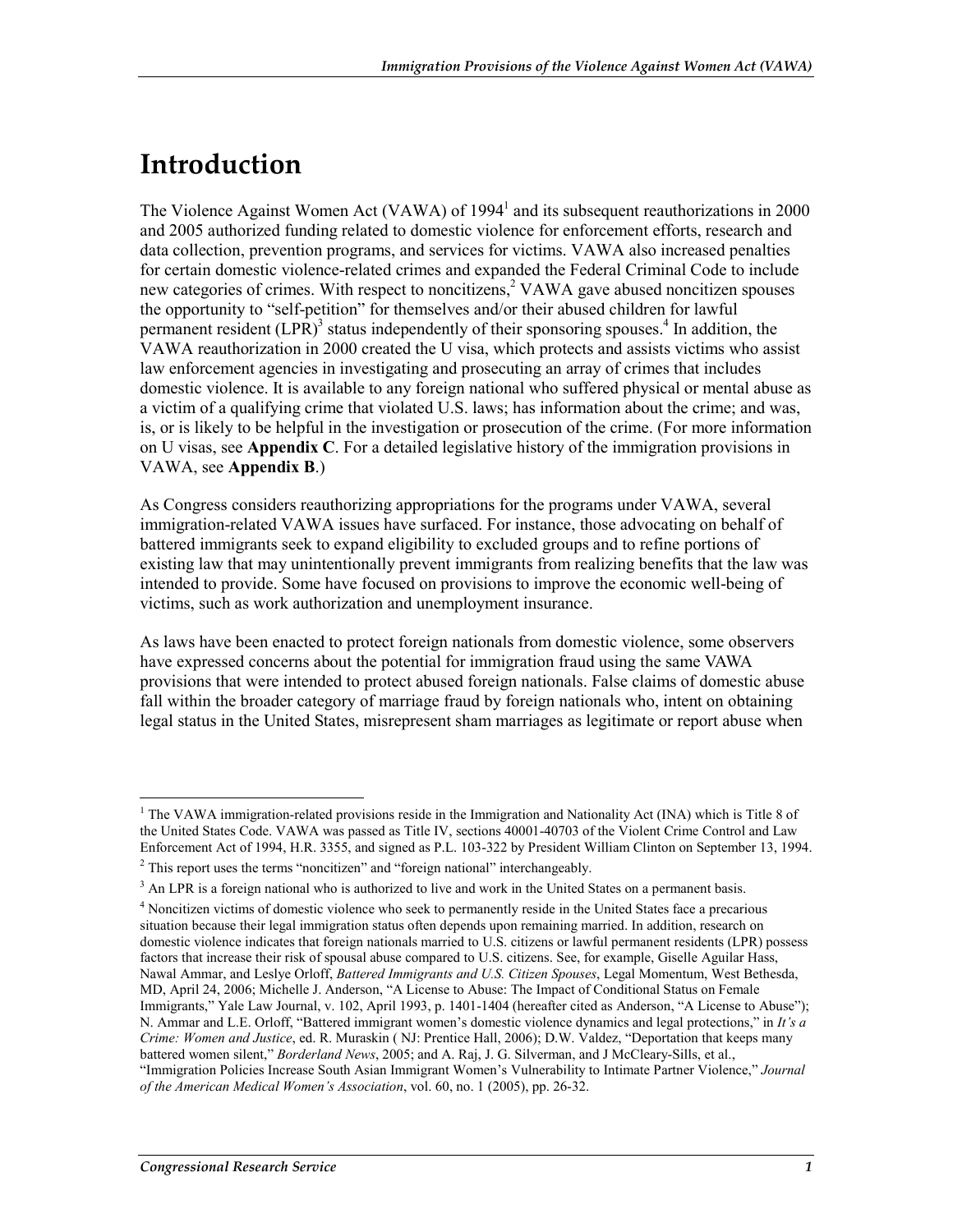none exists. These schemes are perpetrated either unilaterally or cooperatively with their U.S. citizen or LPR partners.<sup>5</sup> The extent of these types of fraud, however, remains unclear.<sup>6</sup>

The Immigration and Naturalization Act (INA) includes provisions to prevent marriage fraud such as the requirement for face-to-face interviews with trained adjudicators.<sup>7</sup> It also includes some measure of information sharing between the Vermont Service Center of the Department of Homeland Security (DHS), United States Citizenship and Immigration Services (USCIS), which processes domestic abuse petitions, and USCIS District Offices that adjudicate petitions for most other immigration benefits. $8$  Yet, concerns have been raised about the degree to which the VAWA provisions themselves and the manner in which VAWA petitions are processed by USCIS might facilitate marriage fraud, either through relatively lower standards of evidence or as the unintended result of procedural differences between local USCIS District Offices and the Vermont Service Center.<sup>9</sup>

This report describes how the VAWA provisions work in practice. It discusses improvements suggested by immigration attorneys and law enforcement observers to increase the utilization of VAWA provisions by abused foreign nationals as well as ways to reduce immigration fraud. The report closes with possible immigration-related issues that Congress may choose to consider should it reauthorize VAWA.

## **How VAWA Provisions Work**

Foreign national spouses of U.S. citizens and LPRs can acquire legal status through family-based provisions of the INA. To do so, they must be sponsored by their citizen/LPR spouses and meet the requirements for admissibility to LPR status.<sup>10</sup> This path to lawful permanent residence status through marriage includes a two-year evaluation period for marriages of short duration (under two years at the time of sponsorship) $11$  and is entitled *conditional permanent residence status*, a provision of the INA that helps USCIS determine if such marriages are bona fide. Conditional

<u>.</u>

<sup>5</sup> For instance, see David Seminara, *Hello, I Love You, Won't You Tell Me Your Name: Inside the Green Card Marriage Phenomenon*, Center for Immigration Studies, Washington, DC, November 2008.

<sup>6</sup> For more information, see U.S. Government Accountability Office, *Immigration Benefits: Additional Controls and a Sanctions Strategy Could Enhance DHS's Ability to Control Benefit Fraud*, GAO-06-259, March 2006; and CRS Report RL34007, *Immigration Fraud: Policies, Investigations, and Issues*, by Ruth Ellen Wasem.

 $^7$  A face-to-face interview between a foreign national, a U.S. citizen or LPR spouse, and a USCIS adjudicator is required for applicants who seek LPR status. It is a critical mechanism by which USCIS confirms information in the application and evaluates the legitimacy of the marriage for the purpose of granting LPR status.

<sup>&</sup>lt;sup>8</sup> USCIS District Offices enforce immigration laws and provide immigration services and benefits to residents in their geographic service areas/jurisdictions.

<sup>&</sup>lt;sup>9</sup> Practitioners have noted, for instance, a lack of understanding of particular exemptions and rules applicable to VAWA petitions among District Office adjudicators. See Julie E. Dinnerstein, "Violence Against Women Act(VAWA) Self-Petitions," updated from an article appearing at *Immigration & Nationality Law Handbook 331*, 2006 (hereafter referred to as "Dinnerstein, *Violence Against Women Act*"), pp. 16-17. At a broader level, a recent DHS Office of the Inspector General report highlighted USCIS' vulnerability to fraud based on current policies and procedures. See, Department of Homeland Security, Office of the Inspector General, *The Effects of USCIS Adjudication Procedures and Policies on Fraud Detection by Immigration Services Officers*, OIG-12-24, Washington, DC, January 2012 (Hereafter referred to as "2011 DHS OIG Report.").

<sup>&</sup>lt;sup>10</sup> INA §204.

 $11$  This also applies if the parent-child relationship is less than two years old; or the foreign national spouse entered the United States on a fiancé(e) visa. INA §216.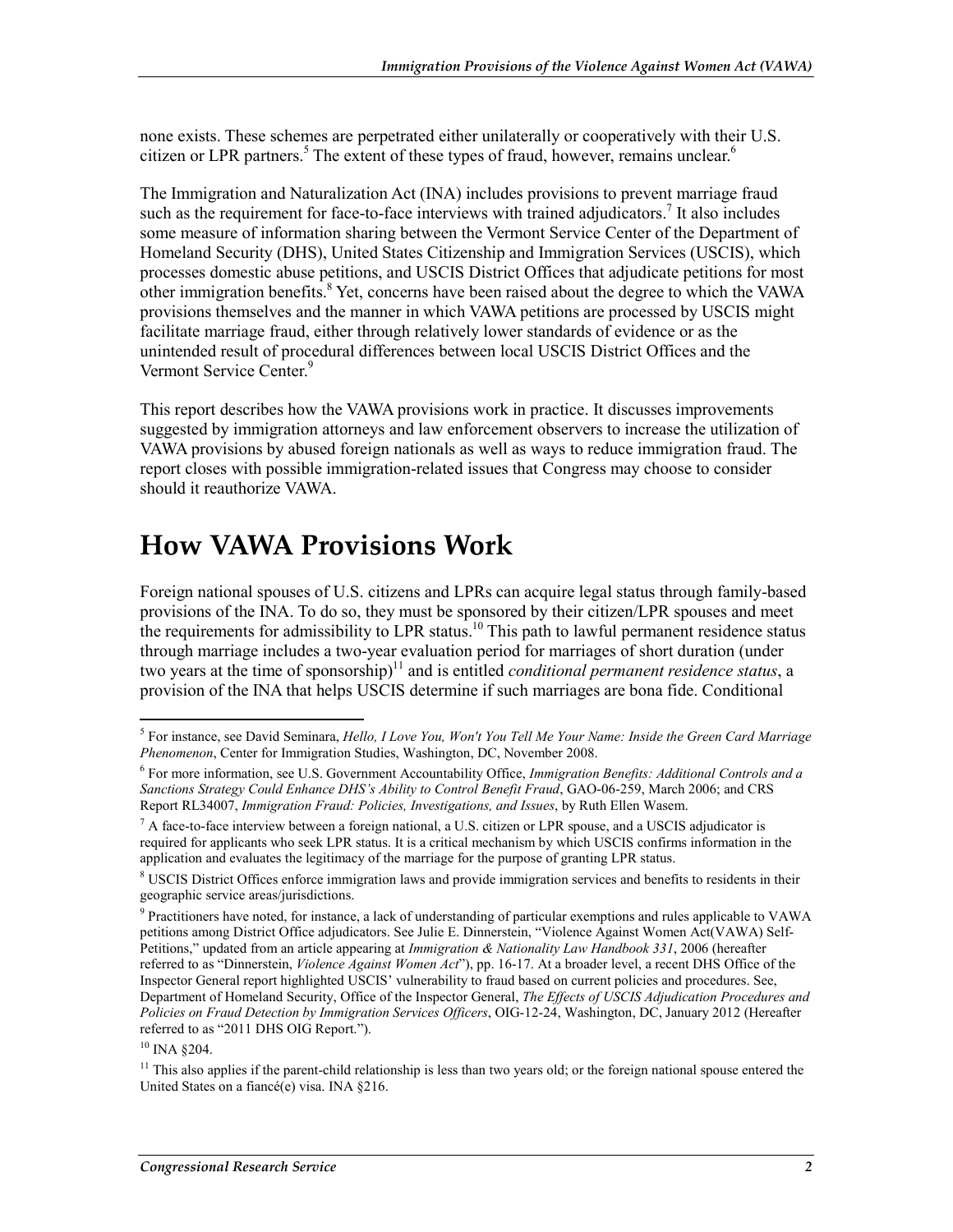residence status grants the same rights and responsibilities as that of LPR status<sup>12</sup> but requires filing a joint petition by both the foreign spouse and the sponsoring U.S. citizen or LPR within 90 days before the two-year conditional status period ends to remove the conditionality. Failure to file the joint petition within this 90-day period terminates lawful status and initiates removal proceedings. $<sup>1</sup>$ </sup>

Conditional permanent resident status provides USCIS with two opportunities—separated by at least two years—to review the characteristics of a relatively new marriage between a foreign national and a U.S. citizen or LPR for possible fraud. If conditions in the law have been met and an interview with a USCIS officer uncovers no indication of marriage fraud, conditional permanent resident status converts to LPR status.<sup>14</sup>

VAWA modified the INA to permit certain abused spouses, children,<sup>15</sup> and parents of U.S. citizens and LPRs to petition for legal status independently of their abusive sponsors.<sup>16</sup> Conceptually, the VAWA self-petition serves to replace the initial petition filed by the U.S. citizen or LPR to sponsor the foreign national for legal status.<sup>17</sup> In general, the following individuals may selfpetition through VAWA: abused noncitizen spouses married to U.S. citizens or LPRs; noncitizen parents in such a marriage whose children were abused by U.S. citizens or LPRs; unmarried noncitizen children under age 21 abused by a U.S. citizen or LPR parent; and noncitizen parents abused by U.S. citizen adult children.<sup>18</sup>

VAWA petitions must meet certain conditions. For spouses, these include evidence that the foreign national entered into the marriage in good faith and not solely for immigration benefits, resided with their U.S. citizen or LPR spouse, and is a person of good moral character.<sup>19</sup> For children, evidence must show proof of the relationship to the U.S. citizen or LPR parent, residence with the abusive parent, and good moral character for children over age  $14<sup>20</sup>$  For parents, evidence must demonstrate abuse by a U.S. citizen son or daughter, residence with the abusive son or daughter, and good moral character.

<sup>&</sup>lt;u>.</u>  $12$  These rights include legal status to live and work in the United States.

 $<sup>13</sup>$  Removal proceedings refer to administrative proceedings to determine an individual's removability under the INA.</sup> They are usually conducted by an immigration judge in the U.S. Department of Justice' Executive Office for Immigration Review (EOIR).

<sup>14 8</sup> CFR §216.4.

<sup>&</sup>lt;sup>15</sup> "Child," as defined in  $\S 101(b)(1)$  of the INA and used in this report, refers to an unmarried child under age 21.

<sup>16 §§40701-40703</sup> of P.L. 103-322 (8 U.S.C. §204(a)(1), 8 U.S.C. §216(c)(4), and 8 U.S.C. §244(a)). VAWA policies help protect the confidentiality of the self-petitioner. Assistance is also available from the National Domestic Violence Hotline which has information about shelters, mental health care, legal advice, and other forms of assistance, including information about filing petitions for immigration status.

<sup>&</sup>lt;sup>17</sup> See Dinnerstein, *Violence Against Women Act*, Appendix C, for a detailed comparison between the requirements for the I-360 form filed for a VAWA petition and those for a I-130 form filed for conventional relative sponsorship.

<sup>&</sup>lt;sup>18</sup> Also eligible are unmarried children between ages 21 and 24 who can demonstrate that abuse was the primary reason for not filing prior to age 21. 8 U.S.C.  $\S 204(a)(1)$ .

<sup>&</sup>lt;sup>19</sup> Good moral character is not specifically defined in the INA, but a determination of good moral character indicates that the petitioner for an immigration benefit must not have engaged in a range of crimes, offenses, and related activities. However, the absence of such determination does not preclude a finding that the individual was not of good moral character for other reasons, such as providing false information in a legal petition. 8 U.S.C. §101(f).

<sup>&</sup>lt;sup>20</sup> Children, as defined in 8 U.S.C. §101(b) are automatically included in the VAWA petitions of their parents and may apply for immigration status on the same basis and at the same time as their parents.  $\frac{8 \text{ U.S.C. } \frac{8204(a)(1)(\text{A})(\text{iii})(\text{I})}{\text{and}}$  $§204(a)(1)(B)(ii).$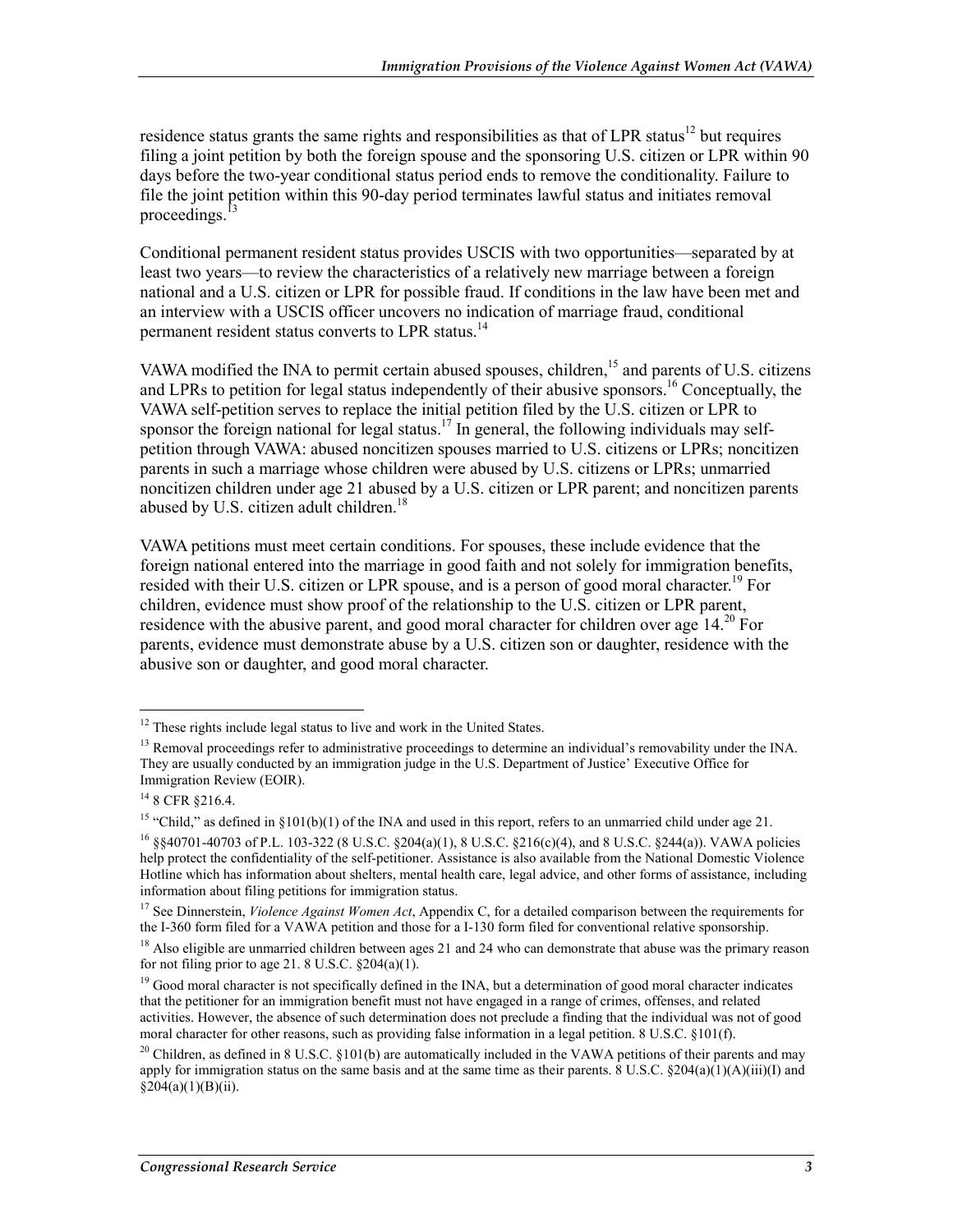VAWA applicants submit a Form I-360, "Petition for Amerasian, Widow(er), or Special Immigrant," with supporting documentation to the USCIS's Vermont Service Center.<sup>21</sup> If just the filing requirements are met, a *Prima Facie Determination Notice*—which is neither a benefit nor an immigration status—notifies the petitioner that the materials submitted appear to present a legitimate case. Issuance of the notice does not serve as a factor in the adjudication of the petition nor as a binding determination of the credibility of the submitted evidence. If the I-360 petition is ultimately approved, the foreign national is granted *deferred action status*, a "quasi" status and administrative act that halts actions to remove the individual from the United States for a renewable period of time.<sup>22</sup> Foreign nationals with an approved I-360 and any children listed in the petition may apply for work authorization until they are eligible to apply for lawful permanent residence (see **Appendix A**).

#### **Trends in VAWA Petition Volume**

The past 15 years saw a considerable increase in VAWA petition volume. Figures in **Table 1** indicate that between 1997 and 2011, the number of petitions increased almost fourfold, from 2,491 to 9,209. On average, about a quarter to a third of all petitions adjudicated each year were denied.23 During this 15-year period, approval rates fluctuated, with a peak of 85% in 2002 and a trough of 67% in 1998, but no consistent trend emerges. Petitions that raise concerns among VSC adjudicators because of incompleteness or inconsistent information are typically assessed with *requests for information*. A similar inconsistent trend characterizes requests for information from 2003 to 2011. Hence, during a period when petition volume increased roughly fourfold, rates at which petitions were reviewed or approved do not appear to have changed according to any distinct pattern.

| <b>Fiscal Year</b> | <b>Petitions Received</b><br>or Transferred from<br><b>Prior Year</b> | <b>Proportion of</b><br><b>Petitions Approved</b> | <b>Proportion of</b><br><b>Requests for</b><br><b>Information</b> |
|--------------------|-----------------------------------------------------------------------|---------------------------------------------------|-------------------------------------------------------------------|
| 1997               | 2.491                                                                 | 75%                                               | N/A                                                               |
| 1998               | 3.331                                                                 | 67%                                               | N/A                                                               |
| 1999               | 3,158                                                                 | 76%                                               | N/A                                                               |
| 2000               | 3.384                                                                 | 80%                                               | N/A                                                               |

#### **Table 1. VAWA Petition Processing Statistics, 1997-2011**

<u>.</u>

<sup>&</sup>lt;sup>21</sup> Supporting documentation includes evidence of the following: (1) existence of the qualifying relationship; (2) citizenship or immigration status of the abuser; (3) self-petitioner's eligibility for immigrant classification; (4) residence in the United States; (5) evidence that, during the qualifying relationship, the petitioner and abuser resided together in the United States for some unspecified period of time; (6) battery or extreme cruelty; (7) good moral character; (8) extreme hardship; and (9) in the case of a self-petitioning spouse, good faith marriage. 8 U.S.C.  $§204.2(c)(1)$  and  $(e)(1)$ .

<sup>&</sup>lt;sup>22</sup> Deferred action does not confer any immigration status nor does it prevent DHS from initiating removal proceedings against abused noncitizens if other factors make the individual inadmissible according to the INA.

<sup>&</sup>lt;sup>23</sup> Previous agency reports suggest that denials often resulted because self-petitioners failed to meet statutory eligibility requirements. Examples included self-petitioning by battered spouses who were no longer married to citizens or LPRs and by battered children who were age 21 and older. For more information, see Gail Pendleton, "VAWA Self-Petitioning: Some Practice Pointers," in *Immigration Practice Pointers*, ed. Gregory Adams et al, 2011-12 ed. (Washington, DC: American Immigration Lawyers Association, 2011), pp. 571-574 (hereafter referred to as Pendleton, "VAWA Self-Petitioning").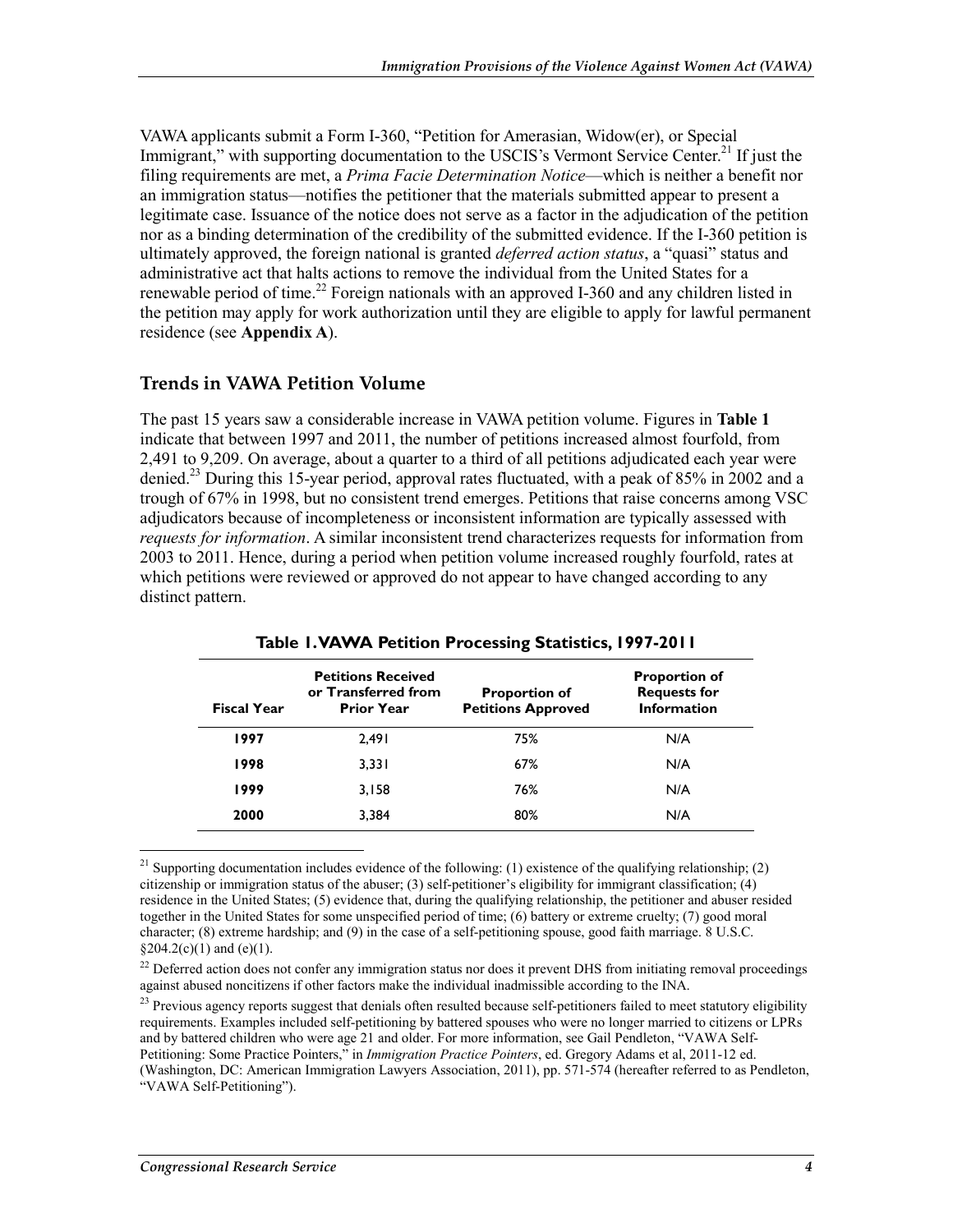| <b>Fiscal Year</b> | <b>Petitions Received</b><br>or Transferred from<br><b>Prior Year</b> | <b>Proportion of</b><br><b>Petitions Approved</b> | <b>Proportion of</b><br><b>Requests for</b><br><b>Information</b> |
|--------------------|-----------------------------------------------------------------------|---------------------------------------------------|-------------------------------------------------------------------|
| 2001               | 5,642                                                                 | 84%                                               | N/A                                                               |
| 2002               | 5,943                                                                 | 85%                                               | N/A                                                               |
| 2003               | 6,714                                                                 | 81%                                               | 63%                                                               |
| 2004               | 7,052                                                                 | 76%                                               | 72%                                                               |
| 2005               | 7,704                                                                 | 79%                                               | 52%                                                               |
| 2006               | 9,131                                                                 | 76%                                               | 55%                                                               |
| 2007               | 8,355                                                                 | 71%                                               | 67%                                                               |
| 2008               | 9,184                                                                 | 67%                                               | 62%                                                               |
| 2009               | 8,534                                                                 | 79%                                               | 74%                                                               |
| 2010               | 8,360                                                                 | 71%                                               | 55%                                                               |
| <b>2011</b>        | 9,209                                                                 | 68%                                               | 114%                                                              |
| Total              | 98,192                                                                | 75%                                               | 68%                                                               |

**Source:** For years 2000-2011: CRS presentation of data from USCIS, Office of Performance and Quality, Data Analysis and Reporting Branch; for years 1997-1999, CRS presentation of INS data from archived CRS Report RL30559, *Immigration: Noncitizen victims of Domestic violence*, by Andorra Bruno and Alison Siskin, May 3, 2001.

**Notes:** The total Proportion of Petitions Approved shown at the bottom of the table is an average for all petitions submitted over the entire 1997-2011 period. The total Proportion of Requests for Information is the average of each year's annual proportion because underlying figures for computing a summary average were not available. Differences between these two methodologies are not substantial.

a. Because petitions not adjudicated by USCIS in one fiscal year are processed in the next, proportions of petitions approved or requests for information can exceed 100%. USCIS provided the Proportions of Requests for Information to CRS but it did not provide the underlying data from which to confirm computation of these proportions.

## **Critiques of Immigration Provisions of VAWA**

Critiques of the immigration provisions of VAWA resemble those of other provisions of U.S. immigration policy. Such policies often involve balancing the granting of immigration benefits with adequate enforcement to reduce fraud and ensure intended eligibility. Immigration attorneys and advocates highlight changes to VAWA that would facilitate its intended objective of protecting abused foreign nationals from their abusers and independently providing them with a path to lawful permanent residence. Other observers highlight the vulnerability of U.S. immigration policy to fraud within VAWA and the U visa provisions of the INA that undermines the intent of Congress and the rule of law.<sup>24</sup>

### **Self-Petitioning Requirements**

As noted above, VAWA operates within the context of family-based immigration policy whereby foreign nationals acquire legal status through sponsoring relatives, but it also permits certain

<sup>&</sup>lt;u>.</u> <sup>24</sup> See for instance "2011 DHS OIG Report."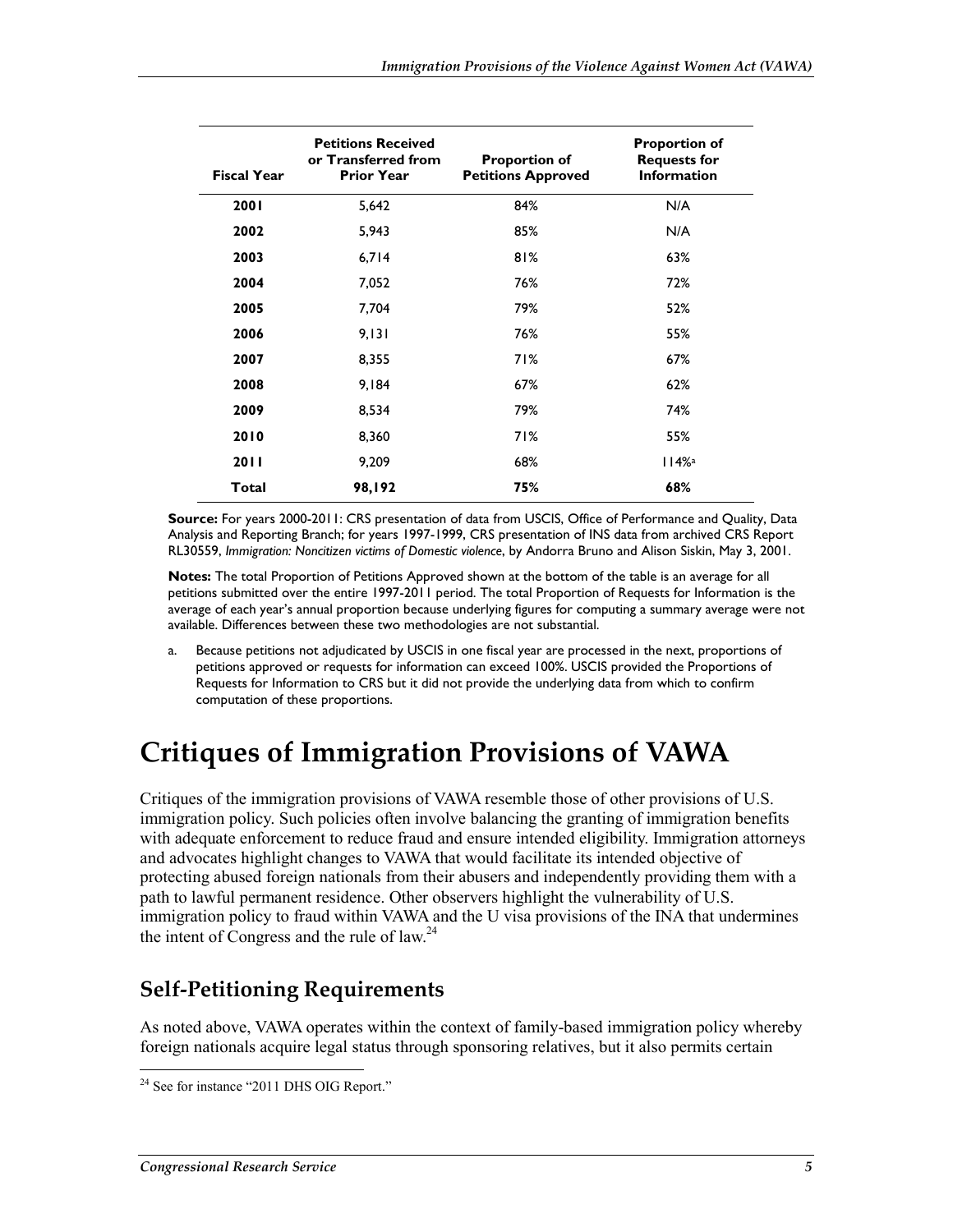abused noncitizen spouses, children, and parents of U.S. citizens and LPRs to petition for legal status independently of their abusive sponsors. Contingent upon meeting certain conditions and filing requirements, an approved VAWA petition grants *deferred action status* that halts removal procedures for a renewable period.<sup>25</sup> Approved petitioners may then apply for work authorization and ultimately lawful permanent residence.

Advocates for battered immigrants, however, maintain that the requirements under VAWA are so stringent that they sometimes deter qualified battered spouses and children from self-petitioning, and prevent those who apply with legitimate cases from having their petitions approved.<sup>26</sup> They argue, for example, that a battered spouse may not possess documentation necessary to prove that the marriage was entered into with good faith. Similar concerns have been expressed about what some view as unnecessarily burdensome requirements for demonstrating good moral character. This is particularly the case when self-petitioners' disqualifying actions in the past may have been directly related to being a victim of domestic violence or when abusive spouses file for custody of children or bring criminal countercharges against the victim.<sup>27</sup> Advocates argue that immediate relatives who apply for LPR status under standard family-based immigration policy are not subject to this requirement, which is unnecessary to deter marriage fraud.

In addition, immigration attorneys have expressed concerns about the time lag between the passage of legislation and the implementation of guidance or regulations by USCIS.<sup>28</sup> Examples include the 2005 VAWA provisions making abused parents of U.S. citizens eligible to apply for protections under VAWA, preventing children who turn 21 from "aging out" of eligibility for VAWA protections after their petitions have been filed, and allowing abused spouses of certain nonimmigrant visa holders to apply for work authorization. The last of these provisions still has not been implemented as of this writing.<sup>29</sup>

### **Concerns About Immigration Benefit Fraud30**

Immigration benefit fraud is defined as the willful misrepresentation of material facts to qualify for a specific immigration status or benefit in the absence of lawful eligibility for that benefit.<sup>3</sup> Immigration marriage fraud, a type of immigration benefit fraud, is the entering into a sham marriage with a U.S. citizen or LPR in order to obtain legal immigration status.<sup>32</sup>

<sup>&</sup>lt;u>.</u>  $25$  Removal (deportation) proceedings can occur whenever a foreign national has no legal status for remaining in the United States. For foreign national spouses, this may occur because of lack of sponsorship by a U.S. citizen or LPR.

<sup>&</sup>lt;sup>26</sup> For more information on the advocacy perspective, see testimony of Dr. Phillip C. McGraw, Michael Shaw, and Dr. Jane Van Buren, U.S. Congress, Senate Committee on the Judiciary, *The Violence Against Women Act: Building on Seventeen Years of Accomplishments*,  $112^{th}$  Cong.,  $1^{st}$  sess., July 13, 2011.

<sup>27</sup> Julie E. Dinnerstein, "Violence Against Women Act (VAWA) Self-Petitions," *Immigration and Nationality Law Handbook*, vol. 331 (2006-07 ed.).

 $^{28}$  Discussions with Gail Pendleton, co-director of ASISTA, a national immigration law technical assistance project funded by the federal Office on Violence Against Women, February 22, 2012. See also Pendleton, "VAWA Self-Petitioning."

 $29$  Ibid.

<sup>30</sup> See CRS Report RL34007, *Immigration Fraud: Policies, Investigations, and Issues*, by Ruth Ellen Wasem.

<sup>&</sup>lt;sup>31</sup> INA §274C mandates civil penalties for persons who commit fraud to meet an INA requirement or acquire an immigration benefit. Additionally, a civil penalty under §274C is a separate ground for inadmissibility and deportation.  $32$  For more information on how a marriage is judged fraudulent, see Leslie Tuttle DiTrani, "Was it Really a Sham Marriage?," in *Immigration Practice Pointers*, ed. Gregory Adams et al, 2011-12 ed. (Washington, DC: American (continued...)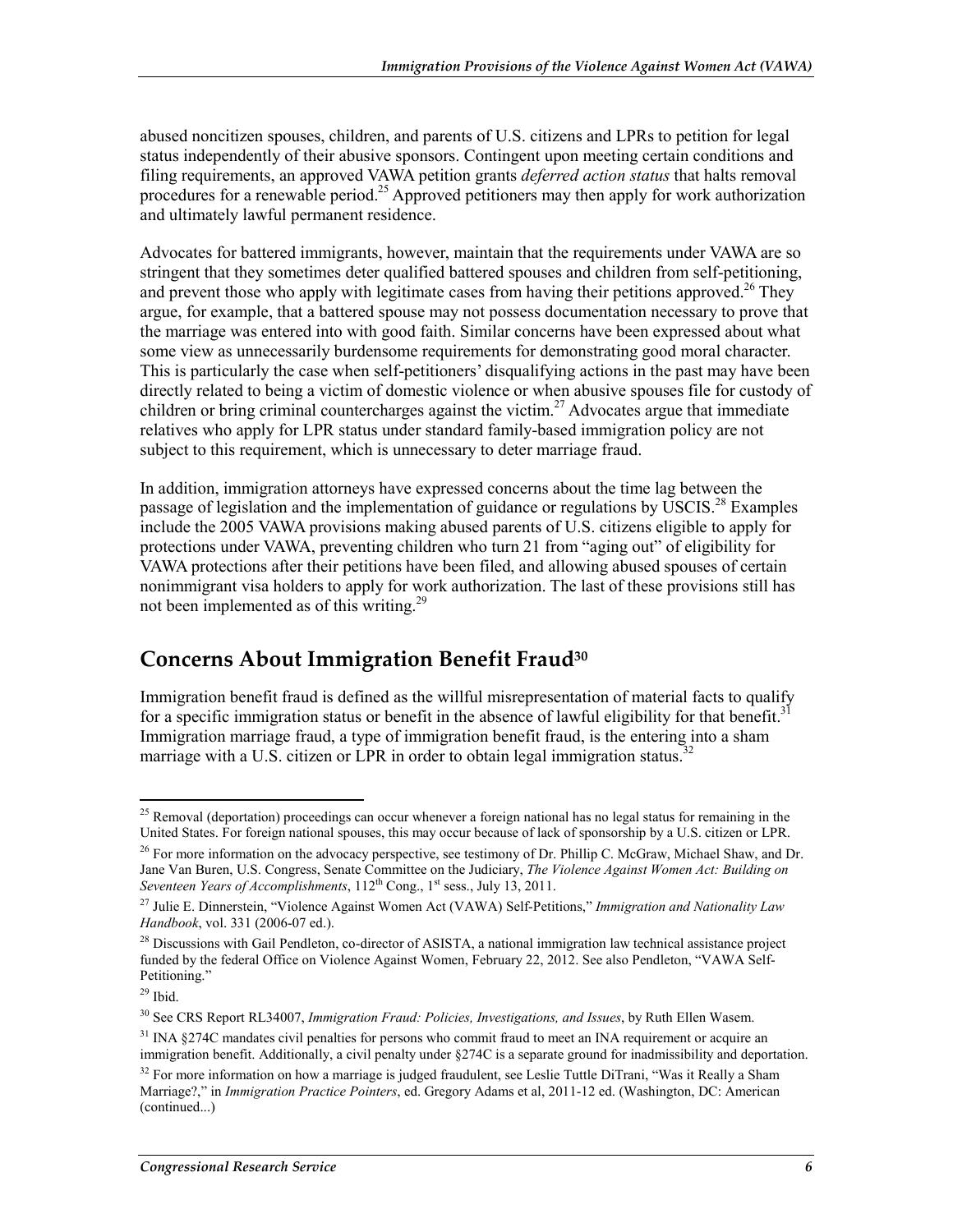### **Marriage Fraud Generally**

How prevalent is marriage fraud? Policy analysts cannot reliably quantify what proportion of the roughly 300,000 spouses<sup>33</sup> who gain LPR status annually receive such status through fraudulent means.<sup>34</sup> At the time Congress was considering the Immigration Marriage Fraud Amendments (IMFA) of 1986, the INS Commissioner, testifying at a hearing before the Senate Subcommittee on Immigration and Refugee Policy and using data from INS surveys, estimated that as many as 30% to 40% of all spousal petitions involved marital fraud. This initial estimate, also cited elsewhere,<sup>35</sup> was subsequently discredited.<sup>36</sup> At the same hearing, the American Immigration Lawyers Association (AILA) refuted that estimate and claimed that the proportion amounted to no more than 1%-2%, a contention subsequently supported by findings of a North Carolina federal district court.<sup>37</sup> Despite significant media attention on immigration marriage fraud and mail order brides, reliable estimates are difficult to obtain.<sup>38</sup>

Penalties for marriage fraud include five years imprisonment and/or a \$250,000 fine for "any individual who knowingly enters into a marriage for the purpose of evading any provision of the immigration laws."<sup>39</sup> Marriage fraud can also be grounds for deportation.<sup>40</sup>

### **VAWA and the Potential for Marriage Fraud**

Anecdotal reports from USCIS personnel and others suggest that some foreign nationals who lack eligibility to remain in the United States or who face imminent deportation because their immigration benefit petitions were denied by USCIS are using VAWA provisions to acquire lawful permanent resident status.<sup>41</sup> In addition to committing immigration marriage fraud, reports

 $\overline{\phantom{a}}$ 

http://csiinvestigations.vpweb.com/. (Hereafter referred to as "Sampson, *Immigration Marriage Fraud 101*").

<sup>36</sup> In Manwani v. INS, (736 F. Supp. 1367 (W.D.N.C. 1990)), the INS acknowledged that its estimates were based on data collected in just three cities where investigators suspected but had not proven actual fraud.

39 §1325(c) as added November 6, 1986, P.L. 99-639, 8 U.S.C. §1325

<sup>(...</sup>continued)

Immigration Lawyers Association, 2011), pp. 135-137.

<sup>&</sup>lt;sup>33</sup> Between 2001 and 2010, spouses of U.S. citizens who were granted LPR status each year averaged about 273,000. Spouses of LPRs averaged 94,000, but this category also included children and unmarried adult sons and daughters. DHS Office of Immigration Statistics, 2010 Yearbook of Immigration Statistics, Legal Permanent Residents, Table 6.

<sup>34</sup> David Seminara, *Hello, I Love You, Won't You Tell Me Your Name: Inside the Green Card Marriage Phenomenon*, Center for Immigration Studies, Washington, DC, November 2008, p. 12, http://www.cis.org/articles/2008/ back1408.pdf.

<sup>35</sup> John N. Sampson, *Immigration Marriage Fraud 101*, CSI Consulting & Investigations, LLC, 2009,

 $37$  Ibid.

<sup>38</sup> Anne-Marie D'Aoust, *"Love Stops at the Border": Marriage, Citizenship, and the "Mail-Order Brides" Industry*, Penn Program on Democracy, Constitutionalism and Citizenship Workshop, University of Pennsylvania, Philadelphia, PA, February 18, 2009, pp. 6-7.

 $^{40}$  INA §237(a)(1)(G), 8 U.S.C. §1227(a)(1)(G). For more information on immigration fraud see CRS Reports CRS Report RL34007, *Immigration Fraud: Policies, Investigations, and Issues*, by Ruth Ellen Wasem; and CRS Report RL32657, *Immigration-Related Document Fraud: Overview of Civil, Criminal, and Immigration Consequences*, by Michael John Garcia.

<sup>&</sup>lt;sup>41</sup> Based on discussions with several USCIS adjudicators at an undisclosed District Office during a CRS site visit, January 2011 (hereafter referred to as "Discussions with USCIS adjudicators"). These issues were highlighted by Julie Poner, a victim of immigration marriage fraud, and John Cutler, a retired Senior Special Agent with the former INS, who both testified before the Senate Committee on the Judiciary. U.S. Congress, Senate Committee on the Judiciary, *The Violence Against Women Act*,  $112^{th}$  Cong., 1<sup>st</sup> sess., July 13, 2011, S.Hrg.109-132 (Washington: GPO, 2011), (continued...)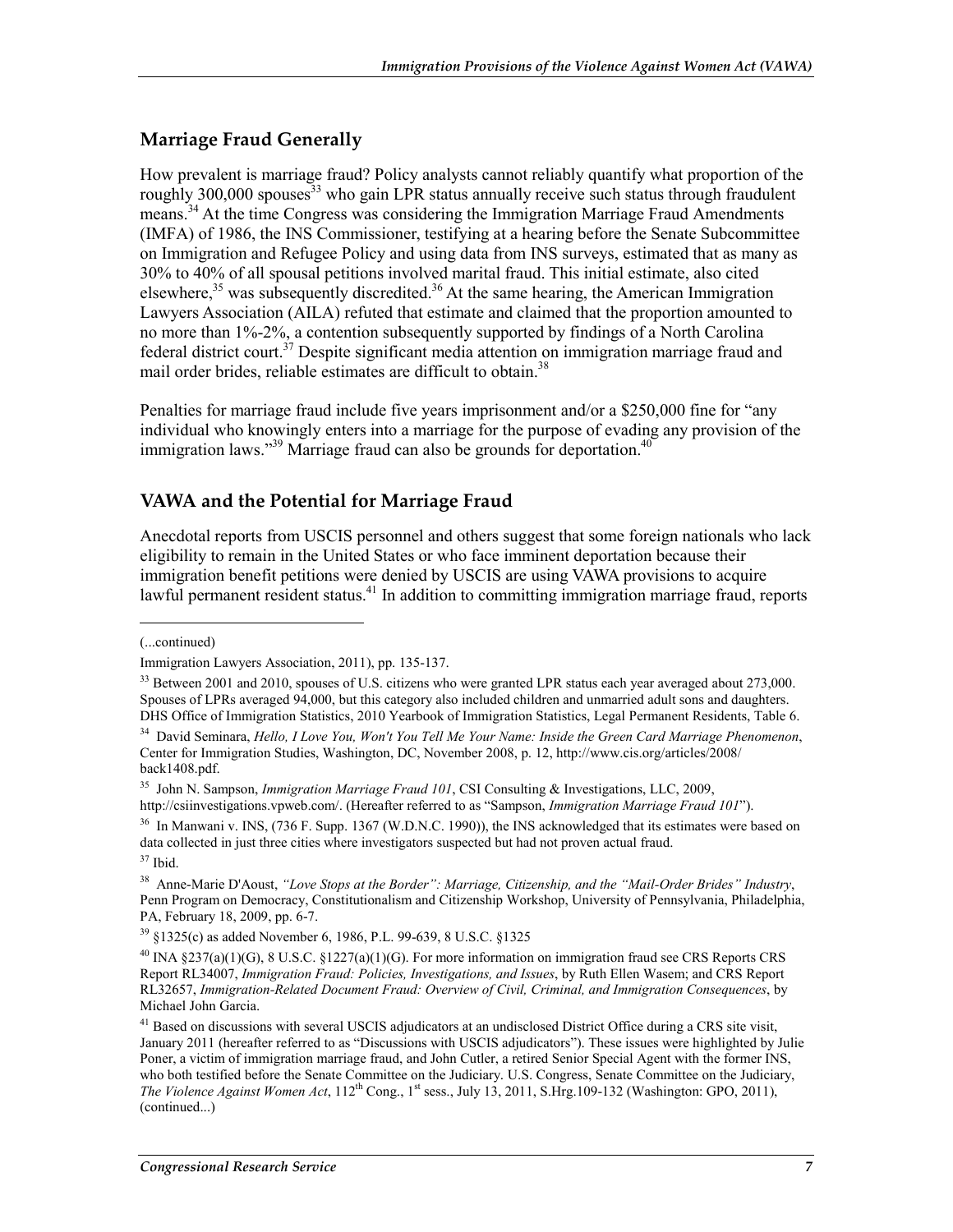also allege that such foreign nationals sometimes perpetrate financial fraud on their former spouses.<sup>42</sup>

Foreign nationals in these circumstances generally were denied lawful permanent residence status for two reasons.<sup>43</sup> First, they could have entered the United States without inspection or overstayed their visas. Hence, despite being married to U.S. citizens or LPRs, they remained unauthorized aliens. Second, those applying for legal status as a spouse of a U.S. citizen or LPR under the family-based provisions of the INA may have had their petitions denied because USCIS found their marriages to be invalid. Such petitions based on spousal relationships also require face-to-face interviews between the petitioning couple and USCIS District Office adjudicators, at which point fraudulent marriages may be detected.

If USCIS denies a petition for LPR status because they determine that the marriage on which the petition is based is fraudulent, the petitioner could attempt to perpetrate immigration fraud, either with the cooperation of the U.S. citizen or LPR spouse, or without the spouse's knowledge, by claiming abuse and seeking immigration benefits under the VAWA provisions of the INA.<sup>4</sup>

The potential for immigration marriage fraud may be related to administrative issues involving the Vermont Service Center (VSC), which is exclusively responsible for processing VAWA petitions and which relies on documentation supplied by applicants—without a face-to-face interview—to adjudicate their cases.<sup>45</sup> Some immigration attorneys contend that the VSC does in fact review earlier determinations by USCIS District Office adjudicators when it processes VAWA petitions.46 However, USCIS personnel suggested that unless new incriminating information indicated that petitioners were engaged in illicit activity, approved VAWA petitions were not subject to review despite evidence from a previous petition indicating that USCIS was suspicious of immigration fraud.<sup>47</sup> USCIS prohibits approving VAWA petitions when the agency determines that a petitioner has committed marriage fraud. Yet, it is unclear the degree to which the USCIS's Adjudicator's Field Manual (AFM) and other regulations *require* an adjudicator to consult previous case files, although the AFM does *recommend* it.<sup>48</sup>

1

47 See "Discussions with USCIS adjudicators."

<sup>(...</sup>continued)

hereafter referred to as "Testimony of Poner and Cutler."

<sup>42</sup> Ibid. See also "Sampson, *Immigration Marriage Fraud 101.*"

<sup>43</sup> See "Discussions with USCIS adjudicators."

<sup>44</sup> See "Testimony of Poner and Cutler."

<sup>&</sup>lt;sup>45</sup> Consolidation of VAWA petition adjudications in the VSC was intended, among other things, to prevent fraud by assigning adjudications to a unit of specialists in domestic violence cases who could efficiently discern fraudulent petitions, fairly adjudicate legitimate petitions, and protect victims from accidental violations of confidentiality. A single unit was intended to provide consistency and uniformity in the handling of VAWA petitions. U.S. Citizenship and Immigration Services, Department of Homeland Security, *Report on the Operations of the Violence Against Women Act Unit at the USCIS Vermont Service Center*, Report to Congress, p. 3 (October 22, 2010).

<sup>46</sup> Based on several discussions with Susan Bowyer, Directing Attorney, Immigration Center for Women and Children (ICWC), San Francisco Office, a non-profit legal organization providing immigration services to underrepresented women and children in California, January 25-February 1, 2012 (Hereafter referred to as "Discussions with Directing Attorney, ICWC.") Attempts by CRS to obtain information directly from USCIS on its policies governing VAWA and U visa petition processing at the VSC and its interaction with District Offices were unsuccessful.

<sup>&</sup>lt;sup>48</sup> 8 C.F.R. §103.2(b)(17)(ii); USCIS AFM §§11.5, 14.8, 21.2(b)(1)(B) and (b)(2)(A). An adjudicator apparently must ascertain, independently of information from the petitioner, the existence in the USCIS database of any previous case files on the petitioner. USCIS AFM §10.3(a). Recent case law suggests that there is inconsistency or a possible lack of clarity with regard to how this prohibition is interpreted and implemented by the USCIS regarding any administrative (continued...)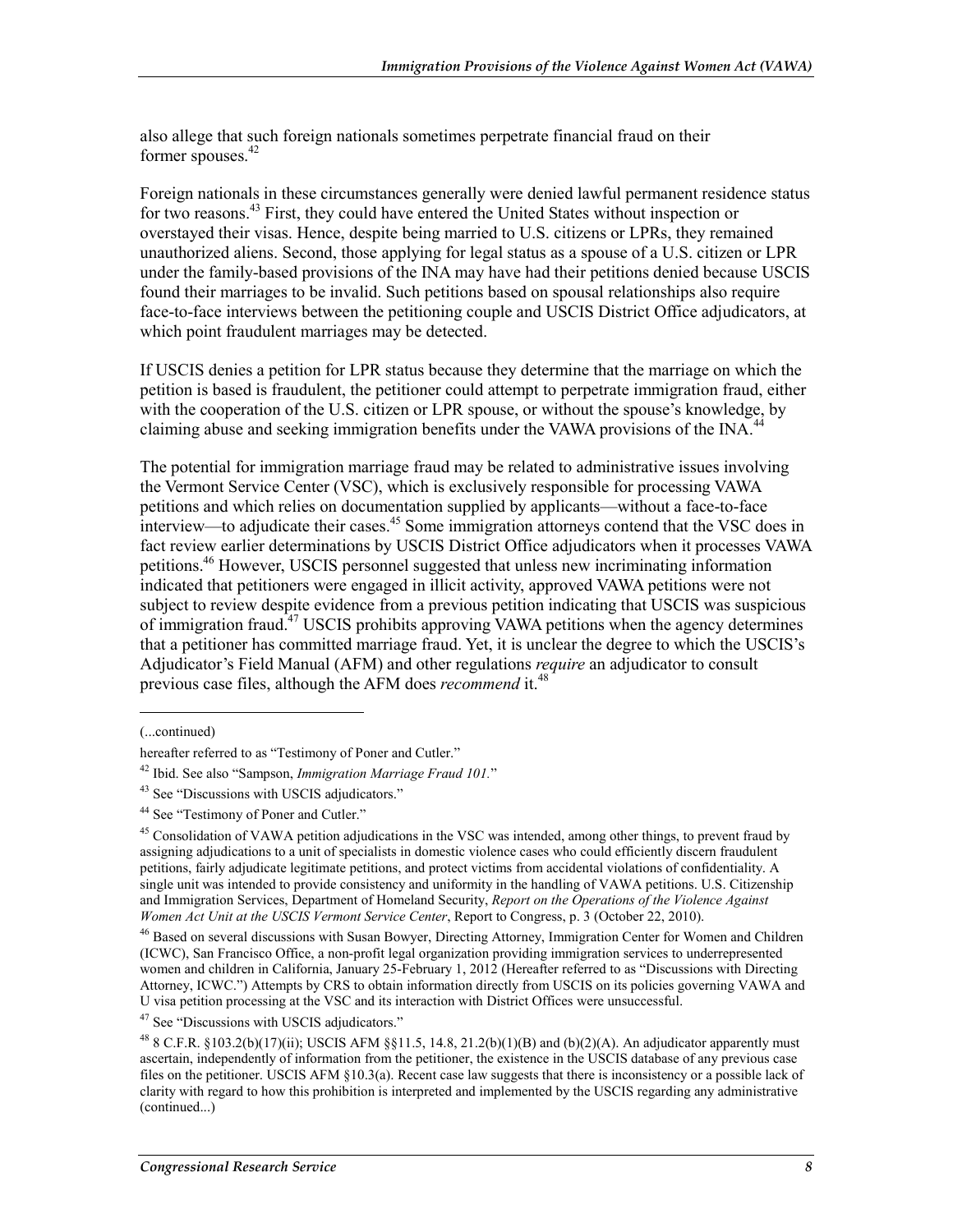It also remains unclear how the VSC considers evidence of marriage fraud offered by an allegedly abusive spouse who may have been defrauded by the foreign national for purposes of violating immigration laws and who wishes to report such evidence. The Illegal Immigration Reform and Immigrant Responsibility Act of 1996 (IIRIRA) prohibits denial of a VAWA petition *based "solely" on evidence furnished by the abusive spouse* or other household family member involved in the abuse.<sup>49</sup> A 1997 Immigration and Naturalization Service (INS)<sup>50</sup> memorandum specified that such adverse information must be independently corroborated.<sup>51</sup> Conversations with USCIS personnel suggested that reported suspicions of marriage fraud by District Offices appeared to be given relatively little attention by the VSC. $52$ 

Despite VSC adjudication of VAWA petitions that occurs separately from USCIS District Office operations, immigration attorneys contend that both the law and current practices undermine Congress's intent to prevent abusers and other perpetrators from influencing the immigration system's deliberative process. They take issue with the term "solely," noted above, which they view as a loophole allowing some VSC adjudicators to consider evidence provided by alleged abusers as credible despite the widely accepted view that it is inherently unreliable.<sup>53</sup> Moreover, they also alleged that some Immigration and Customs Enforcement  ${(\text{ICE})}^{54}$  and USCIS officers may be sufficiently skeptical of, or antagonistic to, VAWA and domestic violence claims that they "attempt to insert the abuser's voice into the process or allege marriage fraud on their own."<sup>55</sup>

In practice, the VAWA requirements of evidence of abuse to accompany VAWA petitions may be sufficiently generous to encourage potential immigration fraud. The 1994 VAWA, as amended in 2000 and 2005, allows "any credible evidence" to establish spousal abuse.<sup>56</sup> Foreign nationals who are intent on committing immigration fraud through VAWA and familiar with U.S. law need only report alleged abuse to their local police. If a police report is generated, it apparently meets

1

<sup>52</sup> See "Discussions with USCIS adjudicators."

53 See Pendleton, "VAWA Self-Petitioning," p.572.

<sup>(...</sup>continued)

process for resolving conflicting conclusions of different offices in the same agency or what constitutes "substantial and probative evidence" of marriage fraud that requires denial of a petition, absent a related criminal conviction. 49 IIRIRA §384, codified at 8 U.S.C. §1367.

<sup>&</sup>lt;sup>50</sup> INS was the precursor to today's USCIS, and the immigration related activities of the Customs and Border Patrol (CBP), and Immigration and Customs Enforcement (ICE). As such, it was located within the U.S. Department of Justice, under the direction of the Attorney General of the United States. In 2003, with the creation of the Department of Homeland Security (DHS), the INS was dissolved and authority for most of the INS functions transferred from the Attorney General to the DHS Secretary.

<sup>&</sup>lt;sup>51</sup> Virtue. INS Office of Programs, "Non-Disclosure and Other Prohibitions Relating to Battered Aliens: IIRIRA §384," Mem. 96act.036 (May 5, 1997). This language is affirmed by two later memoranda, Williams/Schiltgen, INS Office of Field Operations, *Revocation of VAWA-Based Self-Petitions (I-360s)*, at 3 (August 5, 2002), and USCIS Office of the Director, Policy Memorandum, *Revocation of VAWA-Based Self-Petitions (Forms I- 360) (AFM Update AD10-49)*, at 3 (December 15, 2010). The 2010 memorandum added this requirement to USCIS AFM  $\S$ 21.14( $z$ )(3).

<sup>&</sup>lt;sup>54</sup> ICE is the investigative agency in the Department of Homeland Security (DHS). Its Homeland Security Investigations directorate is tasked with detecting, deterring, and disrupting document and benefit fraud, including marriage fraud.

<sup>55</sup> See Pendleton, "VAWA Self-Petitioning," p.572.

<sup>&</sup>lt;sup>56</sup> Amended INA §204(a)(1)(J), codified at 8 U.S.C. §1154(a)(1)(J) provides: "In acting on petitions filed under clause (iii) or (iv) of subparagraph (A) or clause (ii) or (iii) of subparagraph (B), or in making determinations under subparagraphs (C) and (D), the Attorney General shall consider any credible evidence relevant to the petition. The determination of what evidence is credible and the weight to be given that evidence shall be within the sole discretion of the Attorney General."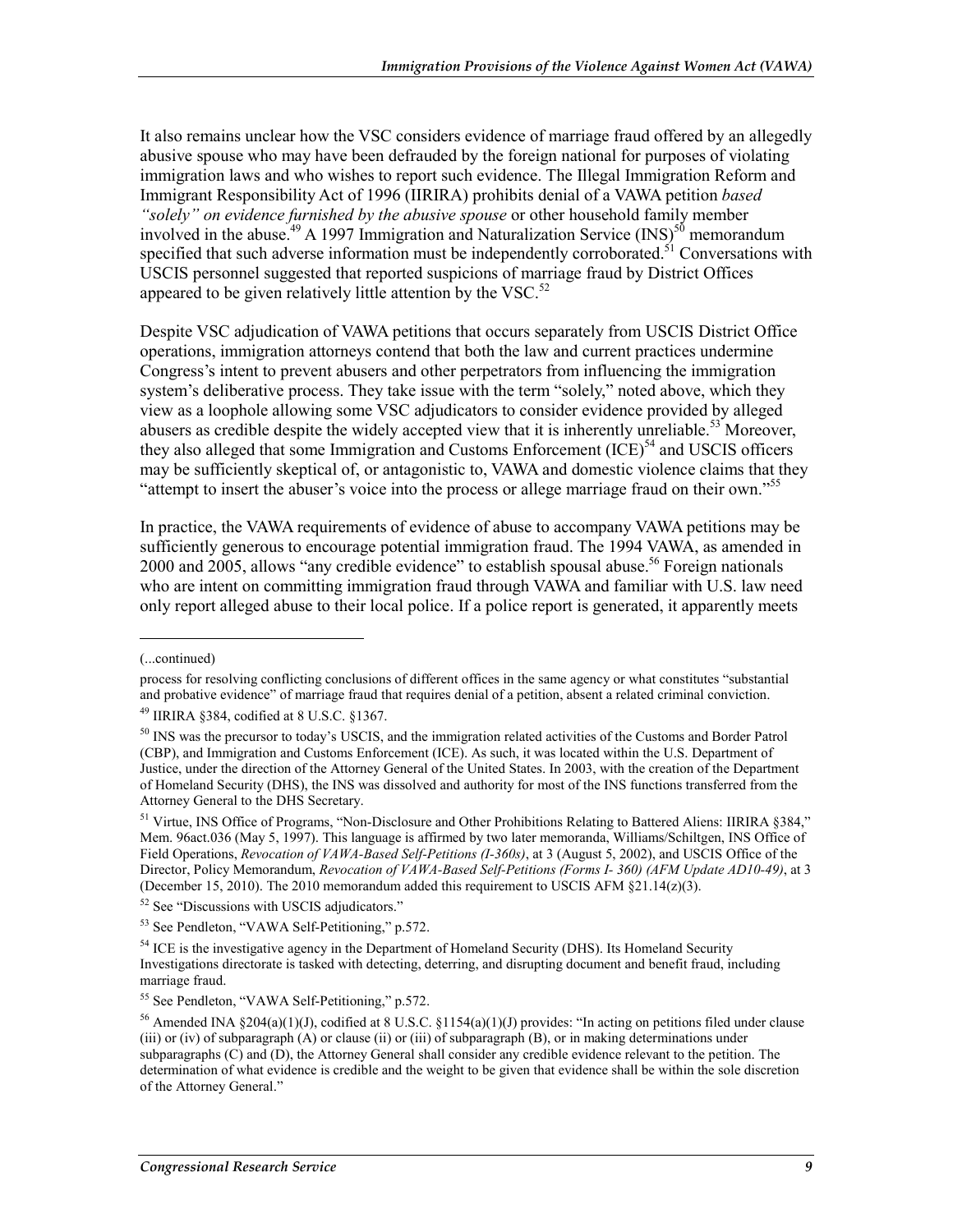this standard required by VAWA. As noted above, such activity could occur with or without the cooperation of the spouse. Responsibility for prosecuting immigration fraud rests with ICE, which has prosecuted relatively few immigration fraud cases compared to other types of cases.<sup>57</sup>

### **VAWA and Controls to Prevent Marriage Fraud**

Some immigration attorneys question the ease with which foreign nationals could perpetrate immigration fraud using VAWA.<sup>58</sup> According to these attorneys, documentary evidence of abuse required by the Vermont Service Center is relatively stringent, petitions are reviewed thoroughly, and even slight inconsistencies found among the evidence supporting petitions often trigger additional requests for information and raise the threshold for petitioners to establish legitimate abuse cases. The attorneys contend that information and decisions from USCIS District Offices usually influence final adjudications by the  $VSC<sub>59</sub>$ 

As discussed previously, VAWA provides a mechanism for an abused foreign national to selfpetition for LPR status. This requires two separate USCIS petitions. The first, classifying a foreign national as a battered or abused spouse or child of a U.S. citizen or LPR, requires substantial evidence of physical or emotional abuse; a bona fide, good faith marriage; and good moral character.<sup>60</sup> Approved VAWA petitions provide only deferred action status, not LPR status.

The second petition, establishing the relationship between the foreign national spouse and the U.S. citizen or LPR, requires the self-petitioner to prove admissibility.<sup>61</sup> Adjudicators typically examine all grounds of inadmissibility, including previously denied petitions. A final determination for adjustment of status cannot occur without a face-to-face interview at some point between the USCIS adjudicator, the U.S. citizen or LPR, and the foreign national spouse, regardless of current marital circumstances.<sup>62</sup> Thus, while the Vermont Service Center does have the final determination on whether VAWA self-petitioners receive deferred action status through the I-360 petition, immigration attorneys believe it is unlikely that the VSC would not take into

<u>.</u>

 $57$  In 2010, for example, all fraudulent activities related to immigration comprised just 2.3% of the 168,532 criminal aliens removed. See Office of Immigration Statistics Policy Directorate, *Immigration Enforcement Actions: 2010*, Department of Homeland Security, Annual Report, Washington, DC, June 2011, p. 4. Moreover, it remains unclear the degree to which USCIS follows up on foreign nationals receiving deferred action status to see if they subsequently applied for LPR status. Coordination issues between USCIS and ICE have been noted in earlier CRS reports. See CRS Report RL34007, *Immigration Fraud: Policies, Investigations, and Issues*, by Ruth Ellen Wasem.

<sup>58</sup> See "Discussions with Directing Attorney, ICWC."

<sup>&</sup>lt;sup>59</sup> See also Pendleton, "VAWA Self-Petitioning." According to Pendleton and other immigration attorneys, even minor inconsistencies between supporting materials in a petition raises the possibility that USCIS will issue an adverse credibility determination, a major obstacle to successful petitions. Moreover, police officers are typically trained to discern the presence or lack of domestic violence. Attempts to mimic domestic violence often result in citations for a domestic disturbance, rather than arrests for domestic violence. These anecdotal reports suggest that obtaining police reports that serve as evidence of abuse may pose a formidable challenge to foreign nationals seeking to falsely petition for immigration benefits under VAWA.

 $60$  8 U.S.C.  $\S 204(a)(1)$ .

<sup>&</sup>lt;sup>61</sup> INA §204. For more information on grounds for inadmissibility and a more complete definition of good moral character, see CRS Report R41104, *Immigration Visa Issuances and Grounds for Exclusion: Policy and Trends*, by Ruth Ellen Wasem.

<sup>62</sup> See "Discussions with Directing Attorney, ICWC."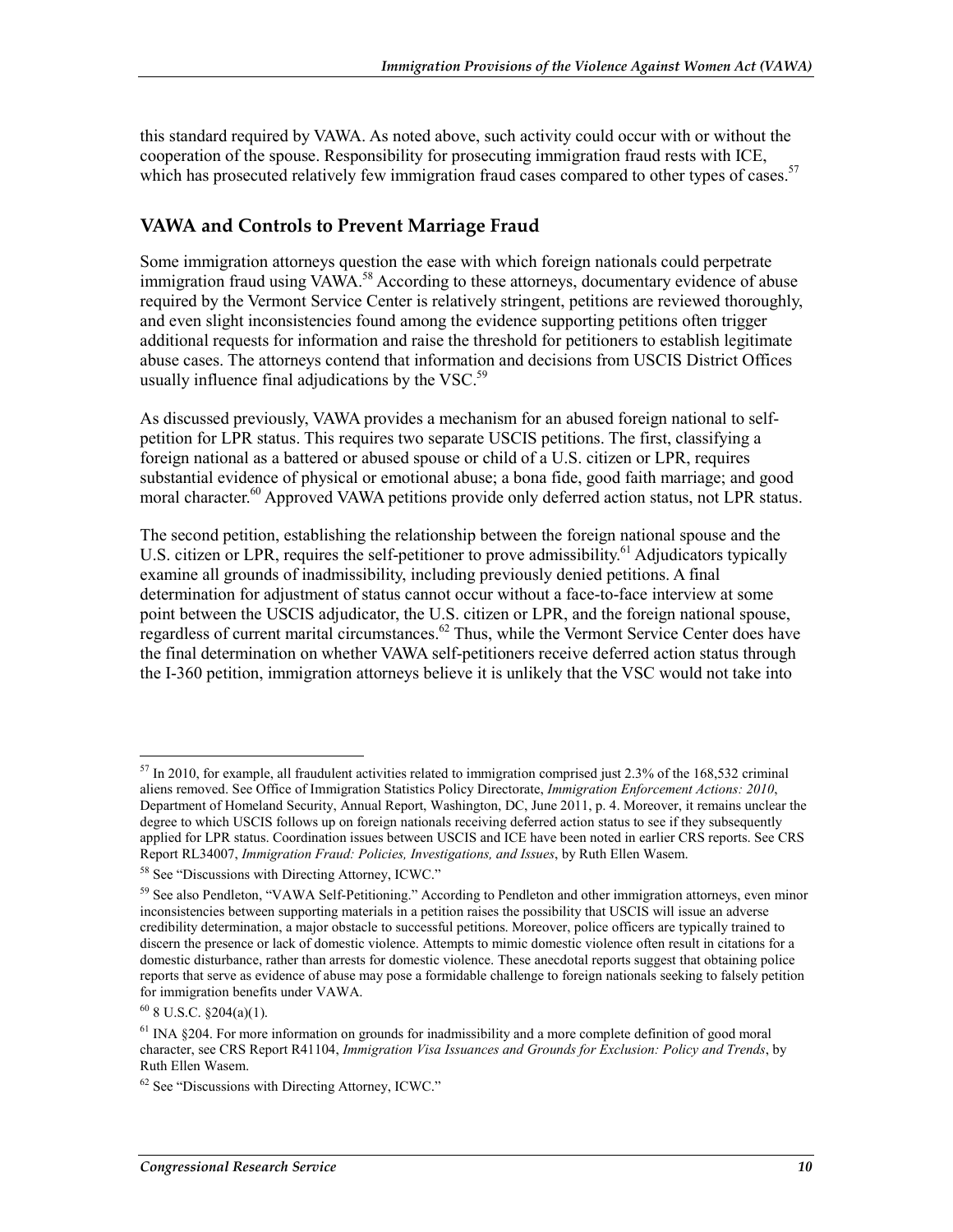account the determination of fraudulent or other adverse information from a USCIS District Office.<sup>63</sup>

Moreover, immigration attorneys question whether persons intending to commit immigration fraud through VAWA can actually do so.<sup>64</sup> They suggest that the evidentiary requirements for a successful false VAWA application would require foreign nationals to possess an unusually high level of skill in both legal procedure and deceptiveness. Also, contrary to assertions made by some USCIS adjudicators, immigration attorneys claim that while the Illegal Immigration Reform and Immigrant Responsibility Act (IIRIRA) prohibits the denial of a petition based solely on evidence furnished by the abusive spouse or family member, such evidence receives considerable weight at the VSC relative to other documentation in the application.<sup>65</sup>

Nonetheless, if a foreign national is determined to commit immigration fraud via the VAWA provisions and applying self-inflicted injuries, it may be possible to fabricate evidence of abuse. When accompanied by other required supporting evidence, and when not adequately contested with contrary evidence provided by the alleged abusive spouse, VAWA petitions could result in illegitimately obtained deferred action status. Immigration attorneys contend that successfully perpetrated VAWA fraud is likely to occur on a relatively small scale comparable to other types of fraud generally.<sup>66</sup> However, they acknowledge that the potential for fraud places a burden on USCIS to follow up with persons granted deferred status. The critical protection against such immigration fraud appears to be face-to-face interviews between a USCIS adjudicator and both members of the previously married couple that are required for lawful permanent resident status.<sup>67</sup>

## **Current Legislation**

On November 30, 2011, Senator Leahy introduced S. 1925, the Violence Against Women Reauthorization Act of 2011. It was referred to the Committee on the Judiciary, where it was reported favorably on February 2, 2012. A manager's amendment replaced the original S. 1925 and the new version was accepted by unanimous consent. Within the reported bill, Title VIII, entitled "Protection of Battered Immigrants," contains several provisions described below that would expand protections under the VAWA and U visa provisions of the INA and would expand the number of persons covered under the law.

 $63$  Ibid.

 $64$  Ibid.

 $65$  Ibid.

<sup>&</sup>lt;sup>66</sup> In September 2011, CRS conducted a search of press reports and legal proceedings related to immigration benefit fraud using the U visa and was only able to locate one press report of systematic immigration benefit fraud. According to the newspaper article, some defense attorneys believed that applicants were "defrauding the system by taking cases to court they otherwise wouldn't in the hopes of getting a visa." The article also reported that since U certification is entirely at the discretion of law enforcement, significant differences exist in the criteria used by jurisdictions to decide when to provide certification, with some jurisdictions certifying almost all victims and others certifying none. The article concluded that it was difficult to tell "whether U visa fraud is truly common, or whether defense attorneys are merely doing a good job of making it seem so." See Lauren Smiley, "The New U Visa: Illegal Immigrants Find That Being A Crime Victim Is Their Ticket To Citizenship," SF Weekly, March 16, 2011. Members of USCIS' Fraud Detection and National Security (FDNS) Directorate recently told CRS that they had not seen cases of benefit fraud using the U visa.

<sup>67</sup> See "Discussions with Directing Attorney, ICWC."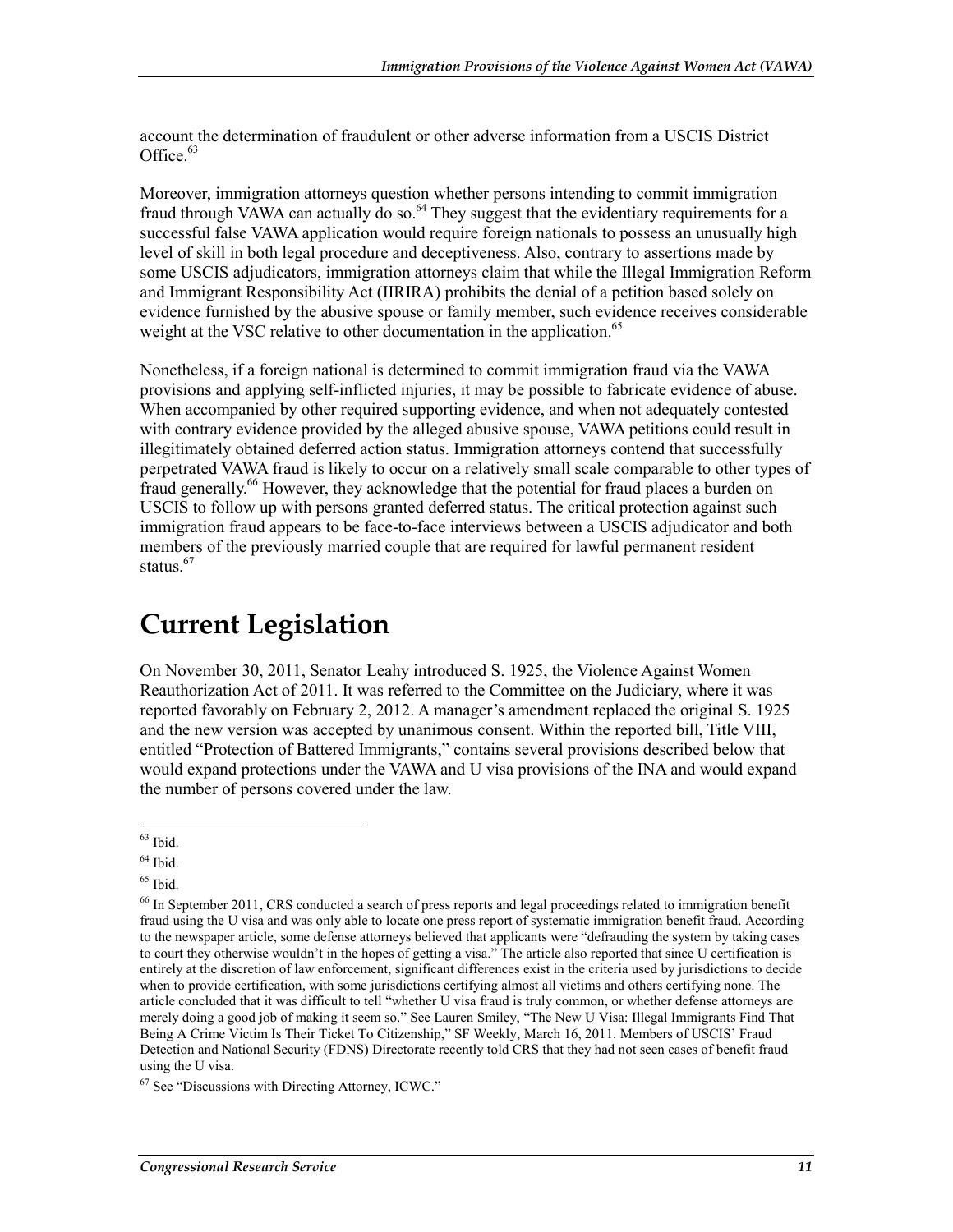The bill would amend current law by including "stalking" in the definition of criminal activity covered under the U visa.<sup>68</sup> It would require DHS to conduct additional background checks of U.S. citizen and LPR spouse petitioners who are sponsoring foreign national fiancées or fiancés in order to provide the latter with greater information about potentially abusive relationships.<sup>69</sup> It would also prohibit international marriage brokers from marketing information about any foreign national under age 18 and would clearly define penalties for doing so.

Several provisions of the reported bill would expand the number of persons covered under VAWA. For instance, the bill would extend VAWA coverage to derivative children whose selfpetitioning parent died during the petition process, a benefit currently afforded to foreign nationals under the family-based provisions of the  $\text{INA.}^{70}$  It would protect U visa petitioners under age 21 and the derivative children of adult U visa petitioners from aging out of eligibility if they reach age 21 after initiating a U visa petition. It would exempt VAWA self-petitioners, U visa petitioners, and battered foreign nationals from being classified as inadmissible for LPR status if their financial circumstances raised concerns over becoming potential public charges.<sup>71</sup> It would allow conditional LPRs who are married to U.S. citizens or LPRs and who qualify for U visas to obtain hardship waivers to remove their conditional status.<sup>72</sup> It would also increase the quota of persons granted U visas from 10,000 to 15,000.73 On April 26, 2012, S. 1925 passed the Senate by a vote of 68 to 31.

On March 27, 2012, Representative Gwen Moore introduced a related bill in the House, H.R. 4271, the Violence Against Women Reauthorization Act. The bill, which has immigration

<sup>1</sup> <sup>68</sup> The Leahy version introduced in committee also included "dating violence."

 $69$  The provision would require including information on both crimes specified in 8 U.S.C. 1184(d)(3)(B)(i) as well as on any protection or restraining orders issued that are related to such crimes.

<sup>&</sup>lt;sup>70</sup> Currently, §204(l)(2) of the INA protects all foreign nationals—children and adults—from removal proceedings if they are in the process of applying for or have been approved for LPR status on the basis of family relationships and their sponsoring relatives die subsequent to petitioning for such status.

 $71$  Being likely to become a public charge (unable to take care of oneself without public assistance) is a ground for inadmissibility under §212(a)(4) of the INA. It is determined by USCIS using multiple criteria, with some factors supporting and others detracting from that determination. USCIS officers must at least consider the following: age, health, family status, assets, resources, current financial status, education, and skills. See CRS Report RL33809, *Noncitizen Eligibility for Federal Public Assistance: Policy Overview and Trends*, by Ruth Ellen Wasem, p. 6.

 $72$  This provision would also protect unknowing victims of bigamous marriages. Additional provisions would require the Department of Homeland Security (DHS) to report to the Senate and House Judiciary Committees with detailed statistics on numbers and characteristics of foreign nationals filing petitions under the VAWA and extend the VAWA protections to foreign nationals living in the Commonwealth of the Northern Mariana Islands who were victims of domestic abuse.

<sup>73</sup> The additional visas, if required, would be recaptured from the balance of unused U visas not issued to *victims* between 2006 and 2011 (see **Table C-1** for U visa figures). Because regulations to implement the U visa were not issued until late 2008, U visas were not issued between 2006 and 2008, creating an unused balance of 30,000 U visas for those years. Between 2009 and 2011, 25,986 U visas were issued, leaving an additional unused balance of 4,014 for those three years. The total unused balance of 34,014 (30,000 plus 4,014), divided by 5,000 additional visas per year mandated by S. 1925, suggests that the increased annual quota of U visas would last for roughly seven years. S. 1925 mandates that the 5,000 visa increase each year would sunset once this balance was used up. Objections have been raised regarding this increase, pertaining to its costs and impact on U.S. workers. See U.S. Congress, Senate Committee on the Judiciary, *Judiciary Committee Executive Business Meeting, Violence Against Women Act, Nominations*, Prepared Statement of Senator Chuck Grassley, 112<sup>th</sup> Cong., 2<sup>nd</sup> sess., February 2, 2012, (hereafter referred to as "Prepared Statement of Senator Grassley.")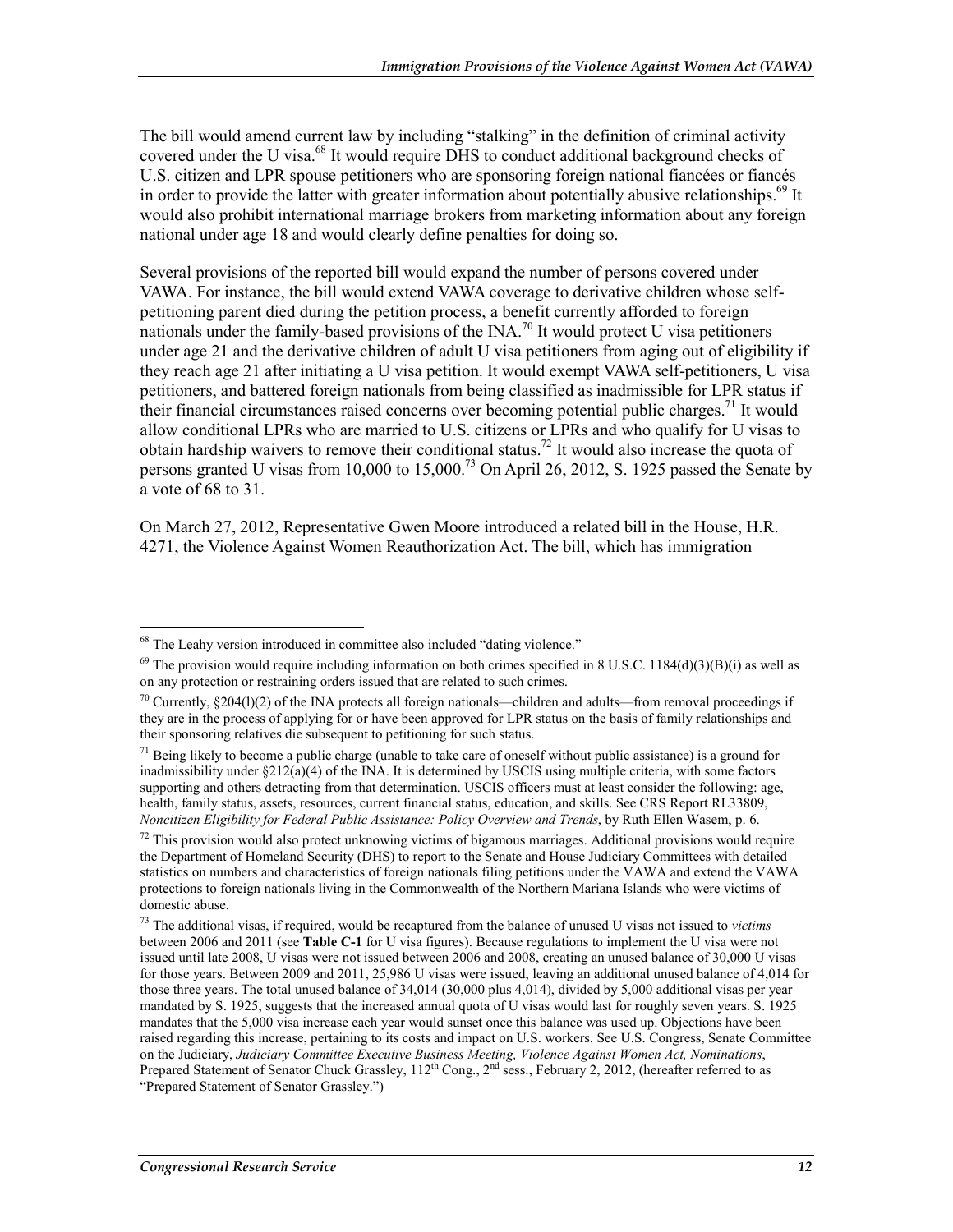provisions similar to S. 1925, was referred to the following committees: Judiciary, Energy and Commerce, Education and the Workforce, Financial Services, and Natural Resources.<sup>74</sup>

On April 27, 2012, Representative Sandy Adams introduced H.R. 4970 (To reauthorize the Violence Against Women Act of 1994). It was referred to the House Judiciary Committee where it was reported favorably, as amended, on May 8, 2012. Similar to S. 1925, H.R. 4970 would provide foreign national fiancées and fiancés with additional background information on protection or restraining orders issued against U.S. citizens and LPRs petitioning for legal status on their behalf; and it would prohibit international marriage brokers from marketing information about foreign nationals under age 18.

Like S. 1925, the House bill would extend VAWA coverage to derivative children whose selfpetitioning parent died during the petition process, a benefit currently afforded to foreign nationals under the family-based provisions of the INA. It would protect U visa petitioners under age 21 and the derivative children of adult U visa petitioners from aging out of eligibility if they reach age 21 after initiating a U visa petition. It would also exempt VAWA self-petitioners, U visa petitioners, and battered foreign nationals from being classified as inadmissible for LPR status if their financial circumstances raised concerns over becoming potential "public charges." It would also allow conditional LPRs who are married to U.S. citizens or LPRs and who qualify for U visas to obtain hardship waivers to remove their conditional status.

The reported version of H.R. 4970 differs from S. 1925 in certain key respects. The House bill includes the following provisions intended to reduce immigration fraud. It would amend current law by allowing DHS to admit credible evidence submitted by the U.S. citizen or LPR national accused of domestic violence for purposes of adjudicating VAWA petitions. It would change the standard of evidence that USCIS must use to approve a VAWA petition from "any credible evidence" to "clear and convincing evidence." The bill would require that petitions be adjudicated at local USCIS service centers<sup>75</sup> rather than the Vermont Service Center,<sup>76</sup> that petitioners be interviewed in person by USCIS adjudicators, and that USCIS adjudicators be given the option to interview the alleged abusive U.S. citizen or LPR spouse as well as other relevant witnesses who consent to such interviews. Other provisions related to the adjudication of VAWA petitions include taking into account current law enforcement investigations or prosecutions of the alleged abuser, or the lack thereof, as evidence supporting or contradicting the VAWA petition. The bill would mandate expedited removal and permanent ineligibility for lawful immigration status or public benefits for petitioners and their beneficiaries where there exists any evidence of material misrepresentation in the course of the VAWA petition process. Such petitioners would also be referred to the Federal Bureau of Investigation (FBI) for criminal prosecution.

Regarding U visas, H.R. 4970 would eliminate eligibility for U visa recipients to apply for LPR status, a benefit that current law bestows after three years of U visa status. It would also maintain

 $74$  The Senate bill includes a provision not related to domestic violence but related to immigrants which would make three drunk driving convictions an aggravated felony and a deportable offense.

 $<sup>75</sup>$  This appears to refer to local USCIS District Offices that receive most USCIS petitions rather than the closest of the</sup> four regional USCIS Service Centers, a foursome that includes the Vermont Service Center, where VAWA and U visa petitions are currently adjudicated.

 $^{76}$  As noted above, consolidation of VAWA petition adjudications in the VSC was intended to provide consistency and uniformity in the handling of VAWA petitions, prevent fraud by assigning adjudications to a unit of specialists in domestic violence cases who could efficiently discern fraudulent petitions, fairly adjudicate legitimate petitions, and protect victims from accidental violations of confidentiality.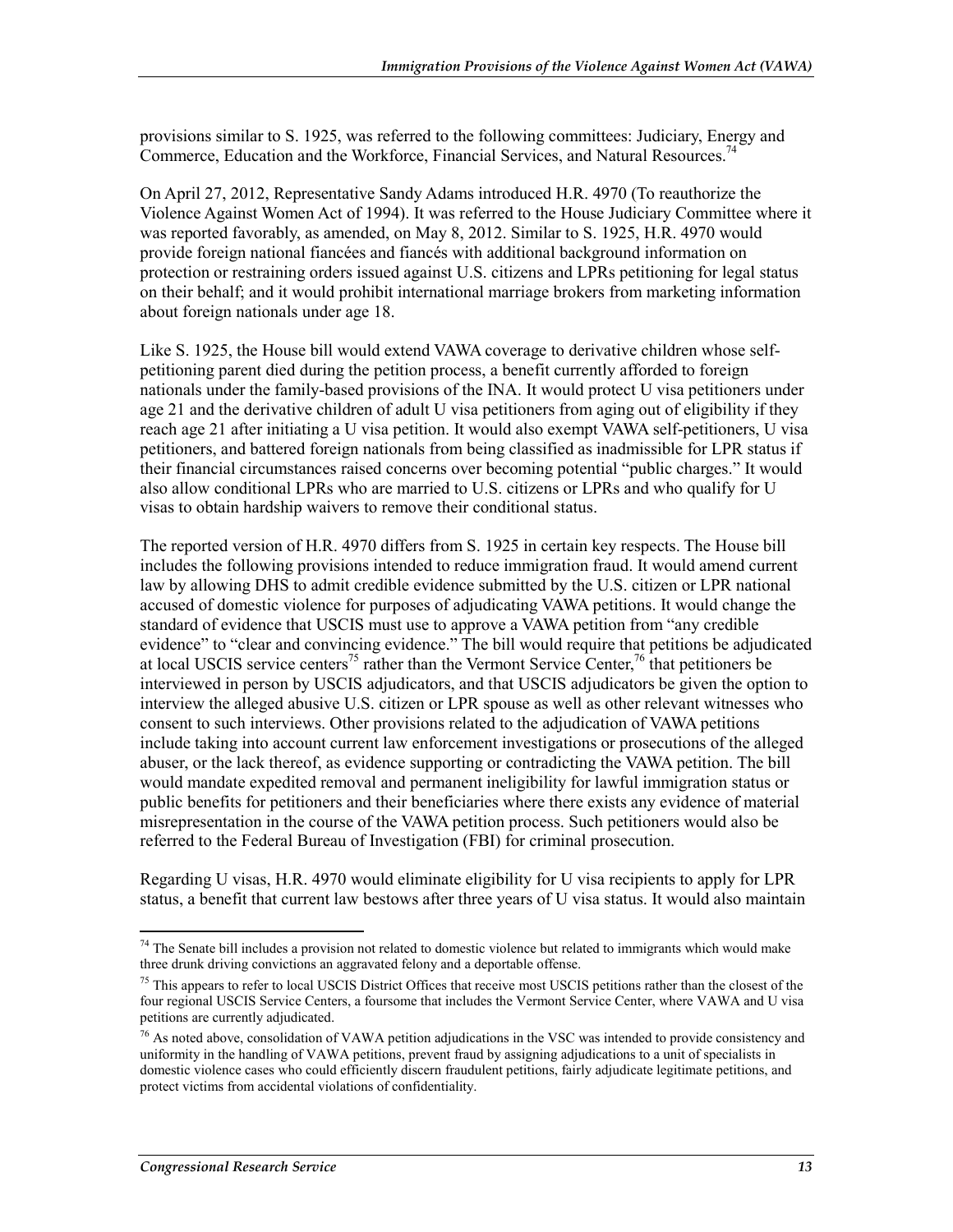the current annual allocation of U visas at 10,000 rather than increase it to 15,000 per S. 1925. It would mandate additional reporting requirements on U visa recipients from both  $\text{DHS}^{77}$  and the Government Accountability Office  $(GAO)$ .<sup>78</sup> Finally, the House bill would require that U visas be granted only during the period when the related crime is under active investigation or prosecution and that the visa applicant help identify the accused if that information is unknown.

During the markup, the committee adopted an amendment removing a requirement that U visa applicants report the relevant crime within 60 days as well as that the statute of limitations for prosecuting the offense had not lapsed by the time law enforcement officials certified the victim's cooperation.

## **Selected Potential Issues for Congress**

Those advocating on behalf of battered immigrants seek to expand eligibility to excluded groups and to refine portions of existing law that may unintentionally prevent immigrants from realizing benefits that the law was intended to provide. Some advocates have emphasized eligibility by increasing the number of U visas available, as found in S. 1925, or by permitting abused foreign nationals to apply for U visas despite living in jurisdictions where law enforcement certifications<sup>79</sup> are unavailable.<sup>80</sup> Others have advocated for an amendment to the U visa provisions to prevent children under age 21 from aging out of eligibility for protection, similar to what is currently in place for children under VAWA.<sup>81</sup> Both S. 1925 and H.R. 4970 include such aging-out provisions.

Advocates have also emphasized economic assistance for abused noncitizens. For instance, given that work authorization cannot be provided without approved U visa and VAWA petitions, some have proposed either an accelerated processing for VAWA and U visa applications or an

 $^{77}$  DHS reporting requirements are similar to those stipulated in S. 1925. They would include the number of aliens who submitted VAWA, U visa, and T (human trafficking victim) visa petitions; the number of petitions approved and denied; mean and median times required to adjudicate each of the three petition categories; mean and median times between petition receipt and work authorization issuance for approved petitions; the number of aliens who qualify for T visas who are granted continued presence in the United States; and a description of actions taken to reduce adjudication and processing times for VAWA, U visa, and T visa petitions. The House bill would also require that DHS include a description of activities to combat fraud and ensure program integrity. In addition, an amendment to H.R. 4970 introduced by Representative Adams and adopted by the committee would require DHS to report on the types of criminal activity that lead to the issuance of U visas.

 $78$  A mandated report, issued within one year of legislation enactment, would require GAO to assess the efficiency and reliability of the VAWA and U visa petition adjudication processes, as well as their safeguards against fraud and abuse.

 $79$  U visa applications must contain a certification from a U.S. law enforcement agency or relevant investigative or prosecutorial authority to demonstrate that the foreign national victim has been, is currently being, or is likely to be helpful in the investigation or prosecution of the related crime.

<sup>&</sup>lt;sup>80</sup> Based on discussions with Leslye E. Orloff, President, National Immigrant Women's Advocacy Project, February 29, 2012 (hereafter referred to as "Discussions with Orloff"). See also letter from David R. Thomas, Assistant Director, Domestic Violence Education Program, Johns Hopkins University, to Senator Patrick Leahy and Senator Charles Grassley, chair and ranking Member, Senate Committee on the Judiciary, January 27, 2012. Foreign nationals who apply for U visas must have their petitions claiming victimization certified by a law enforcement agency or supervisor. Immigrant advocates have asserted that the certification process represents an onerous obstacle to obtaining a U visa for persons living in areas with few immigrants or sparsely populated areas.

<sup>&</sup>lt;sup>81</sup> Based on "Discussions with Orloff." Under VAWA, children of self-petitioners who are included in the petition, and who turn 21 between the time the petition is filed and approved by USCIS, remain on the petition as children and receive protections under VAWA. They do not "age out" because they turned 21. INA §204(a)(1)(D)(i)(III).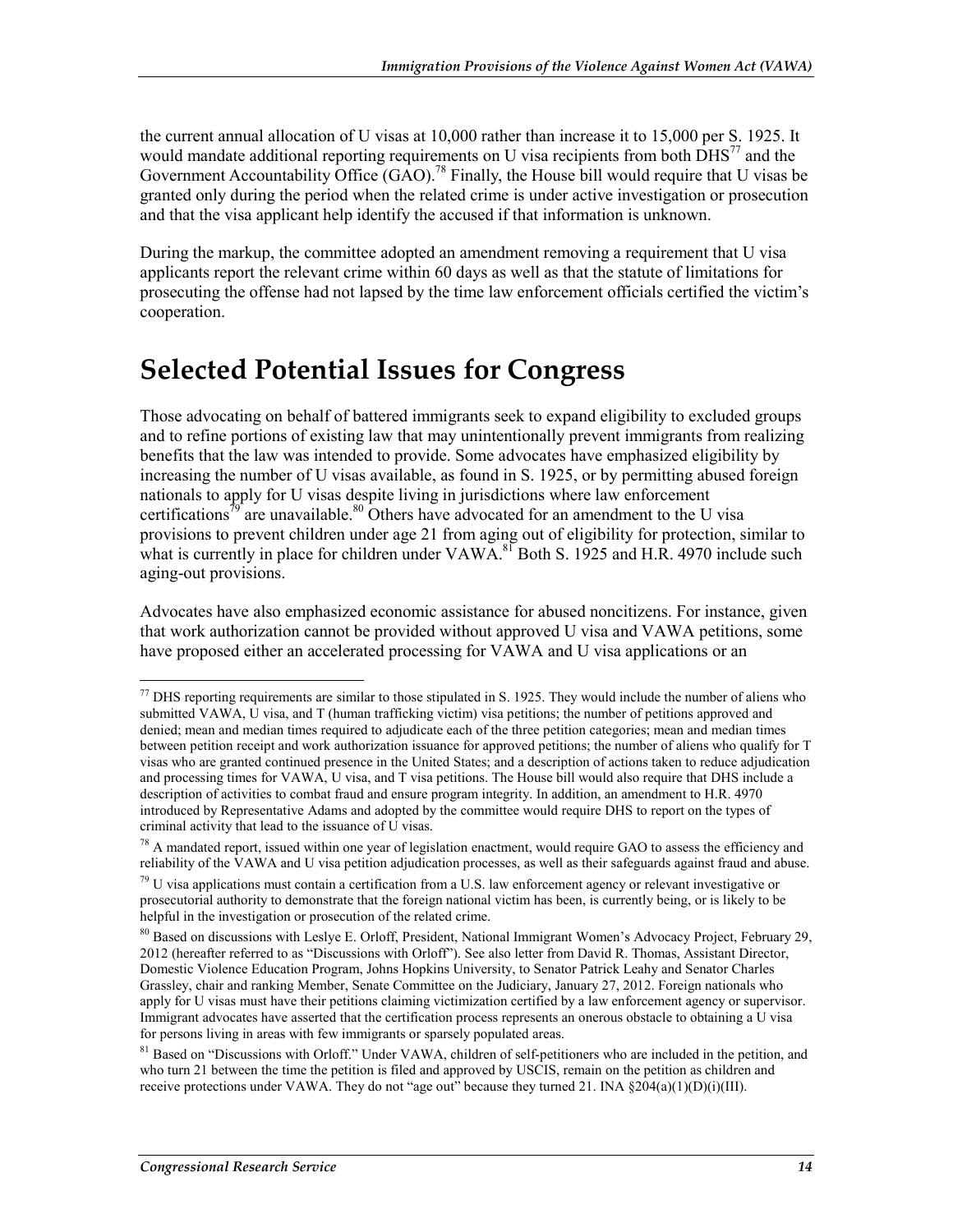established waiting time for receiving work authorization to assist petitioners in planning their lives and financial affairs.<sup>82</sup> Others have advocated expanding the availability of unemployment insurance to those who must leave their jobs because of violence.<sup>83</sup> Both S. 1925 and H.R. 4970 include provisions sought by advocates that would eliminate the public charge grounds for inadmissibility for U visa and VAWA petitioners who apply for LPR status.<sup>8</sup>

Apart from issues related to eligibility, protections, and economic assistance for foreign national victims of domestic violence, there are also concerns, as described above, of potential fraud. Congress may be interested in having USCIS clarify its policies and procedures for adjudicating VAWA and U visa petitions. Included in such clarifications could be a description of USCIS procedures and policies to prevent immigration fraud, including its treatment of information provided by an alleged defrauded U.S. citizen or LPR spouse. Specific concerns include the possibility that USCIS could approve a VAWA self-petition to a person whom the USCIS previously denied because of suspected marriage fraud; the vulnerability of USCIS to potential fraud given the absence of face-to-face interviews between VAWA petitioners and adjudicators in USCIS's Vermont Service Center; and options for mandating such interviews prior to issuing deferred action status<sup>85</sup> through VAWA or a U visa.

H.R. 4970 includes provisions that would require DHS to report annually on measures it has taken to combat fraud, and would require USCIS adjudicators to interview VAWA petitioners inperson. Moreover, it would transfer responsibility for adjudicating VAWA petitions from the Vermont Service Center to local District Offices. Advocates for battered foreign nationals argue that not having one location with specially trained personnel could lead to bureaucratic inefficiency and incorrectly adjudicated petitions.<sup>86</sup>

H.R. 4970 would address potential immigration fraud more directly by permitting USCIS to admit evidence provided by alleged abusers and have the option to interview alleged abusers inperson. The bill would also halt the processing of a VAWA petition if a prosecution against the alleged abuser is occurring. Advocates contend these provision could jeopardize the safety of such VAWA petitioners by both delaying the expedient processing of petitions and removing the assurance and practice of confidentiality often required for abused foreign nationals to selfpetition for immigration benefits, particularly when many continue to live with their abusive U.S. citizen or LPR spouses and parents. An additional provision to combat fraud in H.R. 4970 would require a higher standard of evidence for VAWA petitions ("clear and convincing evidence") than

<sup>1</sup>  $82$  Based on "Discussions with Orloff." Research by Orloff suggests that the majority of U visa and VAWA petitions require considerably more than six months for approval. See also letter from Mony Ruiz-Velasco, Director of Legal Services, National Immigrant Justice Center, to Sen. Patrick Leahy and all Committee Members, Senate Judiciary Committee, and Secretary Napolitano, January 31, 2012.

<sup>&</sup>lt;sup>83</sup> See letter from Asian & Pacific Islander Institute on Domestic Violence et al (20 organizations), to Sen. Patrick Leahy and Senator Michael Crapo, Senate Judiciary Committee, February 1, 2012.

<sup>84</sup> See footnote 71.

<sup>&</sup>lt;sup>85</sup> As previously discussed, *deferred action status* is a "quasi" status and administrative act that halts actions to remove the individual from the country for a renewable period of time. It does not confer any immigration status nor does it prevent DHS from initiating removal proceedings against abused noncitizens if it determines that other factors make the individual inadmissible according to the INA.

<sup>&</sup>lt;sup>86</sup> For more on the rationale for adjudicating all VAWA petitions at the USCIS Vermont Service Center on both efficiency and fraud prevention grounds, see Department of Homeland Security, U.S. Citizenship and Immigration Services, *Report on the Operations of the Violence Against Women Act Unit at the USCIS Vermont Service Center*, Report to Congress, Washington, DC, October 22, 2010, p.3.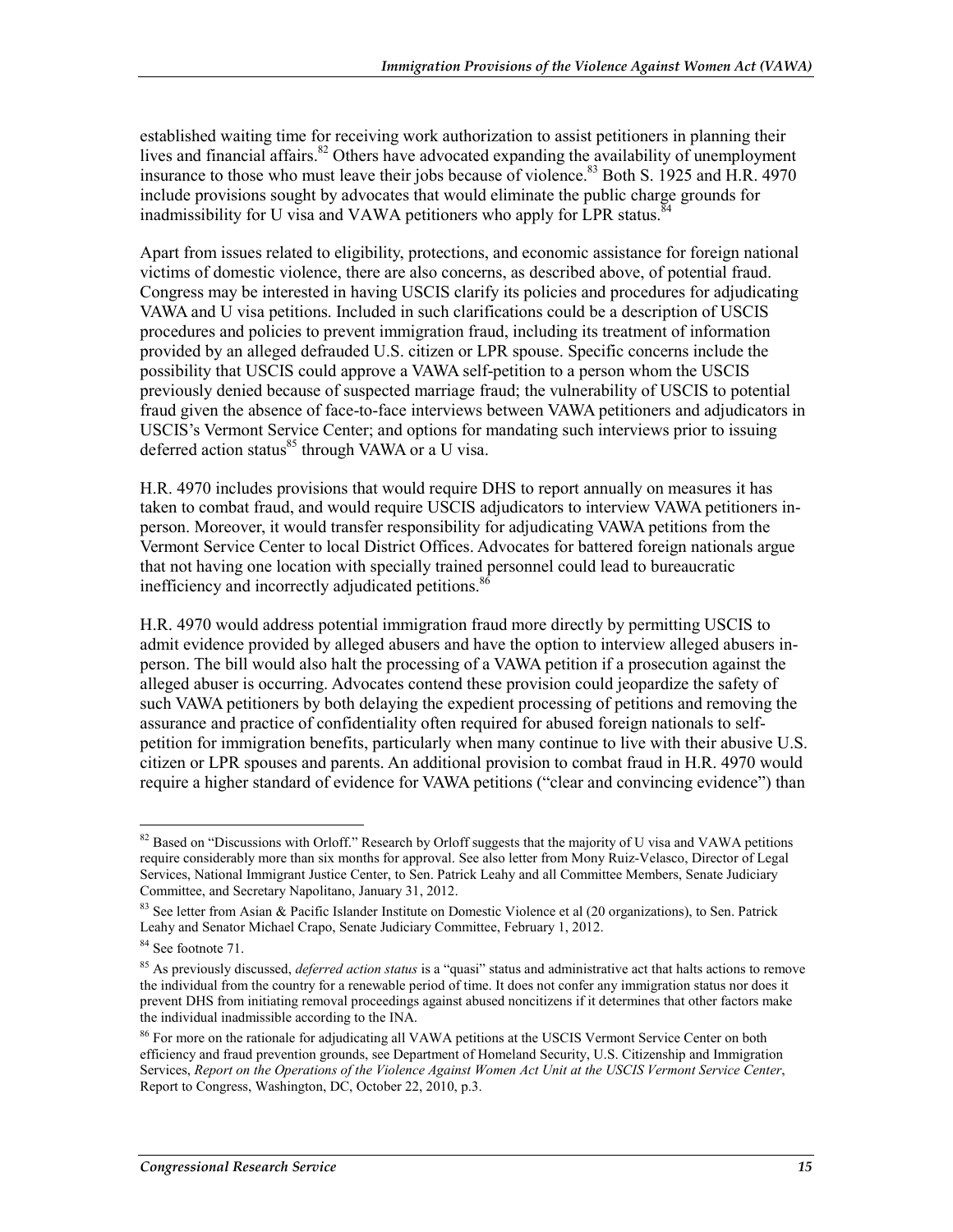under current law ("any credible evidence"). Advocates argue that such a standard would exceed those required for other forms of humanitarian immigration relief.

Questions have also been raised about whether the provisions of the U visa undermine its law enforcement utility. Some have characterized as generous the eligibility requirements for obtaining a U visa  $87$  and questioned the lack of a mandated inquiry on whether, how, and within what time frame such information provided by foreign nationals led to the apprehension or prosecution of persons committing criminal acts.<sup>88</sup> One of the U visa provisions of H.R. 4970 would eliminate eligibility for LPR status. Hence, an issue for Congress is the degree to which a U visa without the possibility of LPR status provides a sufficient incentive to encourage foreign national victims of crimes to cooperate with law enforcement agencies.

Congress may be interested in how other federal agencies complement the enforcement functions of USCIS. For instance, there may be interest in knowing what the Office of Audits in the DHS Office of Inspector General has done to further its FY2011 performance objective of "determining whether I-130 marriage-based petitions are being adjudicated uniformly, according to established policies and procedures, and in a manner that fully addresses all fraud and national security risks.<sup>589</sup> It may benefit Congress to be informed in greater detail about the extent to which the Immigration Control and Enforcement (ICE) investigates and prosecutes alleged immigration fraud. Congress may also benefit from similar information on the benefits fraud referral process of USCIS's Office of Fraud Detection and National Security (FDNA) regarding adjudication of VAWA petitions. H.R. 4970 includes a provision that would require GAO to evaluate the degree to which USCIS procedures for processing U visa and VAWA petitions are efficient, reliable, and resistant to fraud.

Those favoring more restrictive approaches to VAWA eligibility for noncitizens argue that the INA should not serve as what they view as a form of asylum<sup>90</sup> for foreign nationals in abusive relationships who would otherwise not qualify for immigration benefits. In addition, they contend that USCIS officials should have the option of extending conditional permanent residence status beyond its current two-year period, if necessary, to clarify the validity of a marriage, rather than be forced to make a definitive determination after two years. Similarly, they argue that USCIS should have options for withdrawing approval of VAWA petitions and U visas should unfavorable information come to light that makes the recipient of these immigration benefits removable.<sup>91</sup> H.R. 4970 includes a provision that mandates expedited removal and permanent ineligibility for lawful immigration status or public benefits for petitioners and their beneficiaries if any evidence of material misrepresentation appears in the course of the VAWA petition process. Advocates contend that this provision could unfairly hardship battered foreign nationals by severely

 $87$  Of the three primary requirements for receiving a U visa (the first two being victimization and possessing information about the crime), it is the third requirement that some have characterized as generous. According to the INA, a U visa may be given to a foreign national who "has been helpful, is being helpful, or is likely to be helpful to a Federal, State, or local law enforcement official, to a Federal, State, or local prosecutor, to a Federal or State judge, to the Service [referring to the Immigration and Naturalization Service, predecessor agency to USCIS], or to other Federal State, or local authorities investigating or prosecuting criminal activity." INA  $\S 101(a)(15)(U)(i)$ .

<sup>88</sup> See S.Rept. 112-153, VII. *Minority Views, Immigration Issues*.

<sup>89</sup> DHS Office of Inspector General, *Fiscal Year 2011 Annual Performance Plan*, at 48.

 $90$  Asylum refers to legal protection afforded by the United States to persons who demonstrate a "well-founded fear of persecution" based on race, religion, nationality, membership in a particular social group, or political opinion. Unlike refugees, asylees have already entered the United States legally or illegally and seek protection from deportation.

<sup>&</sup>lt;sup>91</sup> Based on discussions with Jessica Vaughan, Policy Studies Director, Center for Immigration Studies, March 1, 2012.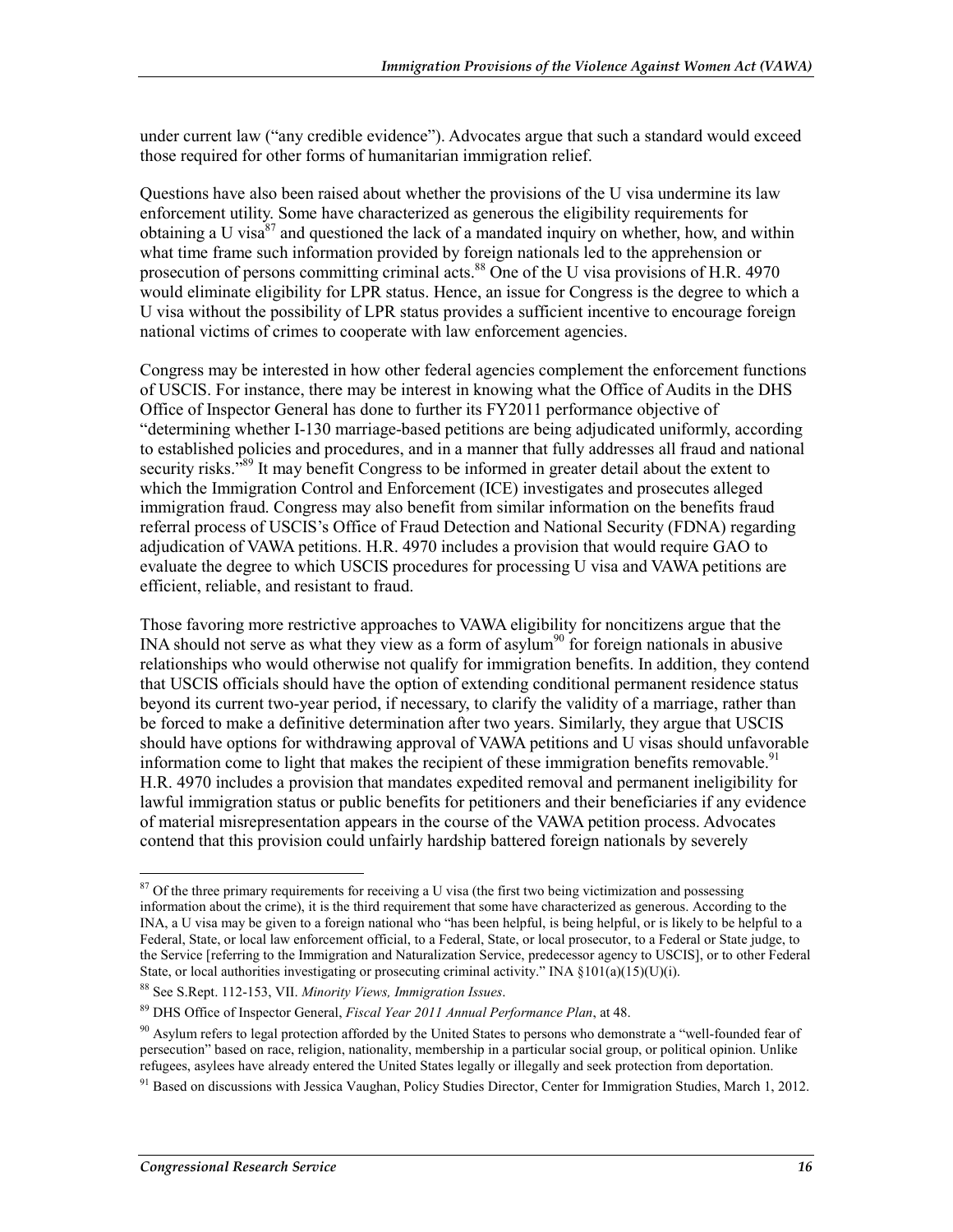penalizing them for inadvertent or unintentional material misrepresentations.<sup>92</sup> The House bill would also require that USCIS take into account current law enforcement investigations or prosecutions of the alleged abuser, or the lack thereof, as evidence supporting or contradicting the VAWA petition.

In general, the tension between balancing the provision of immigration benefits with ensuring adequate controls against immigration fraud is reflected in concerns raised by immigration and battered persons advocates on the one hand and law enforcement advocates on the other. This tension was reflected in differences between the introduced and reported versions of S. 1925.<sup>93</sup> For example, the introduced version of S. 1925 would have expanded options for U visa certification from law enforcement agencies and supervisors and limited to six months the waiting period for VAWA self-petitioners to receive work authorization. Favored by advocates for battered immigrants, both provisions were omitted in the reported bill.

Such tension is also reflected, more broadly, in the reported version of S. 1925, which would expand the number of persons covered under the law, versus the reported version of H.R. 4970, which would place relatively greater emphasis on fraud prevention.

## **Conclusion**

In the last several decades, Congress has enacted provisions to provide relief to abused noncitizen relatives of U.S. citizens and LPRs. The Violence Against Women Act of 1994 represents a milestone in this legislative history by providing for the first time the opportunity for abused foreign nationals to self-petition for lawful permanent resident status independently of their abusers. With the reauthorization of VAWA in 2000, this benefit was extended to victims of a broad array of crimes, including domestic violence, who assisted law enforcement. The VAWA reauthorization of 2005 added protections for abused children and parents, allowed abuse victims to apply for work authorization, and increased requirements to provide information about U.S. nationals to prospective foreign national marriage partners. The recently reported S. 1925 would expand protections and eligibility for noncitizen victims of domestic violence. The recently reported H.R. 4970, while sharing some provisions of S. 1925, would substantially increase measures to reduce immigration fraud.

Although current discussions of noncitizen victims of domestic violence have emphasized expanding existing protections, providing relief to vulnerable populations is not the only goal of immigration policy. Other goals include preventing immigration-related fraud and deterring illegal immigration. Although reliable estimates of the extent of marriage fraud generally, and VAWA fraud specifically, remain elusive, anecdotal evidence based on CRS's discussions with USCIS personnel suggests that attempted fraud through VAWA remains an ongoing concern.

Between 1997 and 2011, the number of VAWA petitions filed increased almost fourfold, from 2,491 to 9,209. On average, about one-quarter to one-third of all petitions adjudicated each year were denied.While various factors might have contributed to the increase in petition volume,

<sup>1</sup> <sup>92</sup> American Immigration Lawyers Association, "Talking Points for H.R. 4970," press release, May 4, 2012, http://www.aila.org/content/default.aspx?docid=39484.

 $93$  For more on objections to the immigrant provisions of S. 1925, see "Prepared Statement of Senator Grassley" and S.Rept. 112-153, Section I, Subsection B, *Key Provisions of the Legislation*, and Section VII. *Minority Views*.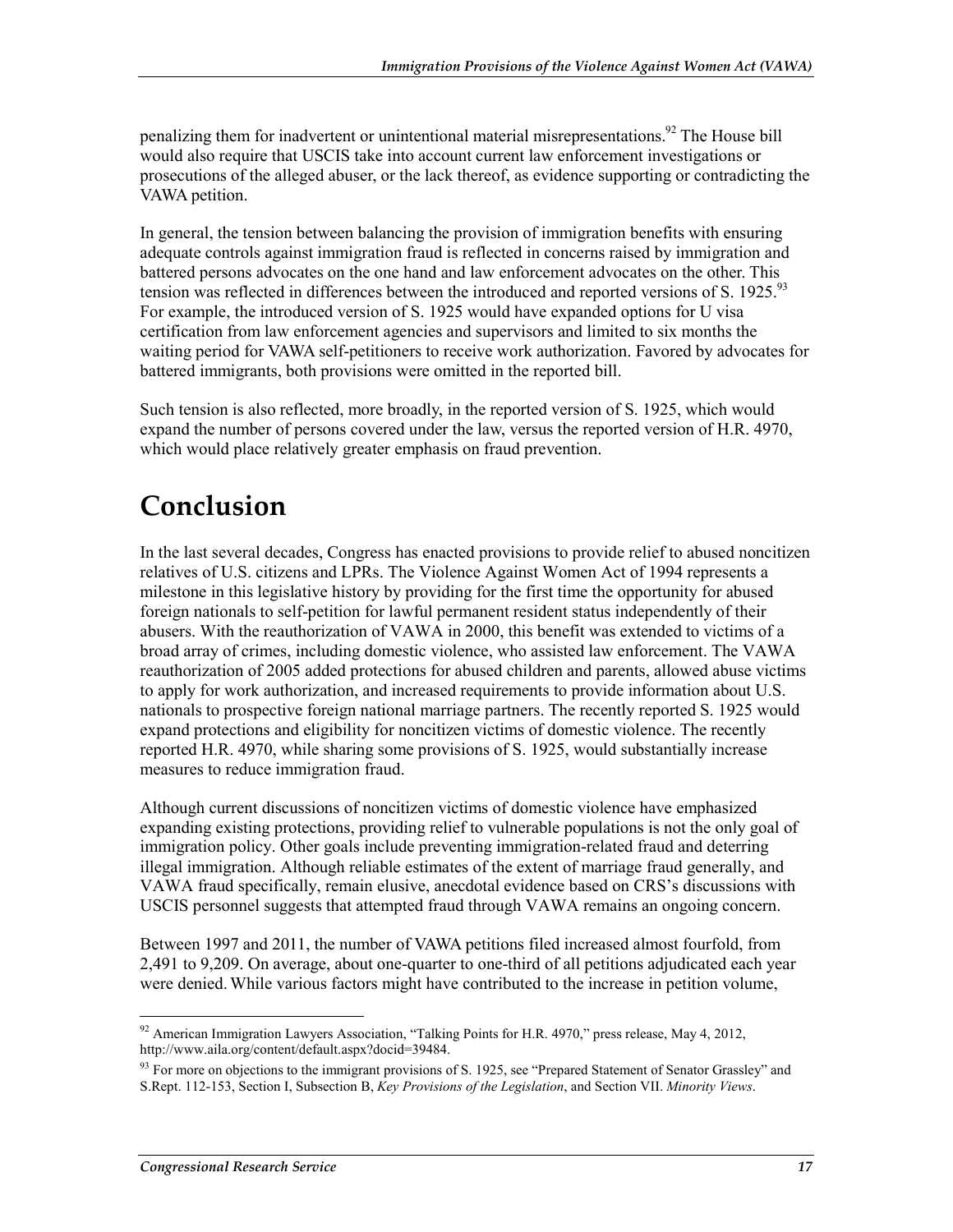including the VAWA reauthorizations of 2000 and 2005, average annual rates at which petitions were reviewed or approved between 1997 and 2011 did not appear to have changed according to any distinct pattern.

Making and implementing immigration policy with respect to noncitizen victims of domestic violence requires striking a balance among these different goals. It also requires finding ways of providing adequate relief to abused foreign nationals while simultaneously guarding against potential abuses of the immigration system.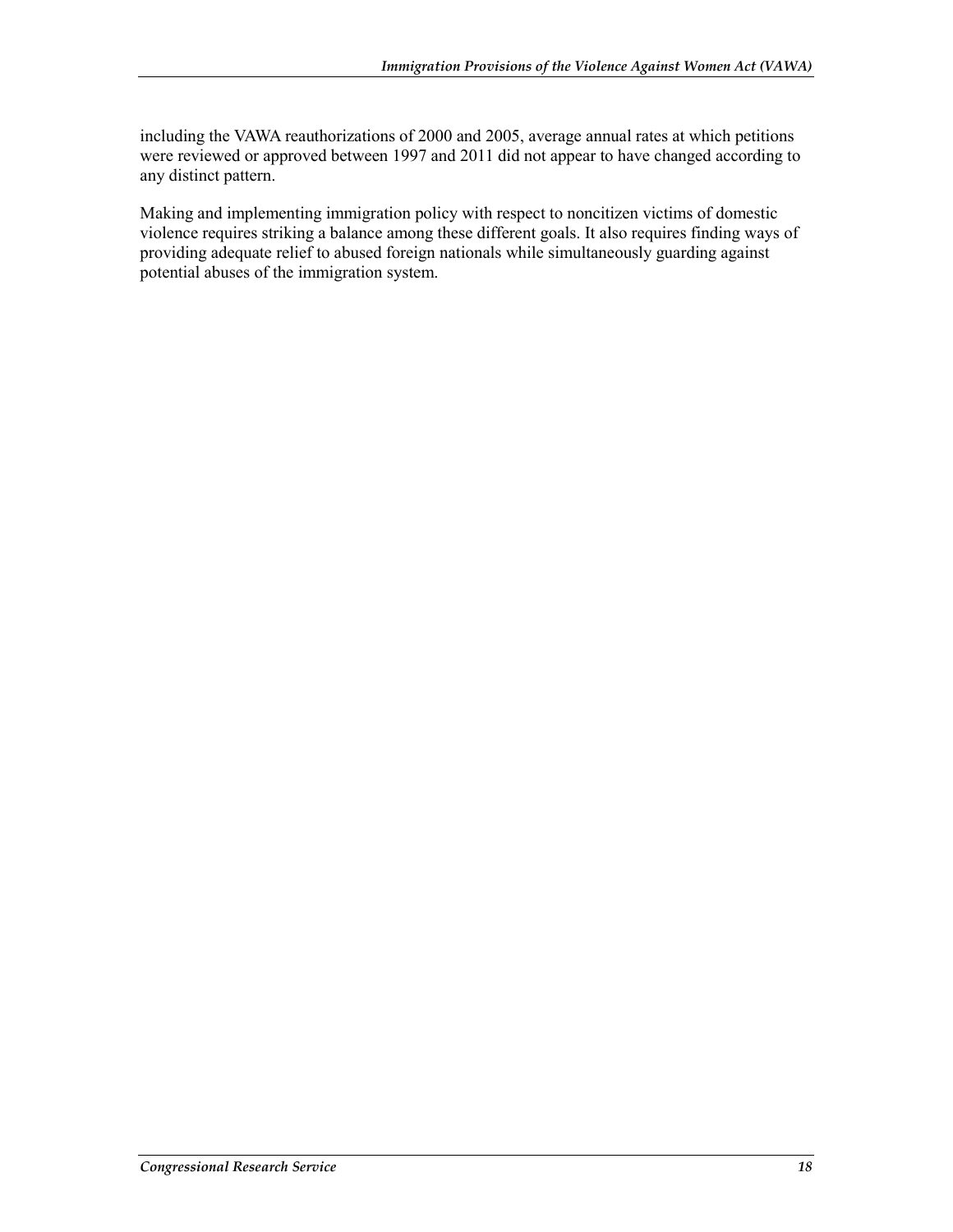## **Appendix A. Family Sponsorship and Lawful Permanent Residence**

Family reunification, a central principle of U.S. immigration policy, is reflected in legal provisions that grant lawful permanent residence to foreign national spouses of U.S. citizens without numerical limitation, and to foreign national spouses of lawful permanent residents (LPR) according to a numerically limited system of family preferences.<sup>94</sup> These INA provisions highlight the importance of being related to a U.S. citizen or LPR for foreign nationals seeking to become lawful permanent residents of the United States.<sup>95</sup>

The first step in this process is to obtain immigration preference status, petitions for which have to be filed with USCIS by the beneficiary's U.S. citizen or LPR relative.<sup>96</sup> In addition to an approved petition for LPR status, prospective immigrants sponsored by LPRs must have a visa number<sup>97</sup> immediately available to them. Spouses and children of LPRs are treated differently than spouses and children of U.S. citizens. Spouses or children of LPRs are subject to the visa allocation system, which sets limits on the number of individuals in the various preference categories who can be granted lawful permanent resident status each year. Thus, after their petitions for immigration preference are approved, relatives of lawful permanent residents must wait for the State Department to assign them an immigrant visa number. Spouses and children of U.S. citizens, on the other hand, are not subject to numerical immigration limits. They do not have to wait for an immigrant visa number to become available and receive a visa number as soon as their petitions are processed and approved.

Once a visa number is available, a foreign national already in the United States may be eligible to apply to adjust to LPR status without leaving the country. Those not eligible to adjust status must apply for an immigrant visa at a U.S. consulate abroad, usually in their home country. Upon admission to the United States, the visa holder acquires LPR status. All applicants for LPR status must be found "admissible" to the United States by USCIS. Under the INA, foreign nationals may be inadmissible for health, security, criminal, financial, or other reasons.<sup>98</sup>

<sup>&</sup>lt;u>.</u> 94 See CRS Report RL32235, *U.S. Immigration Policy on Permanent Admissions*, by Ruth Ellen Wasem.

<sup>&</sup>lt;sup>95</sup> Foreign nationals who have no U.S. citizen or LPR immediate relatives (adult children, spouses, parents) who can sponsor them for LPR status must apply for such through other provisions of U.S. immigration law. These include employment-based provisions, the Diversity Visa Lottery, refugee and asylee provisions, and other special immigrant provisions. For more information, see CRS Report RL32235, *U.S. Immigration Policy on Permanent Admissions*, by Ruth Ellen Wasem.

<sup>96</sup> Ibid.

 $97$  Visa numbers are issued by the U.S. Department of State (DOS). An approved petition to receive an immigrant visa is not the same as a visa number, because the U.S. receives and approves more visa petitions than are available in any given year. DOS issues immigrant visa numbers, indicating the availability of a visa, based on annual numerical limits for each family-sponsored immigration category, per-country limits, and other criteria governing visa issuance. CRS Report RL32235, *U.S. Immigration Policy on Permanent Admissions*, by Ruth Ellen Wasem.

<sup>98</sup> For more information, see CRS Report R41104, *Immigration Visa Issuances and Grounds for Exclusion: Policy and Trends*, by Ruth Ellen Wasem.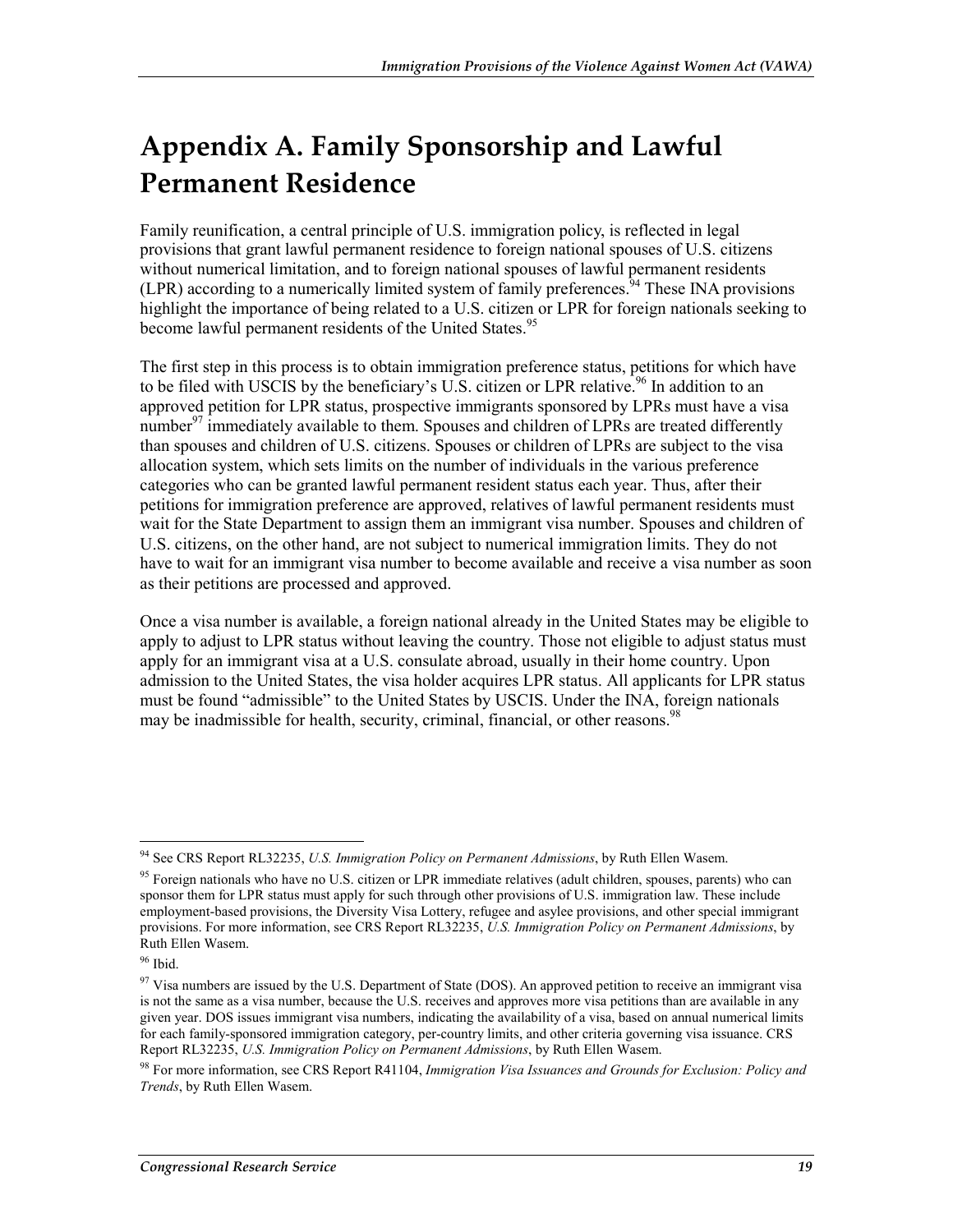## **Appendix B. Legislative Background of VAWA99**

Domestic violence<sup>100</sup> affects a broad segment of society,<sup>101</sup> yet experts believe that several factors may put noncitizen women married to U.S. citizens or LPRs at increased risk of spousal abuse. These factors include poor English language skills, unemployment, poverty, crowded living conditions, and most notably, economic dependence on the sponsoring citizen or LPR spouse.<sup>102</sup> Moreover, as described in **Appendix A**, remaining married is essential for foreign national spouses of U.S. citizens or LPRs who wish to adjust their immigration status to lawful permanent residence. This requirement, which maintains the family relationship between the foreign national and the U.S. citizen or LPR, tends to discourage foreign national spouses from leaving abusive marriages.<sup>103</sup>

Over more than two decades, Congress has sought to balance the protection of foreign nationals abused by their U.S. citizen and LPR relatives with the prevention of fraudulent marriages initiated solely to obtain immigration benefits. This legislative history often reflects Congress's attempts to expand protections, mitigate unintended consequences, and reduce immigration fraud.

### **The Immigration Fraud Amendments (1986)**

The original INA passed in 1952 granted immediate LPR status to foreign nationals who married U.S. citizens and LPRs. In response to growing concerns about immigration-related marriage fraud, Congress, in 1986, passed the Immigration Marriage Fraud Amendments (IMFA; P.L. 99- 639), which established a two-year conditional permanent residence status for foreign national spouses and children who obtained permanent residence through a new marriage (under two years duration) with a U.S. citizen or  $\text{LPR}$ <sup>104</sup>. The new provision was intended to provide sufficient

102 See for example, Giselle Aguilar Hass, Nawal Ammar, and Leslye Orloff, *Battered Immigrants and U.S. Citizen Spouses*, Legal Momentum, West Bethesda, MD, April 24, 2006; Michelle J. Anderson, "A License to Abuse: The Impact of Conditional Status on Female Immigrants," Yale Law Journal, v. 102, April 1993, p. 1401-1404 (hereafter cited as Anderson, "A License to Abuse"); N. Ammar and L.E. Orloff, "Battered immigrant women's domestic violence dynamics and legal protections.," in *It's a Crime: Women and Justice*, ed. R. Muraskin ( NJ: Prentice Hall, 2006); D.W. Valdez, "Deportation that keeps many battered women silent," *Borderland News*, retrieved: http://www.borderlandnews.com/stories/borderland/20050221-26609.shtml, 2005; and A. Raj, J. G. Silverman, and J McCleary-Sills, et al., "Immigration Policies Increase South Asian Immigrant Women's Vulnerability to Intimate Partner Violence," *Journal of the American Medical Women's Association*, vol. 60, no. 1 (2005), pp. 26-32. 103 Ibid.

<sup>1</sup> 99 This section relies partially on an archived CRS Report RL30559, *Immigration: Noncitizen victims of Family Violence*, by Andorra Bruno and Alison Siskin, May 3, 2001.

<sup>&</sup>lt;sup>100</sup> The term "domestic violence" in this report is synonymous with the terms "battery" and "abuse." The term abuse is used in more recent legislation because it refers to abuse more broadly, not only corporal battery but also to other forms of abuse gradually recognized by ongoing legislation, such as verbal and psychological abuse.

<sup>&</sup>lt;sup>101</sup> The most recent data available from the Centers for Disease Control and Prevention indicate that "nearly 3 in 10 women and 1 in 10 men in the United States have experienced rape, physical violence, and/or stalking by an intimate partner." See Black, M.C., Basile, K.C., Breiding, M.J., et al, The National Intimate Partner and Sexual Violence Survey (NISVS): 2010 Summary Report, Atlanta, GA, National Center for Injury Prevention and Control, Centers for Disease Control and Prevention, November 2011.

<sup>&</sup>lt;sup>104</sup> According to the USCIS Adjudicator's Field Manual, Chapter 25.1, "Congress was particularly moved by the testimony of numerous citizens whose foreign national spouses had left them shortly after obtaining residence, as well as the testimony of Service representatives concerned with "marriage for hire" schemes. Congress also acknowledged the inherent difficulties faced by the INS in determining whether the marriage is fraudulent and whether the alien intended to leave the marital union once lawful permanent residence was granted."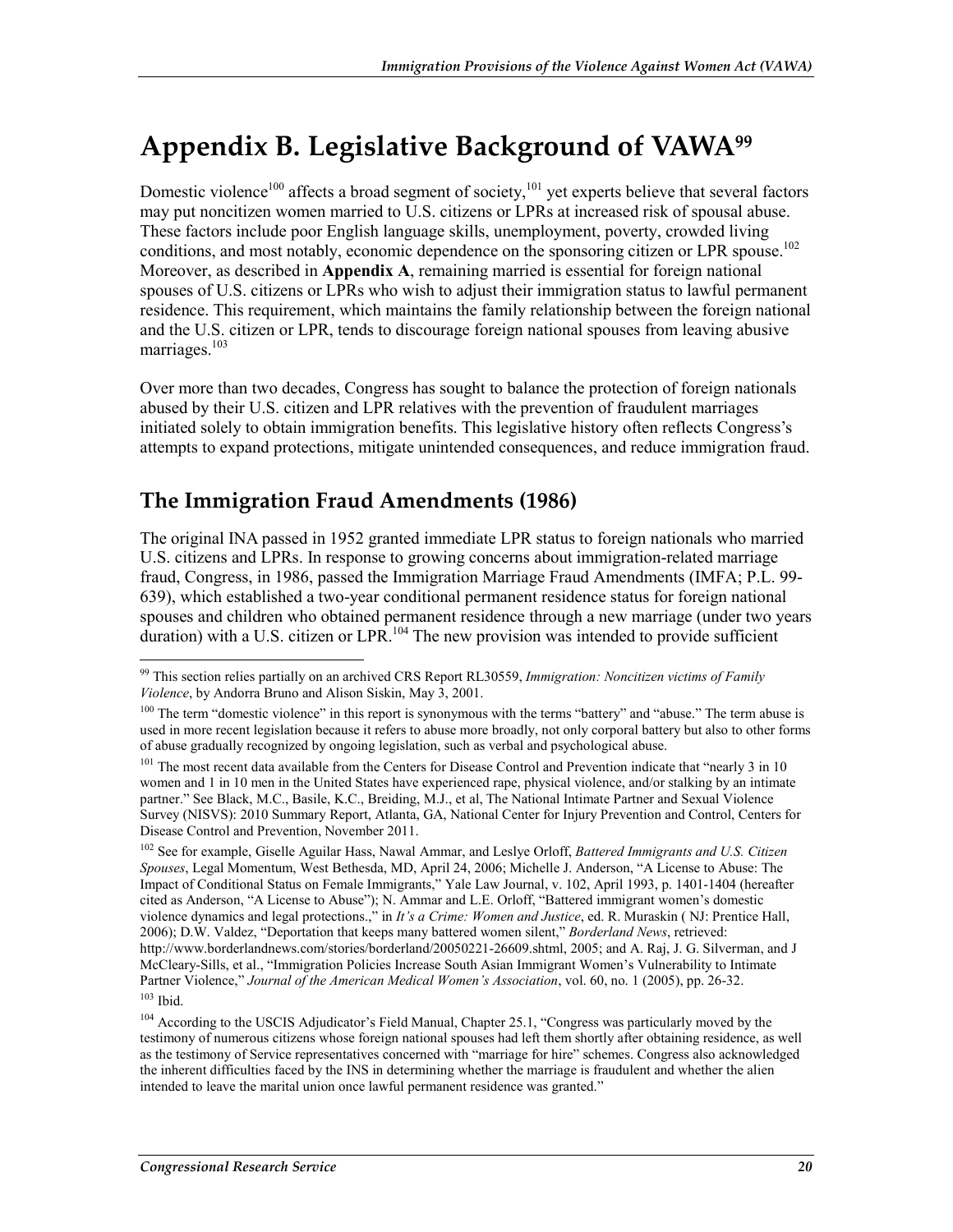time for the former Immigration and Naturalization Service (INS) to determine whether such a marriage was bona fide. During the two-year conditional period, INS (now DHS) could terminate the alien's conditional permanent resident status if it determined that the marriage was entered into to evade U.S. immigration laws or that the marriage had been terminated other than through the death of the spouse. In most cases, the foreign national and his or her spouse were required to submit a joint petition at the end of the two-year period to have the condition removed.<sup>105</sup>

For noncitizen victims of domestic violence, however, IMFA created unintended consequences. By establishing a two-year conditional residence requirement, advocates argued that the statute served to increase the power of abusers over foreign national spouses. By requiring the filing of a joint petition, the law made battered women reluctant to leave their abusive U.S. citizen or LPR spouses, whose sponsorship they depended on for permanent residency and whose abandonment would result in their deportation.<sup>106</sup> Many separated, divorced, and battered women were left legally stranded by their husbands, often resulting in a loss of legal status at the conclusion of their conditional status period.<sup>107</sup>

Although IMFA provided for waivers of the joint petition requirement for spouses in such situations, they were difficult to obtain. Evidence of battery by itself was not sufficient to qualify for a waiver. A 1990 House Judiciary Committee report questioned whether the statute sufficiently clarified that abused spouses in bona fide marriages would receive a waiver either on the basis of "extreme hardship" or termination of the marriage for "good cause."<sup>108</sup>

### **The Immigration Act of 1990**

In 1990, Congress attempted to remedy the problems the joint petition requirement had created for noncitizen victims of domestic violence in the Immigration Act of 1990 (P.L. 101-649), which established a new *battered* spouse or child waiver.<sup>109</sup> To obtain this waiver, the foreign national spouse had to demonstrate that he or she had entered the marriage in good faith and that "during the marriage the foreign national spouse or child was battered by or was the subject of extreme cruelty perpetrated by" the U.S. citizen or LPR spouse or parent. The foreign national spouse also had to show that he or she was not at fault for failing to meet the joint petition requirement. A House Judiciary Committee report articulated congressional intent for the battered spouse or child waiver:

<u>.</u>

<sup>&</sup>lt;sup>105</sup> Under IMFA as originally enacted, the joint petition requirement could be waived on two grounds if the foreign national demonstrated that (1) extreme hardship would result if he or she were deported; or (2) he or she had entered into the marriage in good faith but had terminated it for good cause and was not at fault for failing to meet the joint petition requirement. Denial of a joint petition or waiver application terminated the alien's LPR status.

<sup>&</sup>lt;sup>106</sup> See for example, Linda Kelly, "Stories From the Front: Seeking Refuge for Battered Immigrants in the Violence Against Women Act" Northwestern University Law Review, v. 92, winter 1998, p. 670. (Hereafter cited as Kelly, "Stories From the Front")

<sup>107</sup> Felicia E. Franco, "Unconditional Safety for Conditional Immigrant Women," *Berkeley Women's Law Journal*, vol. 11 (1996), pp. 99-141. (Hereafter referred to as "Franco, Unconditional Safety").

<sup>&</sup>lt;sup>108</sup> U.S. Congress. House Committee on the Judiciary. Family Unity and Employment Opportunity Immigration Act of 1990, report to accompany H.R. 4300, 101<sup>st</sup> Cong., 2<sup>nd</sup> Sess., H. Rept. 101-723, Part 1, p. 51. (Hereinafter cited as House Report 101-723(I)). Also see Kerry Abrams, "Immigration Law and the Regulation of Marriage," Minnesota Law Review, v. 91, Summer 2007, pp. 1625-1709.

 $1098$  U.S.C.  $$216(c)(4)(C)$ .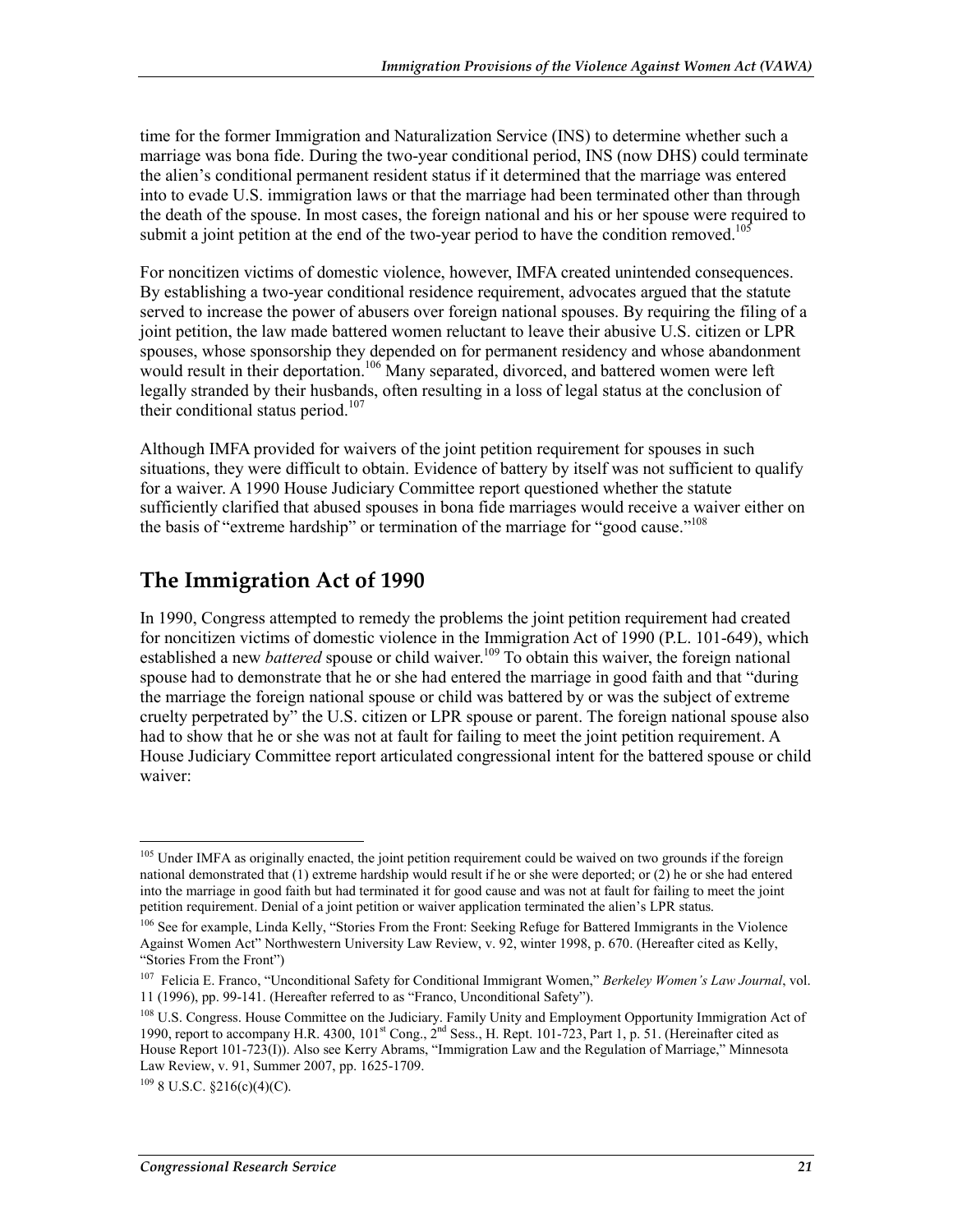The purpose of this provision is to ensure that when the U.S. citizen or permanent resident spouse or parent engages in battering or cruelty against a spouse or child, neither the spouse nor child should be entrapped in the abusive relationship by the threat of losing their legal resident status.<sup>110</sup>

The report specified that evidence to support a waiver "can include, but is not limited to, reports and affidavits from police, medical personnel, psychologists, school officials, and social service agencies." It further stated that legitimate requests for battered spouse waivers should be denied only in "rare and exceptional circumstances such as when the foreign national poses a clear and significant detriment to the national interest."<sup>111</sup>

The 1990 act further assisted battered foreign nationals by making other changes to the INA joint petition waiver provisions. It added language to the INA instructing the Attorney General to establish by regulation "measures to protect the confidentiality of information concerning any abused foreign national spouse or child."<sup>112</sup> It also broadened the existing waiver based on termination of a good faith marriage by eliminating the requirement for battered foreign nationals to have been the ones terminating the marriage and for good cause.<sup>113</sup> Thus, foreign nationals who had entered into good faith marriages that subsequently terminated could apply for the waiver regardless of who had terminated the marriage and for whatever reason. The House Judiciary Committee report justified these changes as follows:

In many cases there are obstacles that prevent a battered alien spouse from initiating a divorce, such as lack of resources to pay for a lawyer; ethnic or cultural prohibitions against divorce…. Often, aliens are denied the waiver because they cannot satisfy the "good cause" requirement under no-fault [divorce] laws.<sup>114</sup>

#### **Implementing the Battered Spouse Waiver**

In May 1991, the former INS issued an interim rule to implement the battered spouse or child waiver provisions of the 1990 Immigration Act.<sup>115</sup> Supplementary information accompanying the rule stated INS concerns:

The Service has balanced the need to make compliance with the evidentiary requirements for the waiver as simple as possible against the need to ensure that unscrupulous aliens do not take advantage of the waiver to obtain immigration benefits.... This rule allows battered conditional residents to establish eligibility, yet is stringent enough to prevent misuse of the benefit.<sup>116</sup>

As noted above, the 1990 act required that the foreign national spouse demonstrate that he or she or a child "was battered" or "was the subject of extreme cruelty" to qualify for the waiver. The

 $110$  House Report 101-723(I), p. 78.

<sup>111</sup> Ibid., p. 78-79.

<sup>112</sup> P.L. 101-649, §701(a)(5); 104 Stat. 5085; 8 U.S.C. 1186a(c)(4).

<sup>113</sup> P.L. 101-649, §701(a)(2); 104 Stat. 5085.

 $114$  House Report 101-723(I), p. 51.

<sup>&</sup>lt;sup>115</sup> U.S. Department of Justice, Immigration and Naturalization Service, "Conditional Basis of Lawful Permanent Residence for Certain Alien Spouses and Sons and Daughters; Battered and Abused Conditional Residents," *Federal Register*, v. 56, no. 95, May 16, 1991, p. 22635-22638. The regulations are codified at 8 C.F.R. 216.5.

<sup>116</sup> *Federal Register*, v. 56, no. 95, May 16, 1991, p. 22636.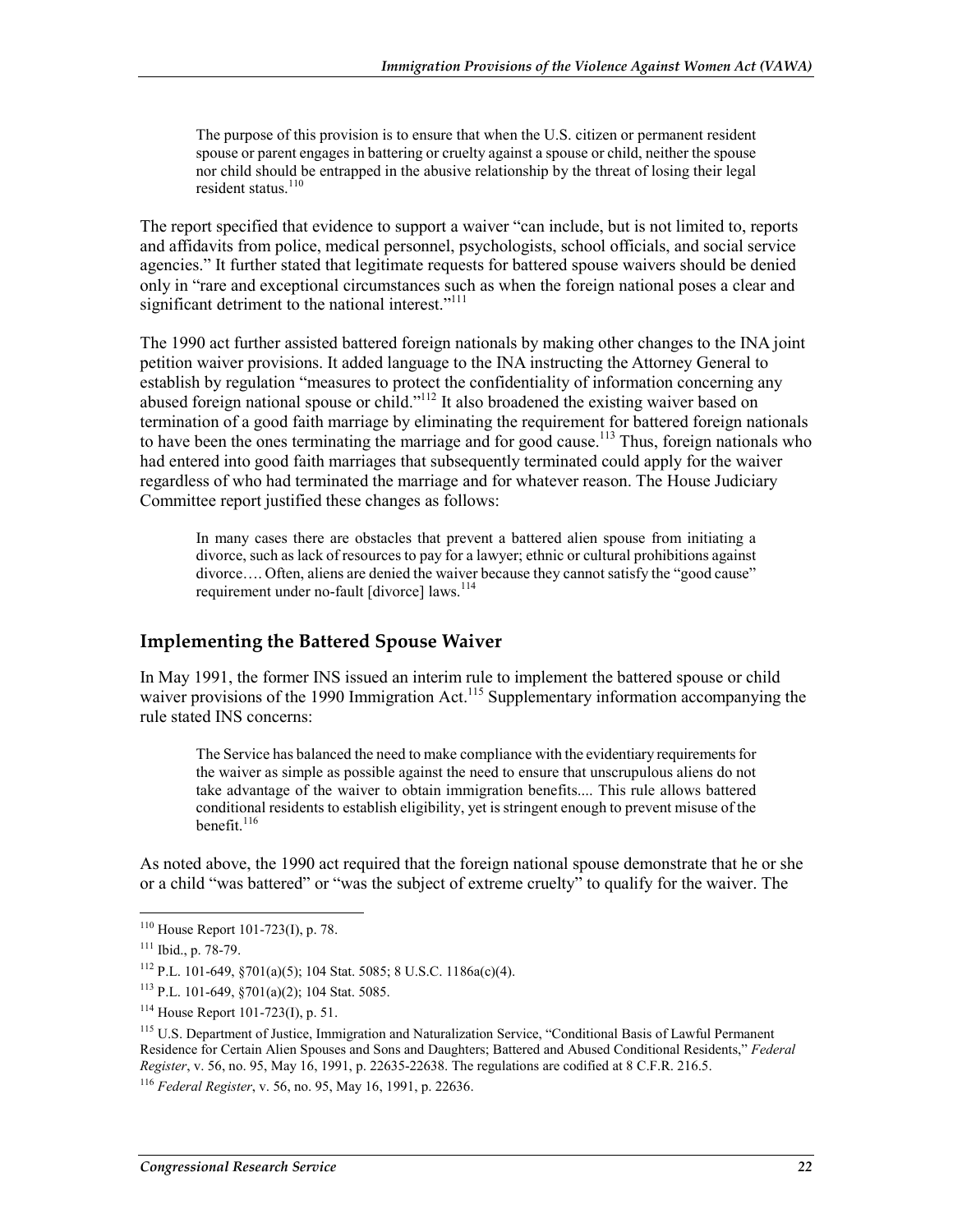INS rule defined these terms together as including, but not being limited to, "being the victim of any act or threatened act of violence, including any forceful detention, which results or threatens to result in physical or mental injury." It specified that "psychological or sexual abuse or exploitation, including rape, molestation, incest (if the victim is a minor) or forced prostitution" were to be considered acts of violence.<sup>117</sup>

The rule distinguished between the types of evidence needed to support waiver applications based on claims of "physical abuse" and "extreme mental cruelty." In the case of physical abuse claims, the rule echoed the language of the House Judiciary Committee report. It stated that acceptable evidence "may include, but is not limited to, expert testimony in the form of reports and affidavits from police, judges, medical personnel, school officials and social service agency personnel."118 In contrast, waiver applications based on claims of extreme mental cruelty had to be supported by the evaluation of a licensed clinical social worker, psychologist, or psychiatrist.<sup>119</sup> INS justified such *professional* evaluations because "the effects of mental and emotional abuse are difficult to observe and identify" and "most Service officers ... are not qualified to make reliable evaluations of an abused applicant's mental or emotional state."<sup>120</sup>

At the time, advocates for battered foreign nationals criticized as overly stringent the INS evidentiary requirement for extreme cruelty, maintaining that "very few women fleeing an abusive relationship will be able to first locate, and then pay for a mental evaluation by a psychologist or other professional."121 They cited social and cultural norms and experiences to explain the reluctance of many immigrant women to report their abuse and seek assistance from formal institutions that would produce the type of paper trail stipulated by law.<sup>122</sup> They further argued that the requirement reflected a clear misunderstanding of abuse by "focusing exclusively on the applicant's mental state rather than the abuser's activity."123 In their view, the high standard of proof was contrary to congressional intent in establishing the battered spouse or child waiver $124$ 

### **Violence Against Women Act (1994)**

To address immigration-related problems faced by battered aliens, the 103<sup>rd</sup> Congress included in the Violence Against Women Act (VAWA) of  $1994^{125}$  three provisions related to abused aliens: self-petitioning by abused foreign national spouses and their children (§40701), evidentiary evidence for demonstrating abuse ( $\S 40702$ ), and suspension of deportation<sup>126</sup> and cancellation of removal (§40703). These petitions allowed battered foreign national spouses and their children to

 $117$  8 C.F.R. 216.5(e)(3)(i).

 $118$  8 C.F.R. 216.5(e)(3)(iii).

 $119$  8 C.F.R. 216.5(e)(3)(iv) and (vii).

<sup>120</sup> *Federal Register*, v. 56, no. 95, May 16, 1991, p. 22636.

<sup>&</sup>lt;sup>121</sup> Martha F. Davis and Janet M. Calvo, "INS Interim Rule Diminishes Protection for Abused Spouses and Children," Interpreter Releases, v. 68, June 3, 1991, p. 668.

<sup>122</sup> See "Franco, Unconditional Safety," pp. 114-115.

 $123$  Ibid.

 $124$  Ibid., p. 669. For a discussion of congressional intent, see Anderson, "A License to Abuse," p. 1419-1420.

<sup>&</sup>lt;sup>125</sup> VAWA is Title IV of the Violent Crime Control and Law Enforcement Act of 1994, P.L. 103-322.

 $126$  Suspension of deportation and cancellation of removal are forms of discretionary relief that allow an individual subject to deportation or removal to remain in the United States as a lawful permanent resident alien.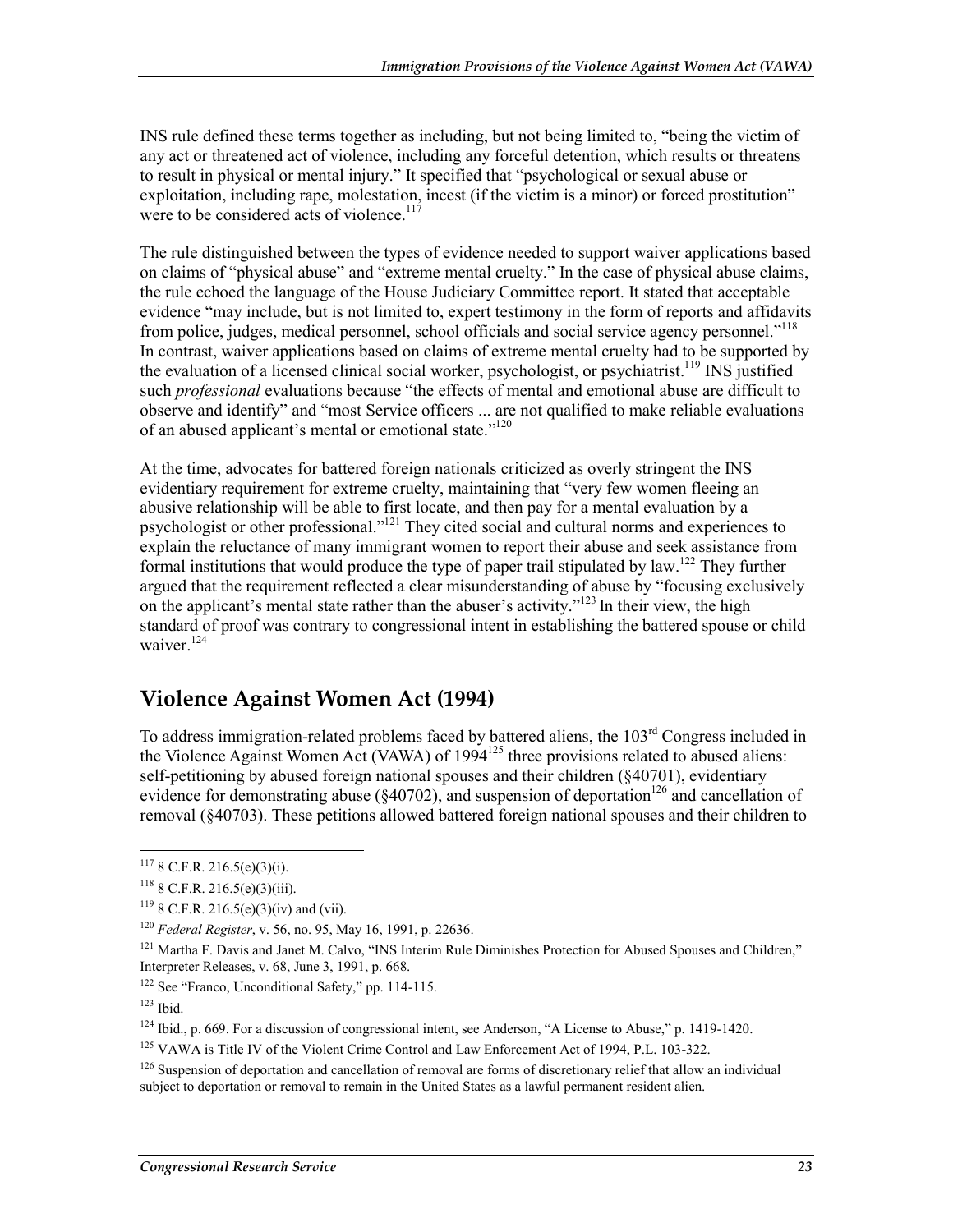essentially substitute a self-petition for lawful status in place of a petition for lawful status that was based on sponsorship by the abusive spouse; they clarified the evidence required for joint petition waivers; and they established requirements for battered foreign national spouses and children to stay deportation.

### **Self-Petitioning for Battered Aliens**

Advocates had long urged policymakers to end battered aliens' reliance on their abusers to obtain legal residency. Prior to 1994, most family-based petitions for immigration preference status for battered noncitizens, like those for noncitizens generally, had to be filed by the alien's U.S. citizen or lawful permanent resident relative. However, abusers are less likely than others to petition for their noncitizen spouses and children because, according to the former INS, "they find it easier to control relatives who do not have lawful immigration status."127 Battered relatives also tend to avoid either seeking help or leaving their abusers because they fear deportation or lack knowledge about available services.<sup>128</sup> As a result, some noncitizen victims of domestic violence were not eligible to seek relief by applying for a battered spouse or child waiver of the joint petition requirement for conditional residents because they had never been granted conditional permanent residence status in the first place.

VAWA Section 40701 provided relief for this situation by allowing some battered foreign national spouses (and their children) married to U.S. citizens or LPRs to self-petition for lawful permanent resident status independently of their original sponsoring petitioner.<sup>129</sup> The House Judiciary Committee explained that "the purpose of permitting self-petitioning is to prevent the citizen or resident from using the petitioning process as a means to control or abuse an alien spouse."130 Self-petitioners were required to

- be married to a U.S. citizen or lawful permanent resident;
- be a person of "good moral character";
- have resided in the United States with the citizen or permanent resident spouse;
- be currently residing in the United States;
- have entered into the marriage in good faith;
- have been battered or subjected to extreme cruelty by the citizen or permanent resident spouse during the marriage, or be the parent of a child who was so battered; and
- demonstrate that removal from the United States would result in extreme hardship to the foreign national or his or her child.<sup>131</sup>

<sup>1</sup> <sup>127</sup> U.S. Department of Justice, Immigration and Naturalization Service, "Petition to Classify Alien as Immediate Relative of a United States Citizen or as a Preference Immigrant; Self-Petitioning for Certain Battered or Abused Spouses and Children," *Federal Register*, v. 61, no. 59, March 26, 1996, p. 13062.

 $128$  Ibid.

 $129$  8 C.F.R. §204(a)(1).

<sup>&</sup>lt;sup>130</sup> U.S. Congress. House Committee on the Judiciary. Violence Against Women Act of 1993, report to accompany H.R. 1133, 103<sup>rd</sup> Cong., 1<sup>st</sup> Sess., H. Rept. 103-395, p. 37.

 $131$  108 Stat. 1953, 1954; 8 U.S.C. 1154(a)(1)(A)(iii) and (B)(ii).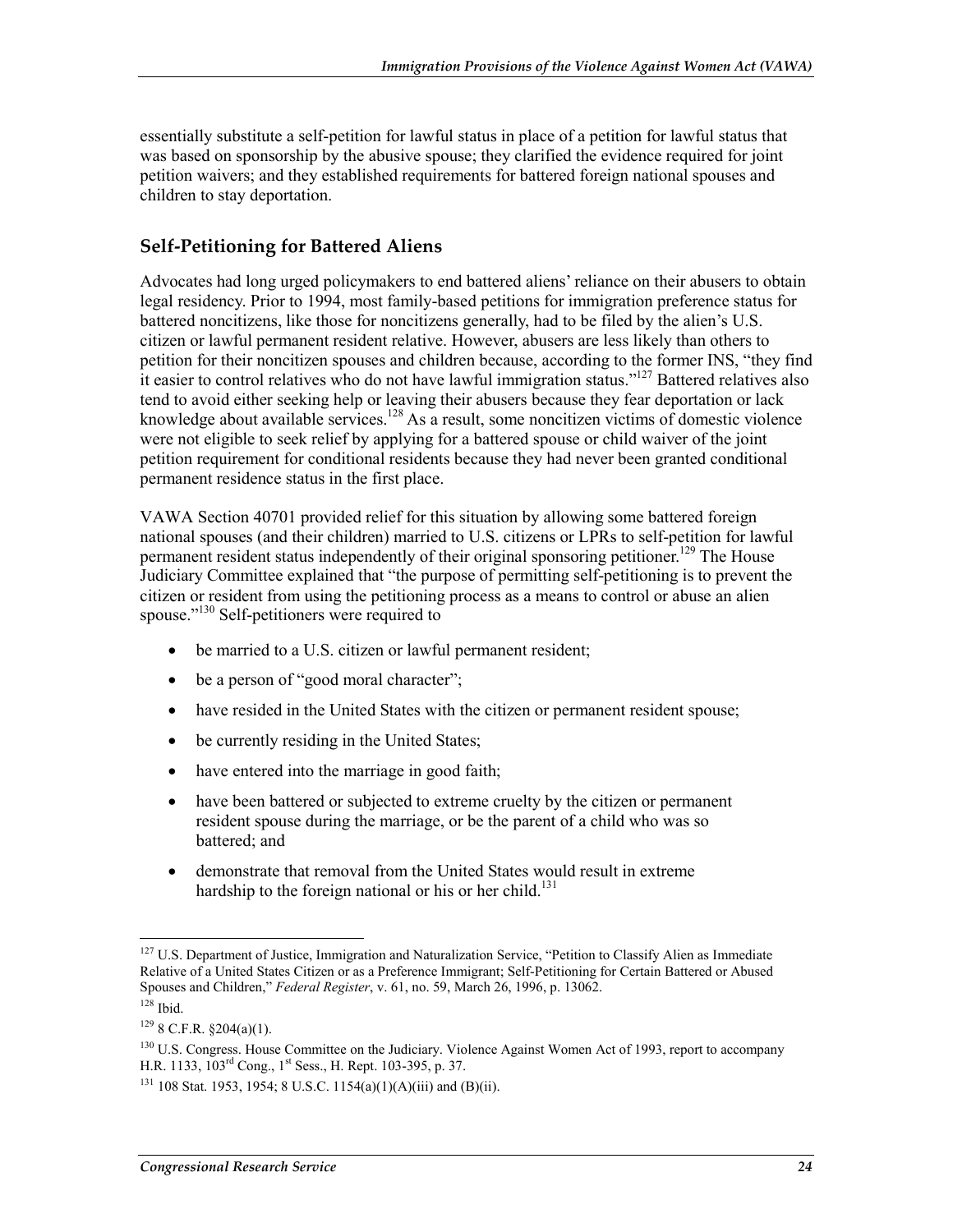Self-petitioning foreign national children had to meet similar requirements.<sup>132</sup> In language identical to that for joint petition waiver applications, Section 40701 also directed the Attorney General to consider any credible evidence relevant to battered foreign national petitions and granted the Attorney General sole discretion to determine credibility and weigh the evidence.<sup>133</sup> In March 1996, INS published an interim rule to implement Section 40701 that detailed eligibility requirements for self-petitioning battered spouses and children.<sup>134</sup>

#### **Easing Evidentiary Requirements**

VAWA Section 40702 amended the joint petition waiver provisions by directing the Attorney General to consider "*any credible evidence*" relevant to the application.<sup>135</sup> Some read this provision as an implicit repudiation of the INS's licensed mental health professional requirement.<sup>136</sup> However, the statute also granted the Attorney General sole discretion to determine credibility and weigh the evidence.<sup>137</sup> The credible evidence language applied to all applications for joint petition waivers, and not specifically to those for battered foreign national waivers.<sup>138</sup>

#### **Suspension of Deportation/Cancellation of Removal**

The third battered foreign national provision of VAWA, Section 40703, established provisions for battered foreign national spouses and children to suspend deportation and obtain lawful permanent residence.<sup>139</sup> Prior to VAWA, applicants for suspension of deportation were required to have lived in the United States continuously for at least seven years. VAWA reduced this requirement to three years.

However, as part of the Illegal Immigration Reform and Immigrant Responsibility Act (IIRIRA) of 1996 (Division C of P.L. 104-208), Congress replaced "suspension of deportation" with "cancellation of removal." In doing so, it reformulated the VAWA suspension of deportation provisions as a special cancellation of removal rule for battered spouses or children.<sup>140</sup> Prior to the enactment of the Battered Immigrant Women Protection Act of 2000 (see below), an applicant for cancellation of removal under the special battered foreign national rule had to demonstrate that he or she

<sup>1</sup>  $132$  108 Stat. 1953, 1954; 8 U.S.C. 1154(a)(1)(A)(iv) and (B)(iii).

<sup>133 108</sup> Stat. 1954; 8 U.S.C. 1154(a)(1)(H).

<sup>&</sup>lt;sup>134</sup> U.S. Department of Justice, Immigration and Naturalization Service, "Petition to Classify Alien as Immediate Relative of a United States Citizen or as a Preference Immigrant; Self- Petitioning for Certain Battered or Abused Spouses and Children," *Federal Register*, v. 61, no. 59, March 26, 1996, p. 13061-13079. The regulations amended 8 C.F.R. 103.1, 103.2, 204.1, 204.2, 205.1, 205.2, and 216.1.

 $135$  8 C.F.R.  $$216(C)(4)$ .

<sup>136</sup> See "Franco, Unconditional Safety," p. 120.

<sup>137 108</sup> Stat. 1955; 8 U.S.C. 1186a(c)(4).

<sup>&</sup>lt;sup>138</sup> The legislative history of the credible evidence provision, however, suggests that it was originally intended to loosen INS's evidentiary requirements for extreme mental cruelty waivers. For additional legislative background on this provision, see archived CRS Report RL30559, *Immigration: Noncitizen victims of Family Violence*, by Andorra Bruno and Alison Siskin, May 3, 2001, p. 6.

<sup>139 108</sup> Stat. 1955.

<sup>140</sup> The rule was added to INA as §240A(b)(2). For more information, see archived CRS Report 97-606, *Suspension of Deportation: Tighter Standards for Canceling Removal*, by Larry M. Eig, 1997.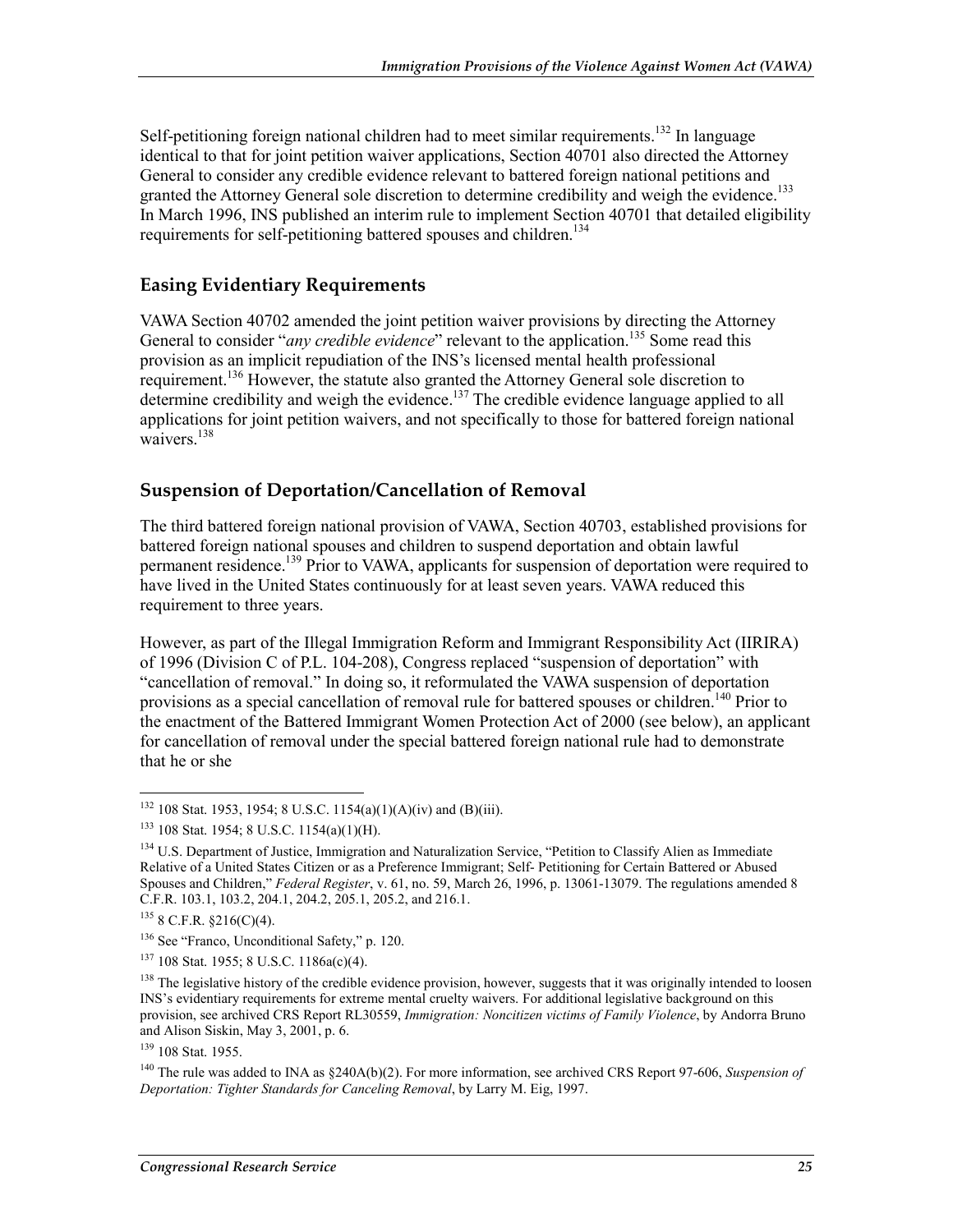- had been battered or subjected to extreme cruelty in the United States by a citizen or LPR spouse or parent, or was the parent of a child who had been subjected to such abuse by a citizen or LPR parent;
- had been continuously physically present in the United States for at least three years prior to petitioning for cancellation of removal;
- had been a person of "good moral character" during the period of continuous physical presence in the United States;
- was not inadmissible to the United States on criminal or security grounds;
- was not deportable based on marriage fraud, criminal offenses, document fraud, or security-related activities;
- had not been convicted of an aggravated felony; and
- if removed, would have themselves experienced, their child would have experienced, or, if the foreign national was a child, the alien's parent would have experienced, extreme hardship.<sup>141</sup>

If an alien's petition for cancellation of removal was approved, he or she was eligible to adjust to LPR status immediately. In any fiscal year, however, the Attorney General could only cancel the removal and adjust the status under INA Section 240A, or suspend the deportation and adjust the status under the pre-IIRIRA suspension section, of no more than  $4,000$  aliens.<sup>142</sup>

Despite similarities between the requirements for cancellation of removal and self-petitioning for battered foreign national spouses and children, the two procedures differed considerably. While foreign national spouses could self-petition at any time, they could only apply for cancellation of removal during removal proceedings before an immigration judge. Battered foreign nationals applying for cancellation of removal could not include their children in their petitions. Moreover, since the two procedures had different eligibility requirements, a battered foreign national might not have been eligible for both. As such, the 1996 IIRIRA created greater barriers for abused spouses who were petitioning to remain in the United States.

### **The Violence Against Women Act of 2000**

The Violence Against Women Act of 2000 (VAWA 2000), which reauthorized the 1994 VAWA, was contained within The Victims of Trafficking and Violence Protection Act of 2000 (P.L. 106- 386). Within VAWA 2000, Title V, the Battered Immigrant Women Protection Act of 2000 (BIWPA), addressed provisions related to foreign nationals. It established special rules for noncitizen victims of domestic violence with respect to cancellation of removal and suspension of deportation; eliminated time limitations on motions filed by such victims to reopen removal and deportation proceedings; and made victims eligible for adjustment of status. BIWPA included measures to prevent violence and provide economic security and safety for battered foreign national women. Finally, BIWPA established the U visa for foreign national crime victims who

<sup>&</sup>lt;sup>141</sup> P.L. 104-208, §304(a); 110 Stat. 3009-587, 3009-594. The battered alien rule can be found at 8 U.S.C. 1229b(b)(2). <sup>142</sup> INA §240A(e)(1); 8 U.S.C. 1229b(e)(1). This cap does not apply to certain aliens, including VAWA suspension of deportation petitioners, as set forth in  $\overline{INA}$  §240A(e)(3), 8 U.S.C. 1229b(e)(3).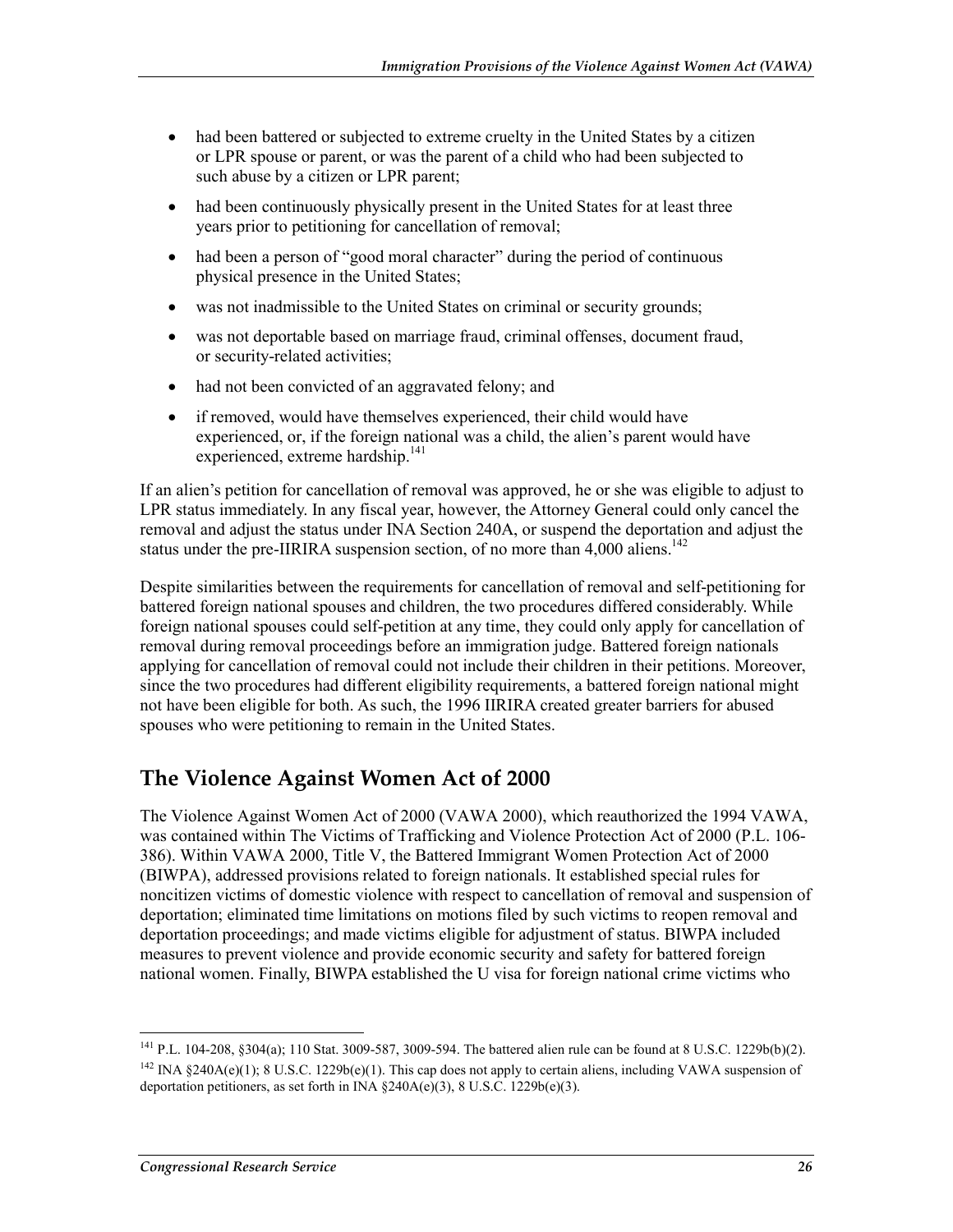assisted law enforcement, a provision that included battered foreign national spouses. Provisions of the BIWPA are discussed below.

#### **The U Visa**

A newly created U visa benefit was made available to any foreign national who (1) suffered physical or mental abuse as a victim of a qualifying crime that violated U.S. laws;<sup>143</sup> (2) had information about the crime; and (3) was, or was likely to be, helpful in the investigation or prosecution of the crime.<sup>144</sup> Foreign national victims were able to petition from outside the United States.<sup>145</sup> The quota of U visas was capped at 10,000 per fiscal year.<sup>146</sup> Successful petitioners who received a U visa were classified as temporary nonimmigrants for up to four years.<sup>147</sup> After living continuously in the United States for three years, U visa holders were eligible to adjust to LPR status if they had not refused to provide assistance to law enforcement and could justify their continued presence in the United States on the basis of family cohesion or the national or public interest.<sup>148</sup> Immediate family members of a U visa holder could also adjust to LPR status, although their requirements differed.<sup>149</sup>

#### **Cancellation of Removal**

BIWPA created certain exemptions for battered foreign nationals who faced removal proceedings, including the annual numerical limitation on cancellation of removal.<sup>150</sup> It established for battered foreign nationals a more expansive method for calculating continuous physical presence in the United States. In addition, BIWPA waived the continuous physical presence requirements for cancellation of removal for battered applicants who could demonstrate a connection between their absences and the battery or extreme cruelty. The act also allowed the Attorney General to determine that battered foreign nationals satisfied the good moral character requirement even if they had been convicted of certain domestic violence-related crimes, if the act or conviction was connected to the alien having been battered.<sup>151</sup>

<u>.</u>

<sup>&</sup>lt;sup>143</sup> Qualifying crimes include abduction, abusive sexual contact, blackmail, domestic violence, extortion, false imprisonment, genital female mutilation, felonious assault, being held hostage, incest, involuntary servitude, kidnapping manslaughter, murder, obstruction of justice, peonage, perjury, prostitution, rape, sexual assault, sexual exploitation, slave trading, torture, trafficking, witness tampering, unlawful criminal restraint, and other related crimes.  $144$  8 U.S.C. §101(a)(15)(U).

 $145$  If inadmissible, a U visa applicant must obtain a waiver of inadmissibility adjudicated by USCIS on a discretionary basis that allows the petitioner to continue with the U nonimmigrant visa petition.

 $146$  8 U.S.C. §214(p)(2)(A). Exceptions to the 10,000 quota include derivative family members such as spouses, children or other qualifying family members who are accompanying or following to join the principal foreign national victim. To accommodate petitions exceeding the annual cap in any given fiscal year, USCIS will places the petitions on a waiting list and gives petitioners deferred action or parole, making them eligible to apply for employment authorization or travel until their petitions are adjudicated after the start of the following fiscal year.

<sup>&</sup>lt;sup>147</sup> Extensions are only available if a certifying agency can attest that the foreign national's presence in the United States is required to assist in the investigation or prosecution of the qualifying crime.

 $148$  8 U.S.C.  $$245(l)$ .

<sup>149</sup> For more information on U visas, see CRS Report RL34317, *Trafficking in Persons: U.S. Policy and Issues for Congress*, by Alison Siskin and Liana Sun Wyler, pp. 26-28.

<sup>150</sup> P.L. 106-386, §1504, §1512.

<sup>&</sup>lt;sup>151</sup> P.L. 106-386,  $$1504(a)(2)(C)$ .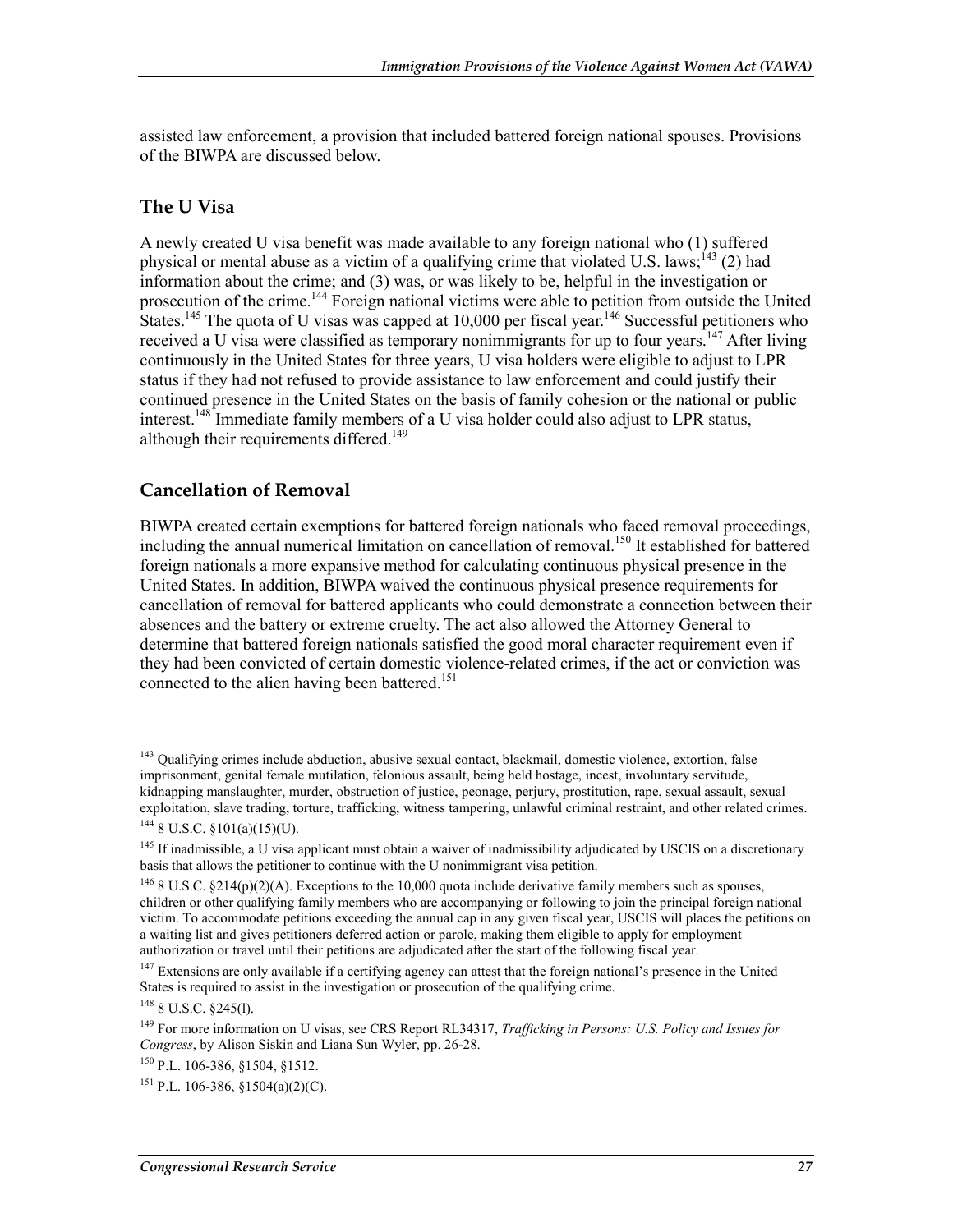BIWPA included other related provisions. It granted parole<sup>152</sup> to children of foreign nationals or parents of foreign national children when the alien's removal was cancelled under the battered spouse or child rule.<sup>153</sup> BIWPA also allowed these foreign nationals to file to adjust their legal status.<sup>154</sup> In another important change, BIWPA extended the battered spouse or child cancellation of removal rule to battered "intended spouses" of U.S. citizens and LPRs (see section on VAWA self-petitioning below).<sup>155</sup> It also permitted battered spouses to include their children in their cancellation of removal applications and battered children to do the same for their parents.

### **Adjustment of Status**

BIWPA amended INA Section 245 to make battered aliens who successfully self-petition for immigration preference status and meet requirements for immigrant visa issuance eligible to adjust to LPR status.<sup>156</sup> As noted in the next section, BIWPA expanded eligibility for VAWA self-petitioning beyond battered spouses and children to cover "intended spouses," former spouses, adult sons and daughters, and parents, and it made these newly authorized selfpetitioners eligible for status adjustment. The legislation also addressed the aging out of abused children who reach age 21 after applying for status adjustment.

### **VAWA Self-Petitioning**

BIWPA extended VAWA self-petition eligibility to "intended spouses" or foreign nationals who believed that they had married U.S. citizens or LPRs but whose marriages were "not legitimate solely because of the bigamy" of those citizens or LPRs. It also extended coverage to foreign national spouses and children of U.S. citizens and LPRs who had either died or lost their citizenship status because of domestic violence within the past two years.<sup>157</sup> For divorce cases, foreign nationals had to demonstrate a connection between legal termination of their marriages and battery or extreme cruelty.

BIWPA also introduced protections for battered self-petitioners whose former abusers' citizenship or immigration status changed after petitions were filed.<sup>158</sup> INS regulations had previously required that abusive spouses or parents be U.S. citizens or LPRs at the time of self-petition filing as well as at the time of approval.<sup>159</sup> BIWPA eliminated that requirement. In addition, BIWPA removed the requirement for self-petitioning foreign nationals to show that their removal would result in extreme hardship to themselves or their children. BIWPA also no longer required that self-petitioners had to reside in the United States.

<sup>&</sup>lt;sup>152</sup> "Parole" refers to temporary permission granted to an foreign national to enter and be present in the United States. Such parole is given to someone who is otherwise inadmissible based on urgent humanitarian reasons or if there is a significant public benefit. Parole does not constitute formal admission to the United States. Parolees are required to leave when the parole expires, or if eligible, to be admitted in a lawful status. P.L. 107-206, §402.

<sup>153 8</sup> U.S.C. 1229b(b)

<sup>&</sup>lt;sup>154</sup> Adjusting legal status refers to the process by which foreign nationals residing in the United States without status or as legal nonimmigrants petition to become lawful permanent residents.

<sup>155</sup> P.L. 106-386, §1503(b) and (c).

<sup>156 8</sup> U.S.C. 1255.

<sup>157 8</sup> U.S.C. 1154(a)(1).

<sup>158 8</sup> U.S.C. 1154(a)(1).

 $159$  8 C.F.R. 204.2(c)(1)(iii) and (e)(1)(iii).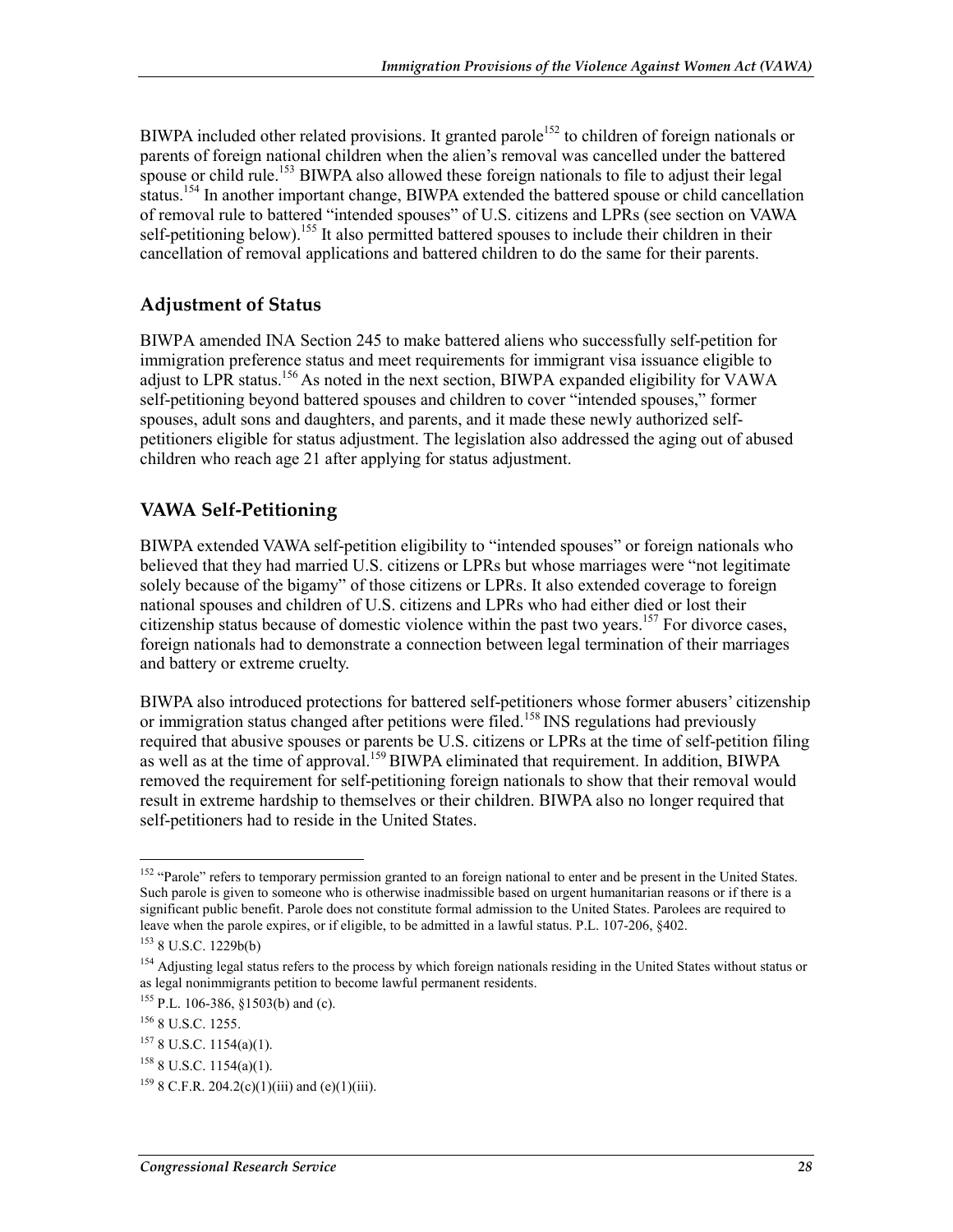BIWPA permitted that self-petitioning children of U.S. citizens or LPRs (or children of petitioning foreign nationals who turned 21) be considered petitioners for preference status, respectively, as unmarried or married sons or daughters of U.S. citizens or LPRs, with the same priority date as the self-petitioner.In addition, BIWPA allowed self-petitioning battered children to include their own children in their petitions.

#### **Inadmissibility Grounds**

BIWPA amended the INA to provide various inadmissibility waivers and exceptions for battered aliens.160 While BIWPA did not establish any waivers of the public charge grounds for inadmissibility, it changed how they were determined for battered foreign nationals with approved self-petitions by excluding any benefits received as the result of the 1996 IIRIRA. BIWPA also allowed the Attorney General, "for humanitarian purposes, to assure family unity, or when it is otherwise in the public interest," to waive all but a few specified inadmissibility grounds for battered foreign nationals who qualified for immigration preference or cancellation of  $removal.<sup>161</sup>$ 

BIWPA also amended the 1996 IIRIRA provision related to unauthorized presence.<sup>162</sup> Current law at the time included exceptions to these inadmissibility provisions for certain battered foreign nationals and children who could show that they qualified for immigration preference and had been battered or subjected to extreme cruelty. However, those battered foreign nationals had been required to demonstrate a substantial connection between the battery or cruelty and either the alien's unlawful entry into the United States or the alien's visa overstay. BIWPA eliminated this requirement.

#### **Domestic Violence Grounds for Removal**

BIWPA also addressed an unintended consequence of IIRIRA that made deportable any foreign national convicted of domestic violence, stalking, child abuse, neglect, or abandonment, or who violated a protection order.<sup>163</sup> Advocates expressed concerns that victims of domestic violence, who might have committed violent acts in the course of defending themselves, could be subject to removal on these grounds. BIWPA provided for discretionary relief in such circumstances by allowing the Attorney General to waive application of these grounds for removal under certain circumstances, such as acting in self-defense.

<u>.</u>

 $163$  8 U.S.C. 1227(a).

<sup>&</sup>lt;sup>160</sup> 8 U.S.C. 1182(a). The INA establishes a set of criteria that foreign nationals must meet if they wish to reside permanently in the United States. Bureau of Consular Affairs officers (when the foreign national is coming from abroad) and USCIS adjudicators (when the foreign national is adjusting status in the United States) must confirm that the foreign national is qualified for the visa under the category he or she is applying, and is not ineligible for a visa under the grounds for inadmissibility of the INA, which include criminal, terrorist, and public health grounds for exclusion. For more information, see CRS Report R41104, *Immigration Visa Issuances and Grounds for Exclusion: Policy and Trends*, by Ruth Ellen Wasem.

<sup>161 8</sup> U.S.C. 1182(d).

<sup>&</sup>lt;sup>162</sup> The 1996 IIRIRA amended INA §212(a)(6)(A) to add unauthorized presence in the United States as grounds for inadmissibility if an unauthorized foreign national subsequently sought legal admission to the United States. The IIRIRA established three-year and 10-year bars on admissibility based on periods of illegal presence—between 6-12 months versus more than 12 months, respectively. Unauthorized foreign nationals who reside in the United States less than 6 months are exempt from the admissibility bars.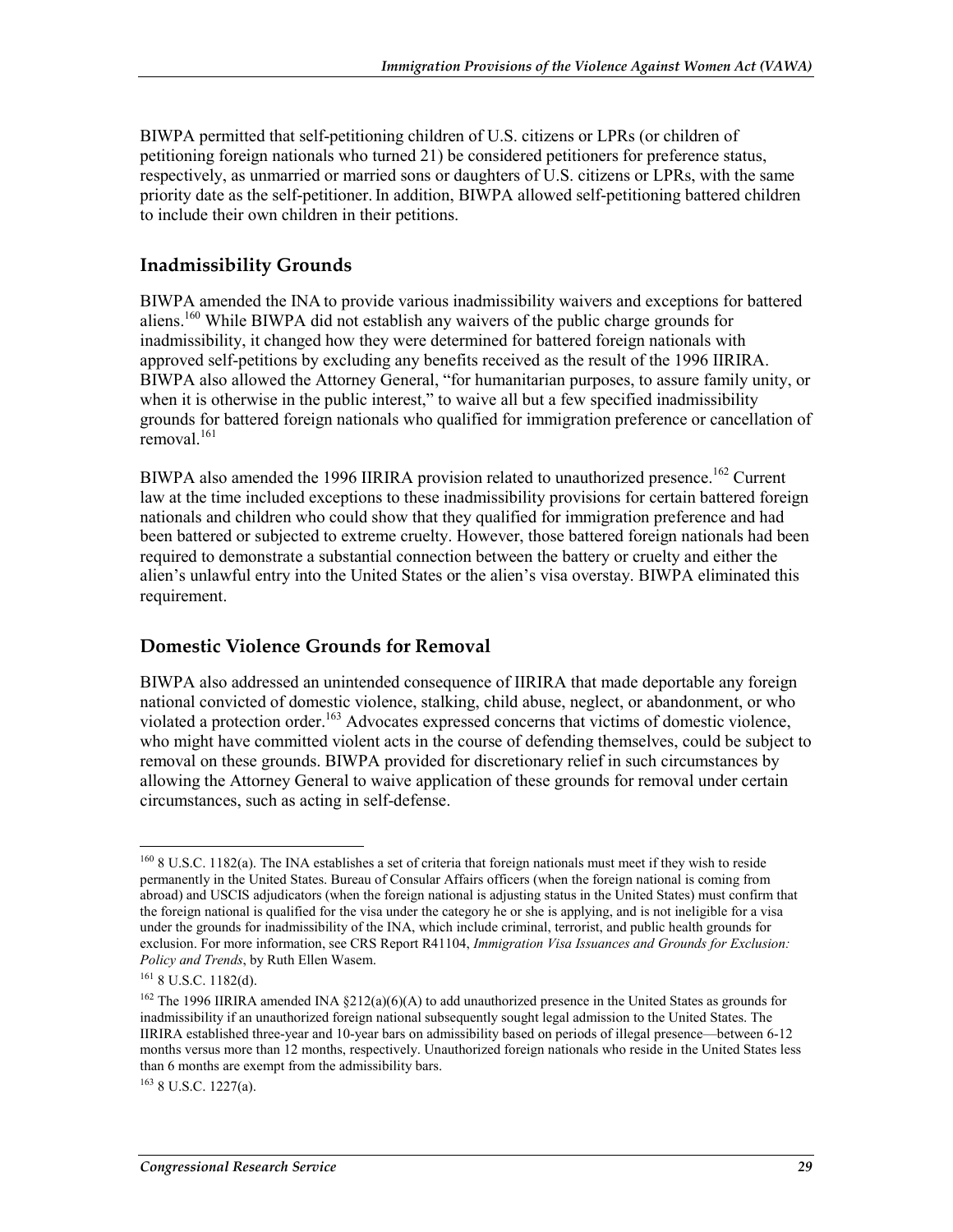## **The Violence Against Women and Department of Justice Reauthorization Act of 2005**

### **Expanded Protections for Children**

The Violence Against Women and Department of Justice Reauthorization Act of 2005 (VAWA 2005; P.L. 109-162) added protections to VAWA 2000 and expanded eligibility. Most notably, it extended the aging out protections in the Child Status Protection Act (CSPA)<sup>164</sup> for abused children and children of abused foreign national spouses;<sup>165</sup> removed the two-year custody and residence requirements for abused adopted children;<sup>166</sup> expanded eligibility for self-petitioning to foreign nationals abused by their U.S. citizen sons and daughters;<sup>167</sup> and allowed abused spouses of certain nonimmigrants to apply for work authorization.<sup>168</sup> In addition, it exempted VAWA selfpetitioners from sanctions imposed for overstaying grants of voluntary departure<sup>169</sup> if the cause of the overstay was abuse and from deadlines and numerical limitations imposed on motions to reopen for cancellation of removal or suspension of deportation.<sup>170</sup>

### **Reducing Marriage Fraud and Increasing Marriage Broker Regulations**

VAWA 2005 also included provisions to reduce immigration fraud by prohibiting a VAWA selfpetitioner or a U visa foreign national from petitioning for immigrant status or nonimmigrant admission on behalf of their abuser.<sup>171</sup>

Finally, the legislation included a number of provisions directed toward international marriage brokers (marriage brokers).<sup>172</sup> It required a U.S. citizen petitioning on behalf of his or her

165 P.L. 109-162, §805.

166 Ibid.

1

167 P.L. 109-162, §816.

 $168$  P.L. 109-162,  $8814(c)$ .

170 P.L. 109-162, §825

<sup>&</sup>lt;sup>164</sup> The Child Status Protection Act (CSPA), signed into law by President George W. Bush in 2002, allows a child to retain his/her classification as a child even though he/she has reached 21 in certain conditions. If a U.S. citizen petitions for a child before the child reaches 21, USCIS will continue to classify the child as such until issued permanent resident status. Hence, classification as a child depends on when the citizen petitions for legal status, not when the petition is approved.

<sup>&</sup>lt;sup>169</sup> In these cases, grants of voluntary departure are periods of up to six months that are often used by judges and USCIS trial attorneys to persuade a foreign national with a weak case for asylum or suspension of deportation to withdraw their application and agree to leave the U.S. voluntarily. Generally, such grants or opportunities to depart voluntarily are given to most foreign nationals who are being removed from the United States, and most accept it. Foreign nationals who do not and are not under expedited removal face formal removal proceedings in front of a Department of Justice immigration judge. Foreign nationals who were previously allowed to depart voluntarily and criminal aliens are ineligible for voluntary departure. Foreign nationals who fail to depart within the time period specified face monetary penalties and are ineligible for voluntary departure or other relief from removal for 10 years. Voluntary departure costs less than formal removal since, in most cases, the government does not have to pay for the alien's repatriation. Moreover, the resources required to formally remove all foreign nationals apprehended along the borders would be prohibitive.

 $171$  P.L. 109-162,  $814(e)$ 

 $172$  The law incorporated the International Marriage Broker Regulation Act of 2005 which became Subtitle D of Title VIII (§831-834) of VAWA 2005 (P.L. 109-162).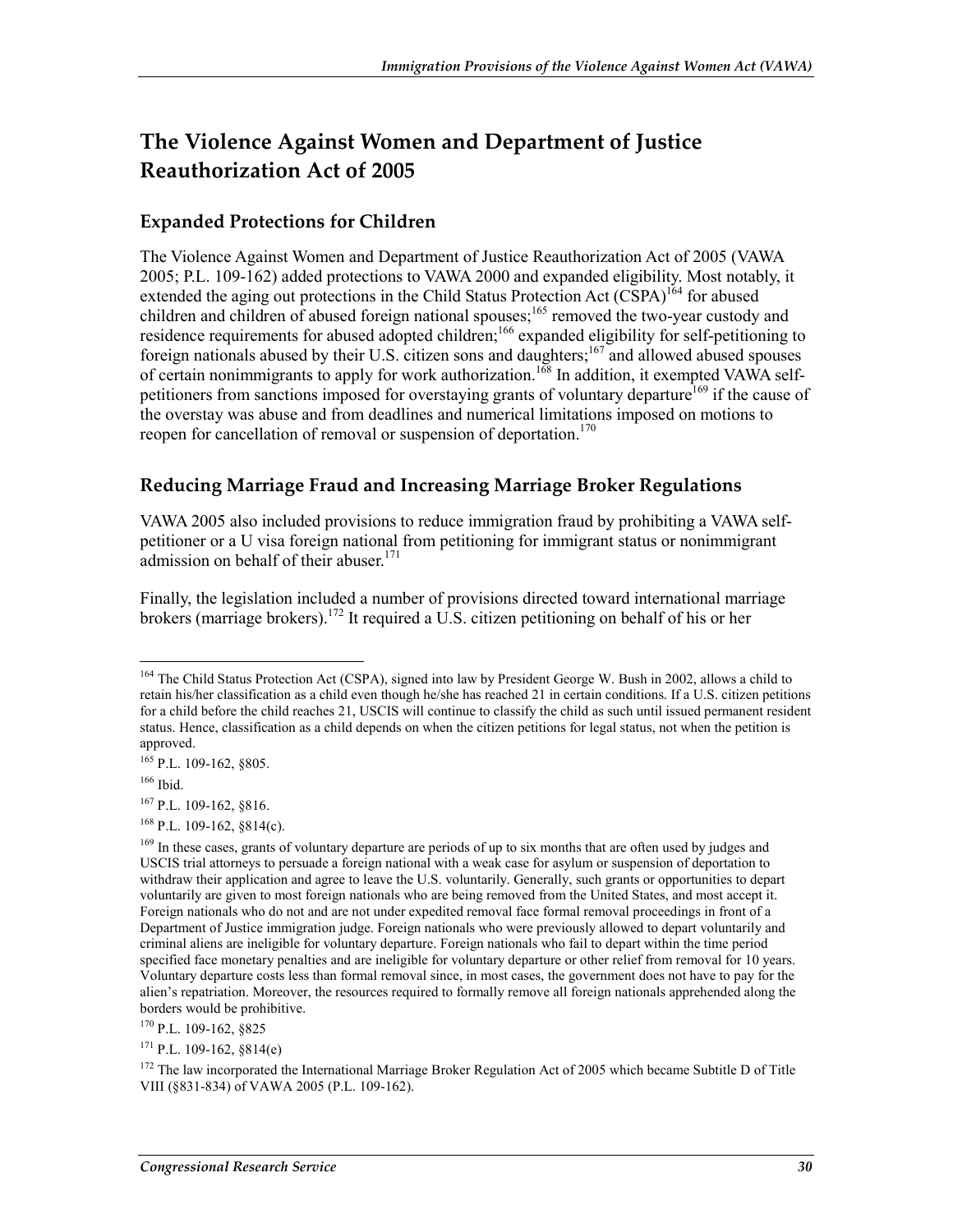fiancé(e) to disclose whether the relationship resulted from the services of a marriage broker; $^{173}$ and it prohibited a marriage broker from disclosing personal contact information of any individual under age 18. It required a marriage broker to search the National Sex Offender Public Registry or state sex offender public registry and collect specified criminal, marital, and residency background information about the U.S. client prior to providing the U.S. client with personal contact information about any foreign national client; provide such background information to the foreign national client in his or her primary language; and receive from the foreign national client in his or her primary language a signed, written consent to release such personal contact information to the specific U.S. client.<sup>174</sup>

The Violence Against Women and Department of Justice Reauthorization Act of 2005 represents the last substantial revision to the VAWA.

<sup>1</sup> <sup>173</sup> P.L. 109-162, §833

 $174$  Ibid.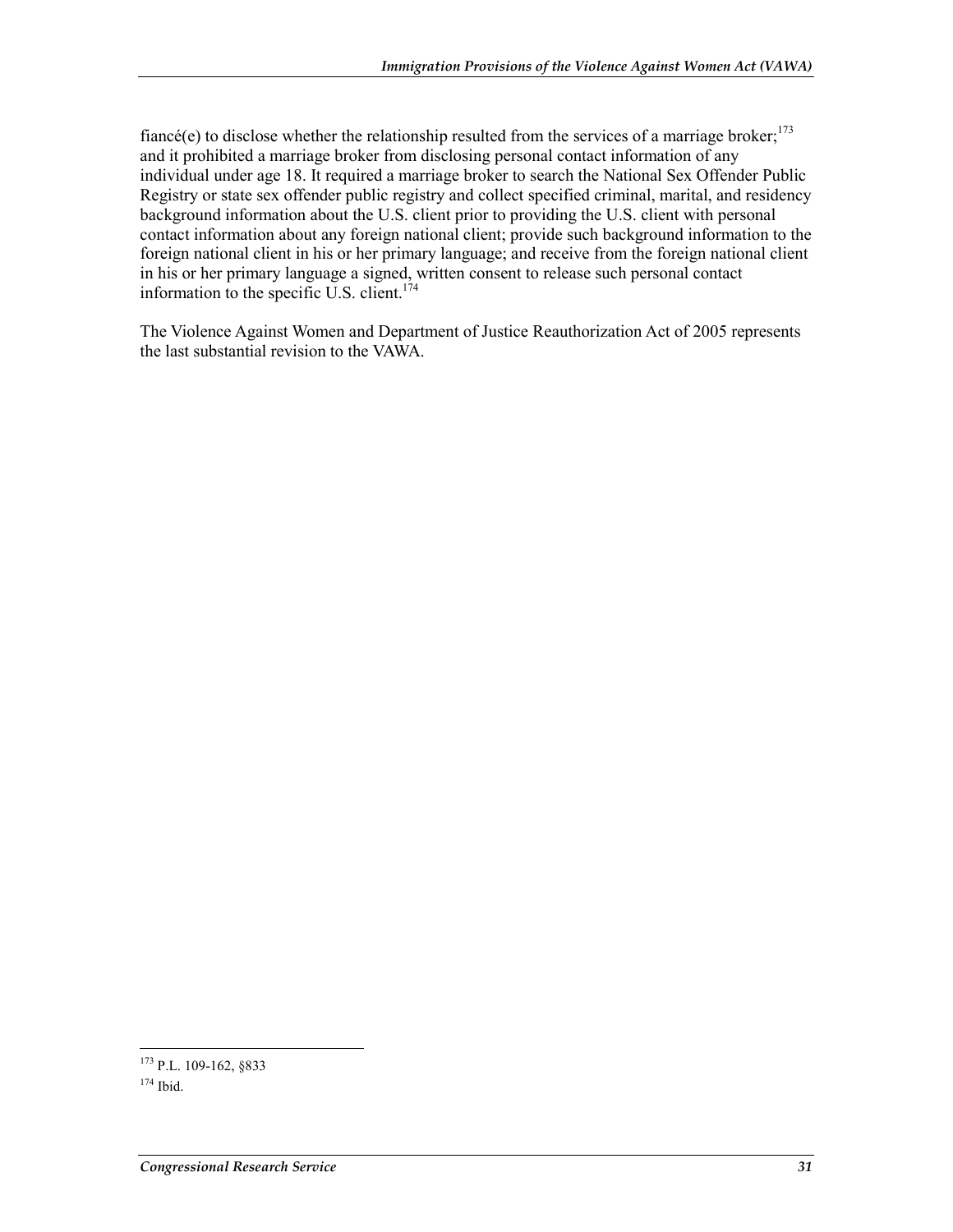## **Appendix C. How U Visas Work**

The U visa was created by Congress as a part of the Victims of Trafficking and Violence Protection Act of 2000 (P.L. 106-386), which reauthorized VAWA. It protects and assists victims who assist law enforcement agencies' efforts to investigate and prosecute domestic violence, sexual assault, alien trafficking, and other crimes. The U visa is available to any foreign national who suffered physical or mental abuse as a victim of a qualifying crime<sup>175</sup> that violated U.S. laws, has information about the crime, and was, is, or is likely to be helpful in the investigation or prosecution of the crime.<sup>176</sup> Foreign national victims may petition from outside the United States.<sup>177</sup> The INA caps the number of U visas at 10,000 per fiscal year.<sup>178</sup>

U visa applications must contain a certification from a U.S. law enforcement agency or relevant investigative or prosecutorial authority<sup>179</sup> to demonstrate that the foreign national victim has been, is currently being, or is likely to be helpful in the investigation or prosecution of the related crime.<sup>180</sup> Attestation by law enforcement of both abuse to the alien national and subsequent assistance by that individual serves to prevent immigration fraud.

Foreign national victims apply for a U visa using a Form I-918 "Petition for U Nonimmigrant Status" along with supporting documentation to USCIS's Vermont Service Center. USCIS conducts a *de novo* review of all evidence submitted. This is as if the VSC were considering the question for the first time. Hence, USCIS may evaluate evidence previously submitted for other immigration benefits but is not bound by its previous decisions. Petitioners subject to final orders of removal may still be removed during adjudication of their U visa petitions.<sup>181</sup>

Successful petitioners receive a U visa, classifying them as a temporary nonimmigrant, with a duration of stay of up to four years.<sup>182</sup> Denied petitioners are informed of the reasons for the denial in writing. Applicants may appeal the decision. Because U status is humanitarian in nature, USCIS does not initiate removal proceedings against those denied U status and illegally present

<u>.</u>

<sup>&</sup>lt;sup>175</sup> Qualifying crimes include abduction, abusive sexual contact, blackmail, domestic violence, extortion, false imprisonment, genital female mutilation, felonious assault, being held hostage, incest, involuntary servitude, kidnapping manslaughter, murder, obstruction of justice, peonage, perjury, prostitution, rape, sexual assault, sexual exploitation, slave trading, torture, trafficking, witness tampering, unlawful criminal restraint, and other related crimes.  $176$  8 U.S.C.  $$101(a)(15)(U)$ .

 $177$  If inadmissible, a U visa applicant must obtain a waiver of inadmissibility adjudicated by USCIS on a discretionary basis that allows the petitioner to continue with the U nonimmigrant visa petition.

 $178$  8 U.S.C. §214(p)(2)(A). Exceptions include derivative family members such as spouses, children or other qualifying family members who are accompanying or following to join the principal foreign national victim. To accommodate petitions exceeding the annual cap, USCIS plans to provide means by which victims cooperating with law enforcement agencies can stabilize their immigration status. Such petitioners will be given deferred action or parole, making them eligible to apply for employment authorization or travel until their petitions are adjudicated.

<sup>&</sup>lt;sup>179</sup> Agencies such as child protective services, the Equal Employment Opportunity Commission, and the Department of Labor qualify as certifying agencies because they have criminal investigative jurisdiction within their respective areas of expertise.

 $180$  8 C.F.R. 214.14(a)(3)(i). This condition is intended to deter fraudulent petitions.

<sup>181 8</sup> C.F.R. 214.14(c).

 $182$  Extensions are only available if a certifying agency can attest that the foreign national's presence in the United States is required to assist in the investigation or prosecution of the qualifying crime.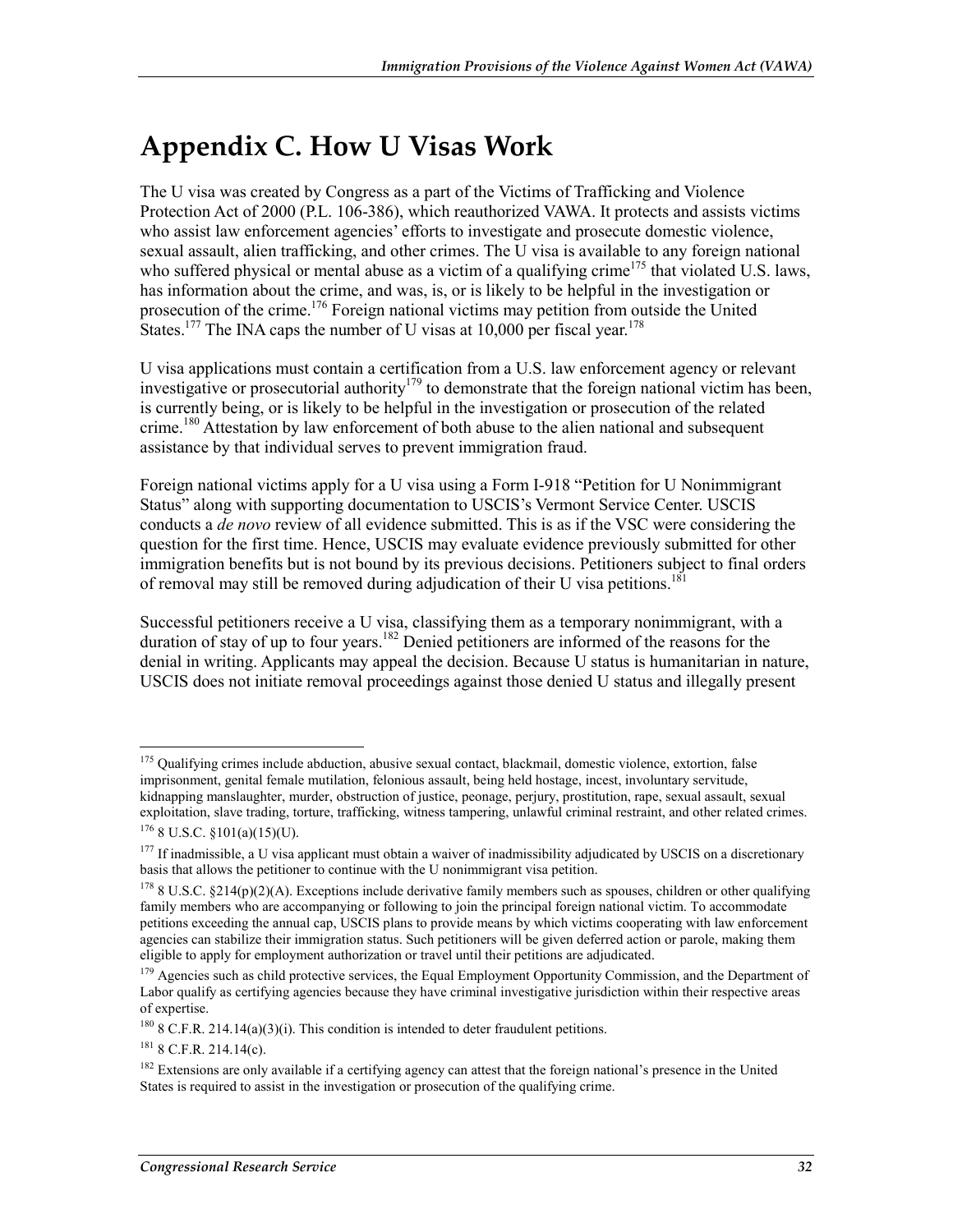unless applicants represent national security or criminal threats, have serious immigration violations, or otherwise warrant removal proceedings.<sup>183</sup>

Holders of U visas can ultimately adjust to LPR status if they have lived continuously in the United States for at least three years since receiving their U visa, have not refused to provide assistance to law enforcement, and can demonstrate that their continued presence in the United States is justified on the basis of family cohesion or the national or public interest.<sup>184</sup> Immediate family members of a U visa holder may also adjust to LPR status, although requirements differ.

**Table C-1** presents the number of U visas received, approved, and denied in FY2009-FY2011. On average, roughly four-fifths of victims' petitions adjudicated each year were approved. As is the case with VAWA petitions, the number of U visas processed during the period in which the U visas were made available has increased substantially, from a total of 9,509 total petitions to 22,264, a 134% increase.

|                                                  | <b>Fiscal</b><br>Year | <b>Petitions Processed</b> | <b>Petitions Approved</b> | <b>Proportion of</b><br><b>Petitions Approved</b> |
|--------------------------------------------------|-----------------------|----------------------------|---------------------------|---------------------------------------------------|
| <b>Victims</b>                                   | 2009                  | 6, 513                     | 5,825                     | 89%                                               |
|                                                  | 2010                  | 14,420                     | 10,073                    | 70%                                               |
|                                                  | 2011                  | 13,017                     | 10,088                    | 77%                                               |
|                                                  | <b>Total</b>          | 33,950                     | 25,986                    | 77%                                               |
|                                                  |                       |                            |                           |                                                   |
| Family<br><b>Members</b><br>of<br><b>Victims</b> | 2009                  | 2,996                      | 2,838                     | 95%                                               |
|                                                  | 2010                  | 11,891                     | 9,315                     | 78%                                               |
|                                                  | 2011                  | 9,247                      | 7,602                     | 82%                                               |
|                                                  | <b>Total</b>          | 24,134                     | 19,755                    | 82%                                               |
|                                                  |                       |                            |                           |                                                   |
| <b>Total</b><br><b>U</b> Visas:                  | 2009                  | 9,509                      | 8,663                     | 91%                                               |
|                                                  | 2010                  | 26,311                     | 19,388                    | 74%                                               |
|                                                  | 2011                  | 22,264                     | 17,690                    | 79%                                               |
|                                                  | <b>Total</b>          | 58,084                     | 45,741                    | 79%                                               |

**Table C-1. U Visa Processing Statistics, FY2009-FY2011** 

**Source:** CRS Presentation of data from USCIS, Office of Performance and Quality, Data Analysis and Reporting Branch.

<sup>1</sup> <sup>183</sup> Email from USCIS Congressional Relations, August 29, 2011. For example, USCIS may institute removal for conduct committed after the alien is granted U status, for conduct or a condition that was not disclosed to USCIS prior to the granting of U status, for misrepresentations of material facts in the U application. (8 C.F.R. 214.14(i)). 184 8 U.S.C. §245(l).